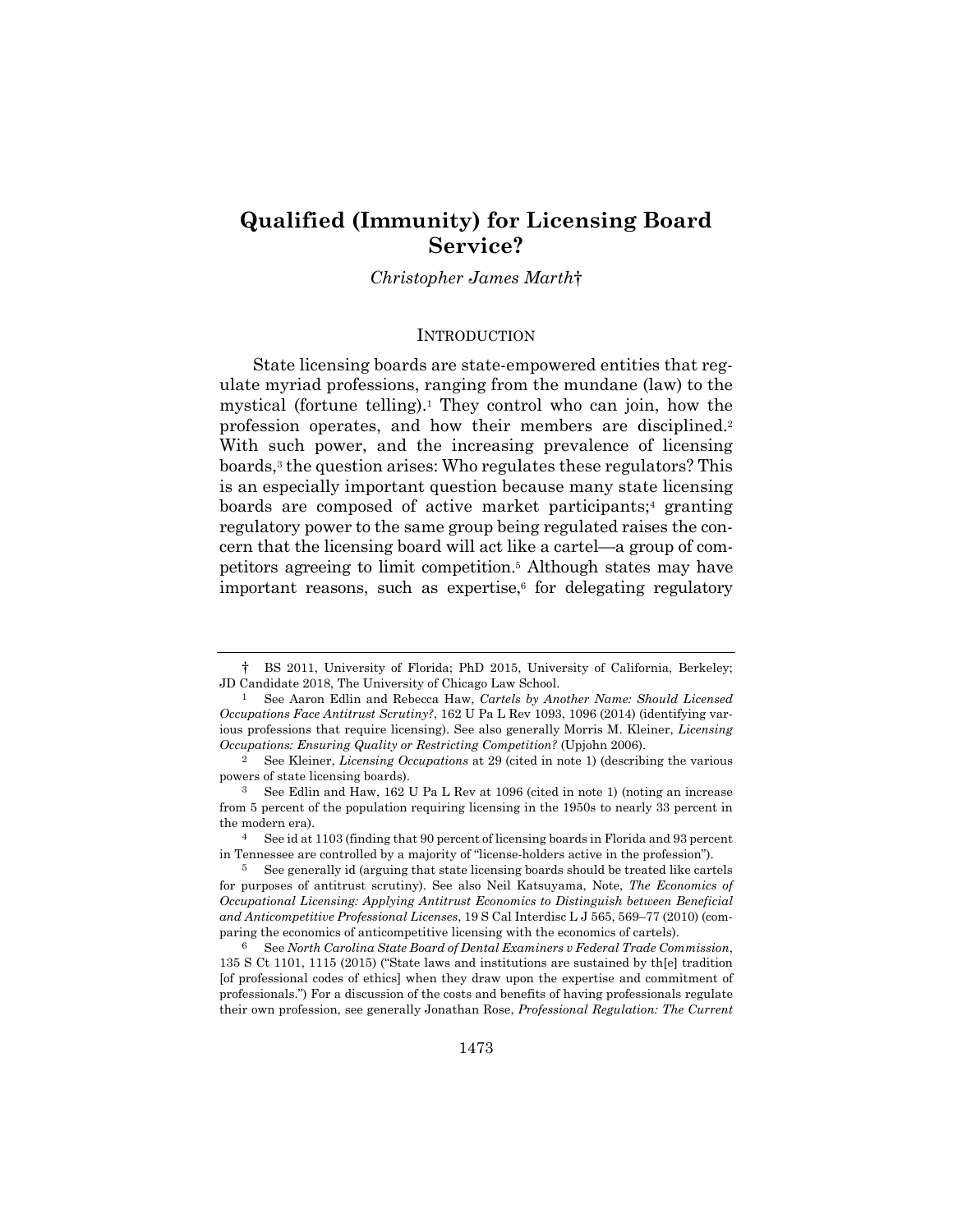control to active members of a profession, the resulting anticompetitive concerns have led to the scrutiny of licensing boards under the federal antitrust laws.7 Not all board actions are subject to this scrutiny, but in order to be exempt from the federal antitrust laws, the licensing board's actions must receive sufficient approval from the state.8 Thus, the concern of surreptitious, cartel-like behavior by licensing boards is potentially mitigated by the political accountability of requiring a state official to approve the board's actions.9

State-empowered entities are immune from federal antitrust scrutiny when their actions, even overtly anticompetitive ones, represent the state acting as a sovereign.10 Recently, in *North Carolina State Board of Dental Examiners v Federal Trade Commission*,11 the Supreme Court held that for state licensing boards with a controlling number of active market participants to be shielded by this defense, known as *Parker* immunity,<sup>12</sup> they must satisfy a two-pronged inquiry: (1) Was the action taken pursuant to a clearly articulated state policy, and (2) did the state actively supervise the board's implementation of that policy?13 If the board fails either prong, the regulation falls within the ambit of the federal antitrust laws and can be enjoined as an anticompetitive

*Controversy*, 7 L & Hum Behav 103 (1983). See also Ingram Weber, Comment, *The Antitrust State Action Doctrine and State Licensing Boards*, 79 U Chi L Rev 737, 755–57 (2012) (discussing some of the costs and benefits of licensing regimes compared to alternatives).

<sup>7</sup> See Sherman Antitrust Act, 26 Stat 209 (1890), codified as amended at 15 USC §§ 1–7 (making "[e]very contract, combination . . . or conspiracy, in restraint of trade or commerce" illegal); Clayton Act, 38 Stat 730 (1914) (providing a private right of action for violations of the antitrust laws). See also, for example, *North Carolina State Board*, 135 S Ct at 1117 (affirming enjoinment of a state licensing board's anticompetitive actions).

<sup>8</sup> See *North Carolina State Board*, 135 S Ct at 1110 (noting that the antitrust laws "confer immunity on anticompetitive conduct by the States when acting in their sovereign capacity"), citing *Parker v Brown*, 317 US 341, 350–51 (1943).

<sup>9</sup> See *Town of Hallie v City of Eau Claire*, 471 US 34, 45 & n 9 (1985) (stating that the political accountability of municipalities, in the form of mandatory disclosure regulations and the electoral process, weighed in favor of laxer antitrust scrutiny compared to state-empowered private actors). See also Sina Safvati, Comment, *Public-Private Divide in* Parker *State-Action Immunity*, 63 UCLA L Rev 1110, 1118–26 (2016) (arguing that the limitation of antitrust immunity for state licensing boards is premised, in part, on political accountability).

<sup>10</sup> See *Hoover v Ronwin*, 466 US 558, 574 (1984). 11 135 S Ct 1101 (2015).

<sup>12</sup> The defense is based on the Supreme Court's decision in *Parker v Brown*, 317 US 341 (1943). The defense has also been referred to as state action immunity, but this Comment refers to the defense as *Parker* immunity to avoid any confusion with the doctrine of state action under the Fourteenth Amendment.

<sup>13</sup> *North Carolina State Board*, 135 S Ct at 1110, quoting *California Retail Liquor Dealers Association v Midcal Aluminum, Inc*, 445 US 97, 105 (1980) ("Midcal").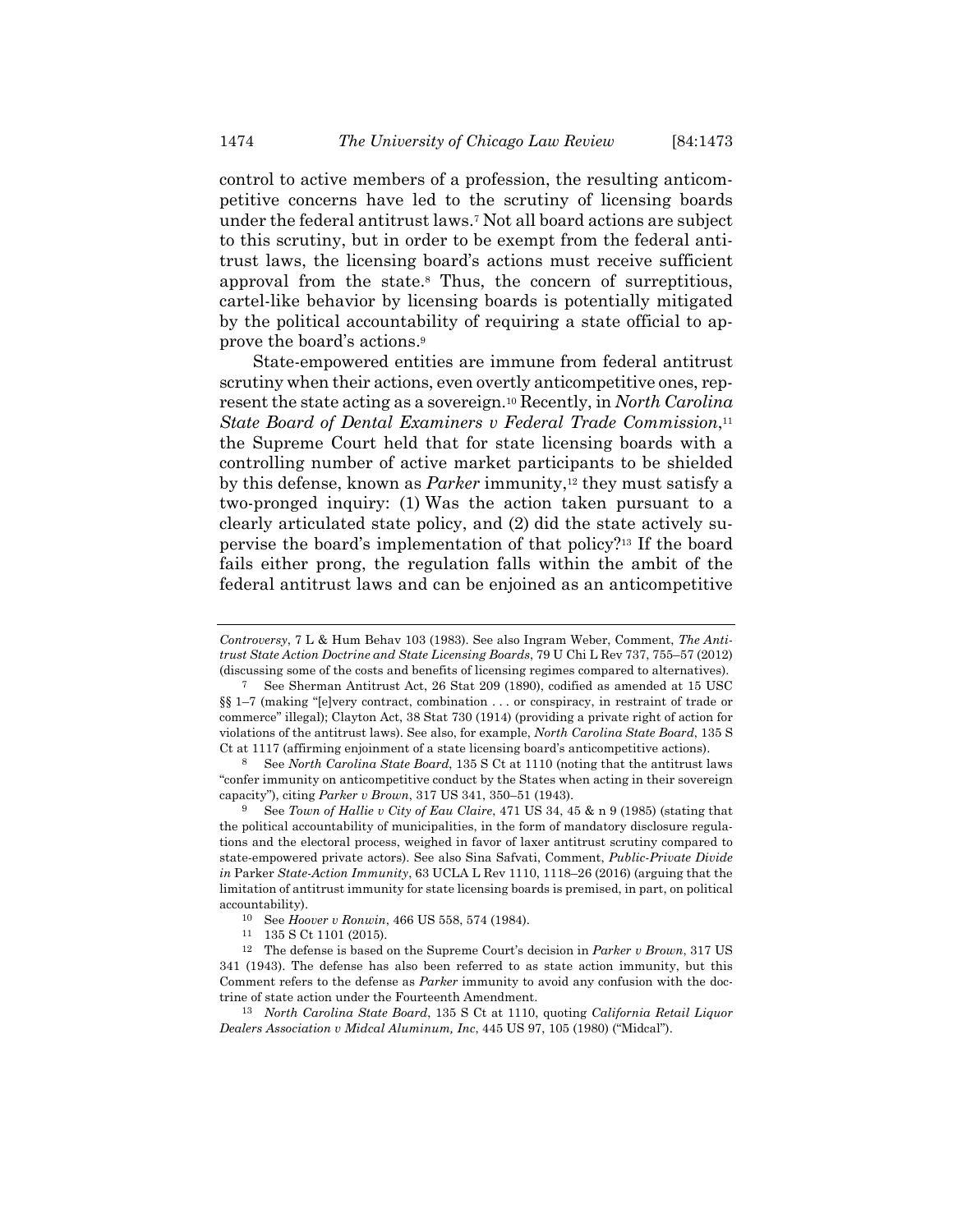practice.14 Although the board itself may enjoy immunity from monetary damages under the Eleventh Amendment,15 the Supreme Court noted that individual board members may face liability for such antitrust violations by the board.16 This gap in immunity for individual board members is a significant concern given the potential for treble damages<sup>17</sup> and criminal sanctions.<sup>18</sup>

The threat of personal liability for individual board members raises the concern that they may be deterred from vigorously pursuing board objectives and that talented professionals may avoid service on a licensing board altogether.19 These same concerns have animated the Court in granting immunity to public officials when they violate an individual's constitutional or statutory rights that were not clearly established at the time of the violation.20 This defense, known as qualified immunity, has been most commonly invoked in cases arising under 42 USC § 198321 and *Bivens v Six Unknown Named Agents of Federal Bureau of Narcotics*,<sup>22</sup> but it has also been recognized by circuit courts for suits arising under

<sup>14</sup> See, for example, *North Carolina State Board*, 135 S Ct at 1117 (affirming enjoinment of the board's anticompetitive actions).

<sup>15</sup> See *Goldfarb v Virginia State Bar*, 421 US 773, 792 n 22 (1975) (leaving unresolved the question whether a state agency can be immune from damages liability for antitrust violations under the Eleventh Amendment).

<sup>16</sup> See *North Carolina State Board*, 135 S Ct at 1115 ("[T]his case . . . does not offer occasion to address the question whether agency officials, including board members, may, under *some* circumstances, enjoy immunity from damages liability.") (emphasis added). This Comment does not address whether state licensing board members could be immune from monetary damages for antitrust violations by the board under an Eleventh Amendment defense. For a related discussion, see generally Susan Beth Farmer, *Altering the Balance between State Sovereignty and Competition: The Impact of* Seminole Tribe *on the Antitrust State Action Immunity Doctrine*, 23 Ohio N U L Rev 1403 (1997) (discussing the interplay between the doctrines of *Parker* immunity and Eleventh Amendment immunity).

<sup>17</sup> See 15 USC § 15 ("[A]ny person who shall be injured . . . by reason of anything forbidden in the antitrust laws . . . *shall* recover threefold the damages . . . including a reasonable attorney's fee.") (emphasis added).

<sup>18</sup> See *Community Communications Co v City of Boulder*, 455 US 40, 56 (1982) (noting that municipalities and corporate entities may be susceptible to criminal and civil sanctions under the federal antitrust laws when *Parker* immunity is unsuccessful). This Comment does not address the question whether individual state licensing board members could face criminal sanctions for antitrust violations by the board.

<sup>19</sup> See *North Carolina State Board*, 135 S Ct at 1115 (noting these issues as potential concerns).

<sup>20</sup> See *Harlow v Fitzgerald*, 457 US 800, 807, 818 (1982). 21 See 42 USC § 1983 (authorizing suits for monetary damages when state officials violate an individual's federal statutory or constitutional rights).

<sup>22 403</sup> US 388 (1971) (authorizing suits for monetary damages when federal officials violate an individual's Fourth Amendment rights).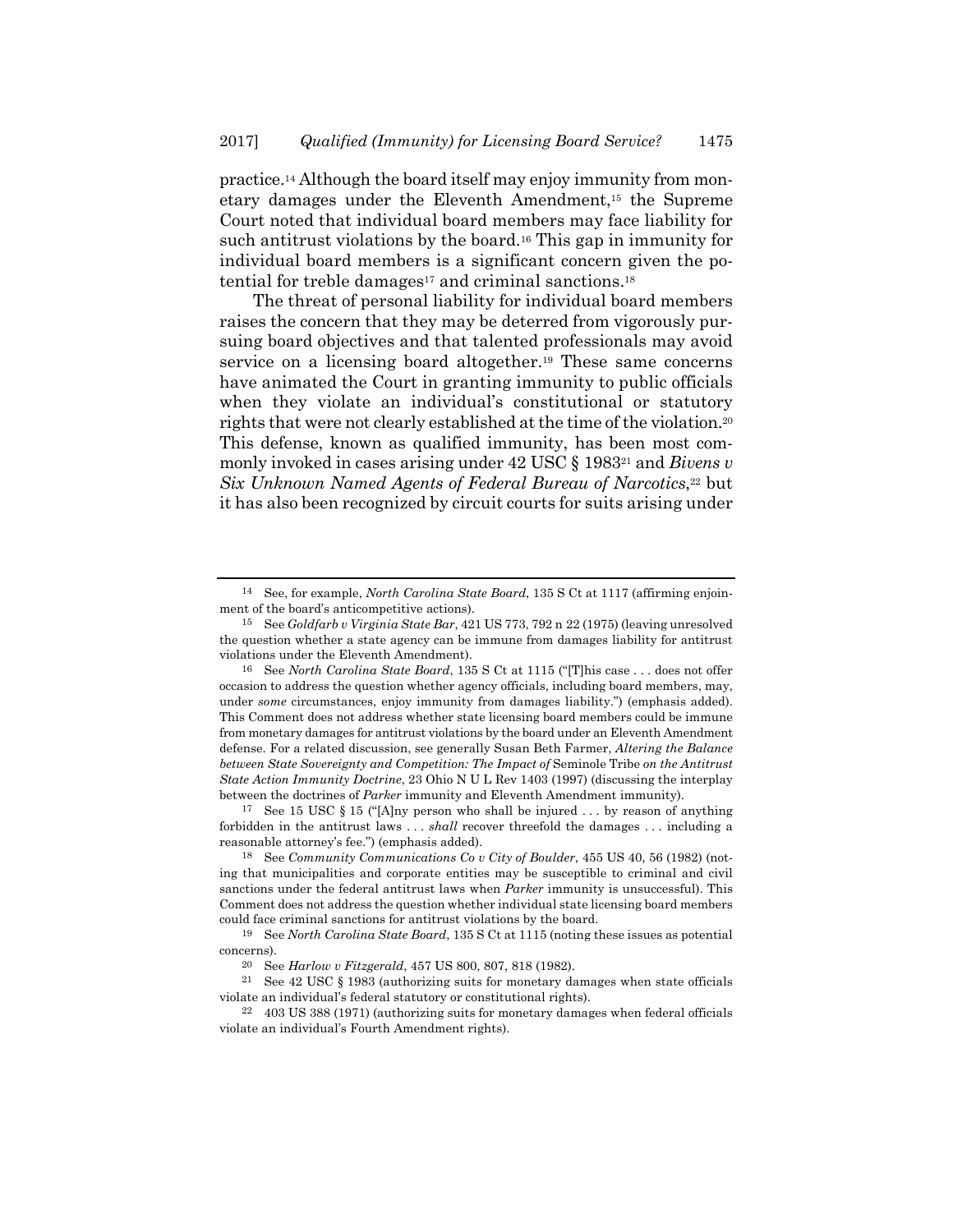other statutes, including the antitrust laws.23 Due to the shared concerns of government efficiency and the common-law-like jurisprudence of both  $\S$  1983 and federal antitrust law,<sup>24</sup> individual licensing board members should be entitled to invoke a qualified immunity defense for antitrust violations by the board. Applying qualified immunity to licensing board members would not only fill the gap in immunity between the board and its members left in *North Carolina State Board*,<sup>25</sup> but it could also lead to earlier, and less costly, termination of antitrust suits against individual board members at summary judgment.<sup>26</sup>

This Comment focuses on the question whether individual state licensing board members can claim qualified immunity for antitrust violations by the board. To establish when qualified immunity would be pertinent to antitrust violations, Part I discusses the Supreme Court's application of *Parker* immunity to state licensing boards. Part II then identifies the analytical framework the Court has developed for determining when private actors effectuating government objectives (like members of many state licensing boards) can claim qualified immunity. Part III briefly compares *Parker* and qualified immunity to demonstrate how the two doctrines can complement one another, and then it applies the Court's analytical approach discussed in Part II to state licensing board members. Although the analysis ultimately indicates that state licensing board members do not fit neatly into the qualified immunity doctrine, this Comment identifies support

<sup>23</sup> See *Affiliated Capital Corp v City of Houston*, 735 F2d 1555, 1568–70 (5th Cir 1984) (holding that a mayor, who failed to satisfy *Parker* immunity, still enjoyed qualified immunity against an antitrust claim). Circuit courts permit qualified immunity to be claimed for violations of a variety of other statutes as well. See *Anselmo v County of Shasta*, 873 F Supp 2d 1247, 1260 n 10 (ED Cal 2012) (collecting cases). But see *Hepting v AT&T Corp*, 439 F Supp 2d 974, 1009 (ND Cal 2006) (rejecting qualified immunity for federal wiretap statutes based on preemption doctrine and suggesting qualified immunity should be largely limited to the § 1983/*Bivens* context from which it emerged).

<sup>24</sup> See Margaret H. Lemos, *Interpretive Methodology and Delegations to Courts: Are "Common Law Statutes" Different?*, in Shyamkrishna Balganesh, ed, *Intellectual Property and the Common Law* 89, 89–90 (Cambridge 2013) (criticizing the pernicious tendency of commentators and courts to refer to some statutes—the most common examples being the Sherman Act and § 1983—as "common law statutes").

<sup>25</sup> See *North Carolina State Board*, 135 S Ct at 1115 (addressing the concerns of board member liability separately from the *Parker* immunity holding).

<sup>26</sup> Compare *Mitchell v Forsyth*, 472 US 511, 530 (1985) (authorizing interlocutory appeal for denial of qualified immunity under the collateral order doctrine and considering the claim suitable for immediate resolution), with *South Carolina State Board of Dentistry v Federal Trade Commission*, 455 F3d 436, 441 (4th Cir 2006) (denying interlocutory appeal for denial of *Parker* immunity).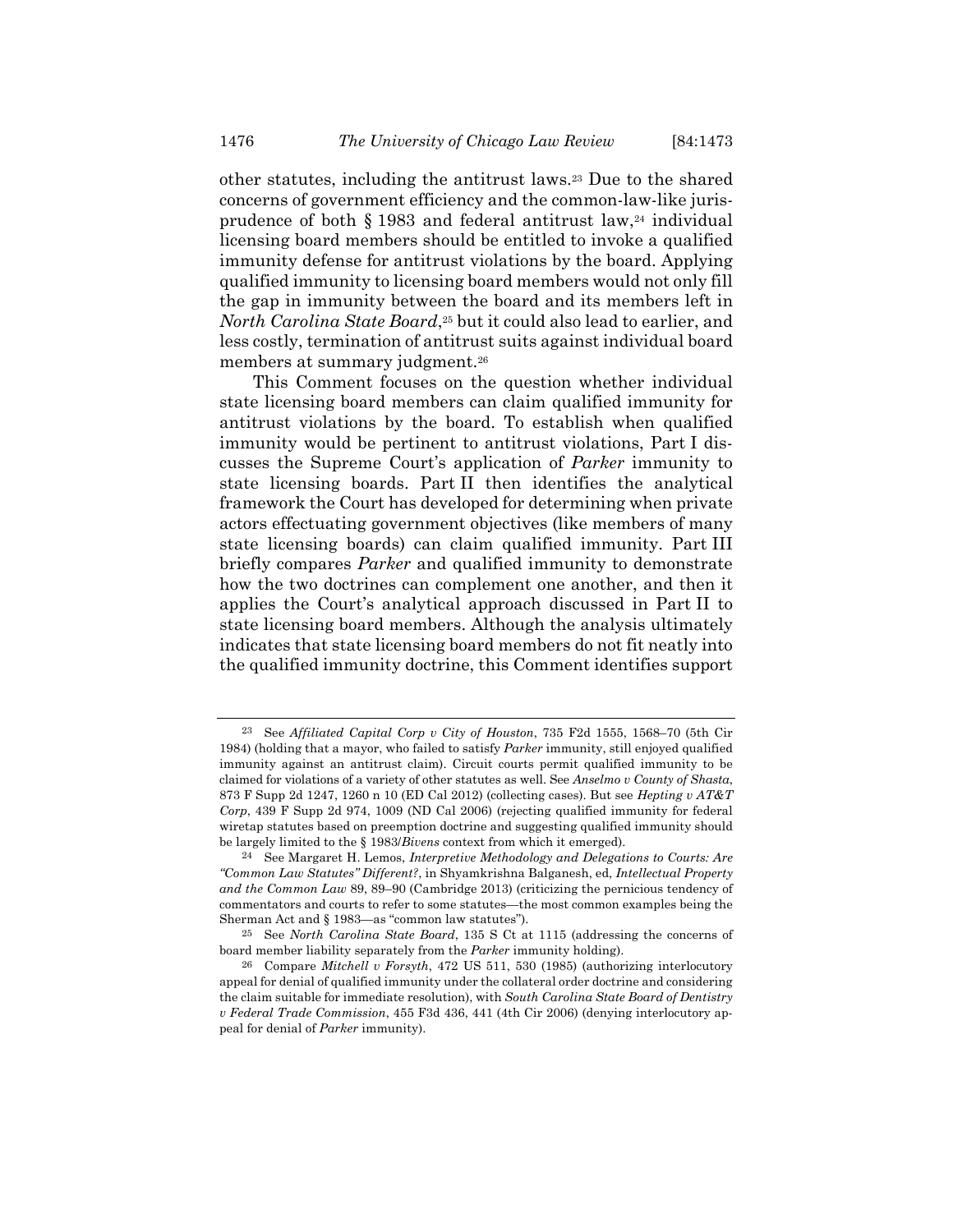for extending the defense to individual licensing board members based on historical and policy considerations.

## I. *PARKER* IMMUNITY

The Sherman Act<sup>27</sup> makes "[e]very contract, combination  $\dots$ or conspiracy, in restraint of trade or commerce" illegal,<sup>28</sup> and the Clayton Act<sup>29</sup> enables "any person who shall be injured  $\dots$  by reason of anything forbidden in the antitrust laws" to "recover threefold the damages . . . including a reasonable attorney's fee."30 This broad prohibition against anticompetitive behaviors allows private plaintiffs to combat certain collective action agreements among competitors; however, there are instances in which competitors can agree to collective action without being subject to antitrust scrutiny.<sup>31</sup> When the state empowers a group of competitors to regulate their own industry (for example, a state licensing board comprising active market participants), such an entity may be exempt from federal antitrust scrutiny.<sup>32</sup> This exemption is referred to as *Parker* immunity,<sup>33</sup> which the Supreme Court first articulated in *Parker v Brown*.34 Part I.A describes how the Court has developed the test for *Parker* immunity. Part I.B then discusses how the Court applied that test to a state licensing board in *North Carolina State Board*.

# A. The Test for *Parker* Immunity

In *Parker*, California's raisin regulatory regime was attacked as a violation of the Sherman Act because it expressly limited

<sup>27 26</sup> Stat 209 (1890), codified as amended at 15 USC §§ 1–7.

<sup>28</sup> Sherman Act § 1, 26 Stat at 209, 15 USC § 1.

<sup>29 38</sup> Stat 730 (1914).

<sup>30</sup> Clayton Act § 4, 38 Stat at 731, 15 USC § 15.

<sup>31</sup> See, for example, *United Mine Workers of America v Pennington*, 381 US 657, 669– 70 (1965) ("Joint efforts to influence public officials do not violate the antitrust laws even though intended to eliminate competition."), citing *Eastern Railroad Presidents Conference v Noerr Motor Freight, Inc*, 365 US 127, 138, 140 (1961).

<sup>32</sup> See *North Carolina State Board*, 135 S Ct at 1114 (discussing when state agencies controlled by active participants can benefit from *Parker* immunity).

<sup>&</sup>lt;sup>33</sup> The defense may be better described as an interpretation of the reach of the Sherman Act rather than as an immunity. See *Surgical Care Center of Hammond, LC v Hospital Service District No 1 of Tangipahoa Parish*, 171 F3d 231, 234 (5th Cir 1999) (en banc) ("'*Parker* immunity' is more accurately a strict standard for locating the reach of the Sherman Act than the judicial creation of a defense to liability for its violation.").

<sup>34 317</sup> US 341, 352 (1943) (holding that the action at issue in the case was an instance of the state acting as sovereign and thus excluded from the Sherman Act's reach).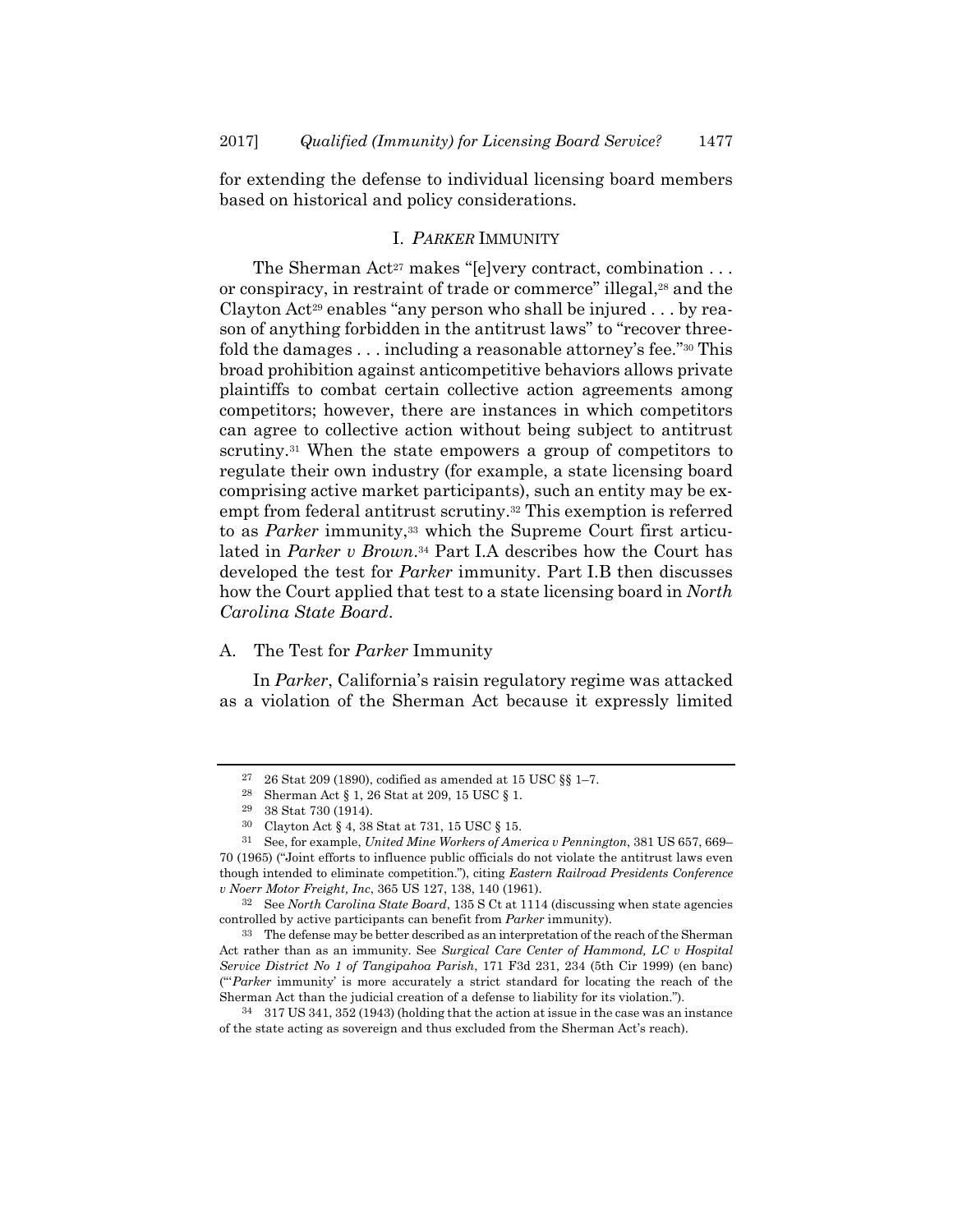competition.35 The California legislature had empowered a commission, composed entirely of politically appointed members, to maintain prices for agricultural commodities. This involved reviewing, adopting, and enforcing prorate marketing plans that were proposed by program committees, composed primarily of nominees chosen by private producers.36

The central antitrust issue in the case was whether the Sherman Act even applied to this type of state regulation.37 In rejecting the argument that federal antitrust laws covered such state actions, the Court relied on the Constitution's careful balancing of the powers between the federal and state governments—dual sovereigns in the United States.38 The Court applied this federalism canon39 to the Sherman Act and found no textual support or legislative history indicating any congressional intent to impinge on state sovereignty.40 Thus, the Court interpreted the statute as simply not applying when the state is "acting as a sovereign."41 California's regulation satisfied this standard because the state actively engaged in reviewing, approving, and executing the raisin price-fixing program.42 In the Court's view, this level of state involvement differed from other scenarios in which *Parker* immunity would not apply, such as when the state attempts to immunize an individual from antitrust scrutiny by simply authorizing the violation or declaring it lawful.<sup>43</sup> Conversely, under the Sherman Act, when a state legislature passes laws, it is acting as

40 *Parker*, 317 US at 350–52. The Court may also have been reluctant at the time of *Parker* to strike down state economic regulations under the federal antitrust laws because the Court had just recently backed away from striking down state regulatory laws under constitutional economic substantive due process. See Paul R. Verkuil, *State Action, Due Process and Antitrust: Reflections on* Parker v. Brown, 75 Colum L Rev 328, 329–30 (1975) (highlighting the importance of *Parker* immunity in avoiding judicial encroachment on state economic regulatory affairs).

41 *Hoover v Ronwin*, 466 US 558, 574 (1984), quoting *Bates v State Bar of Arizona*, 433 US 350, 360 (1977).

43 Id at 351, citing *Northern Securities Co v United States*, 193 US 197, 332, 344– 47 (1904).

<sup>35</sup> Id at 344.

<sup>36</sup> Id at 346–47.

<sup>37</sup> Id at 350–52.

<sup>38</sup> *Parker*, 317 US at 351.

<sup>39</sup> For a discussion of the policy rationales supporting the federalism canon in interpreting federal statutes, see *Gregory v Ashcroft*, 501 US 452, 457–62 (1991) (discussing the importance of having Congress make a clear statement when disturbing the balance of power between the state and federal governments).

<sup>42</sup> *Parker*, 317 US at 352.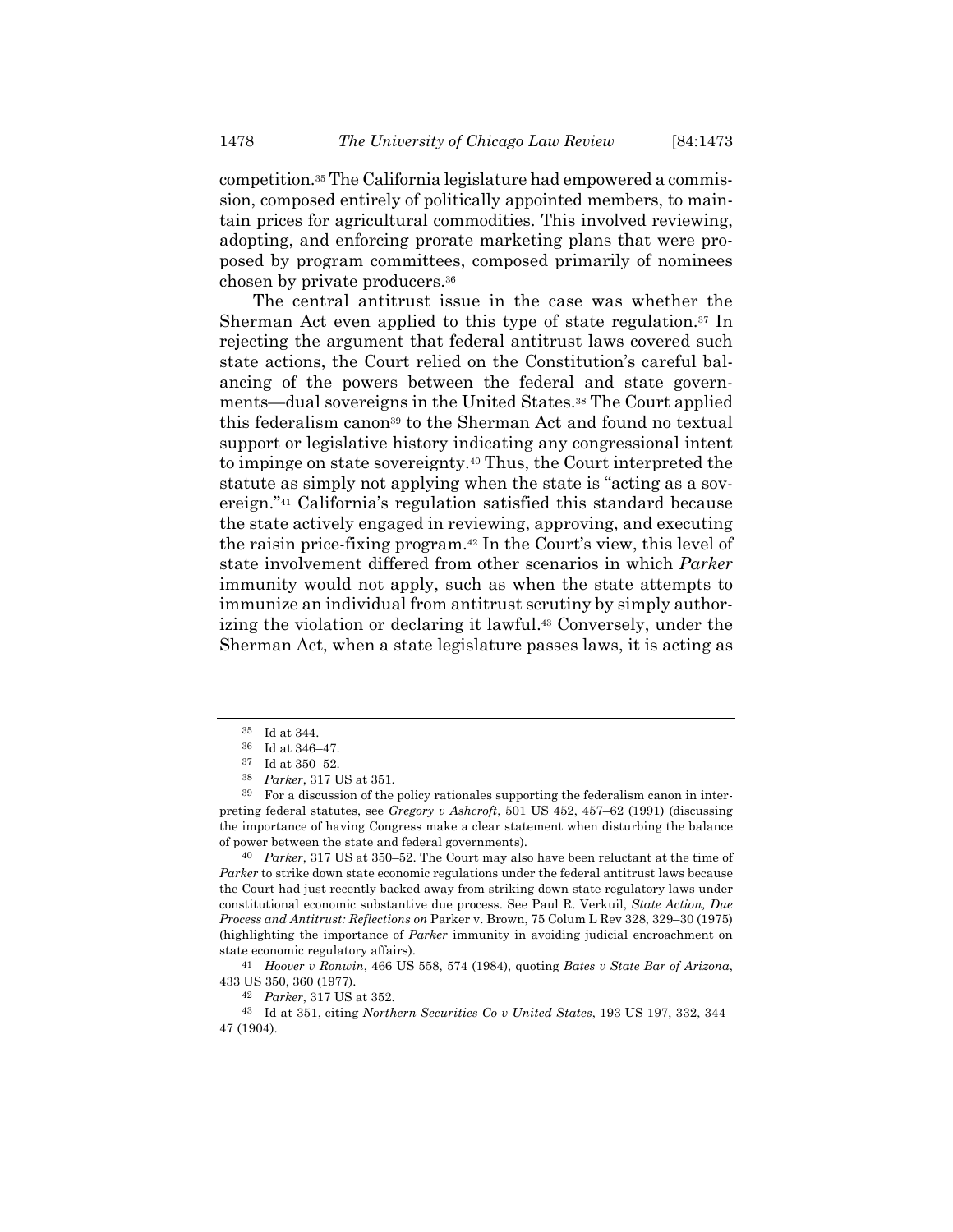a sovereign for *Parker* immunity purposes.44 Hence, characterizing the actions of state-empowered entities as either the state acting as sovereign (*Parker* immune) or the state authorizing a violation of the federal antitrust laws (not *Parker* immune) is not simple. However, subsequent to *Parker*, the Court clarified when the actions of a state-empowered entity constitute the state acting as sovereign for *Parker* immunity purposes.

The Court introduced the modern test for *Parker* immunity in *California Retail Liquor Dealers Association v Midcal Aluminum, Inc*45 ("Midcal"). In that case, California's wine resale program was attacked as a violation of the Sherman Act.46 The California legislature required all wine producers and wholesalers to file price schedules with the state, which then constrained the price at which the wine could be resold to retailers.47 The state neither controlled nor reviewed the listed prices, but it did penalize licensed wine merchants that sold wine below the price schedule.48 The Court explicitly noted that such resale price maintenance agreements had been found to violate the Sherman Act when engaged in by private parties, but because the arrangements were enabled by the state, *Parker* immunity was implicated.49

To determine whether this resale program was entitled to *Parker* immunity, the Court read its precedents as establishing a two-pronged test.50 The first prong of the inquiry requires that "the challenged restraint [ ] be one clearly articulated and affirmatively expressed as state policy,"51 which includes cases in which the anticompetitive effects are the "inherent, logical, or ordinary result of the exercise of authority delegated by the state legislature."52 The second prong requires "active[ ] supervis[ion]" by the state,53 which the Court has described as serving an evidentiary

<sup>44</sup> See *Hoover*, 466 US at 567–68 (noting that state legislatures enacting legislation are ipso facto immune from antitrust scrutiny). See also *Bates*, 433 US at 361–62 (holding that a state supreme court acting in a legislative capacity is similarly immune).

<sup>45 445</sup> US 97 (1980).

<sup>46</sup> Id at 99.

<sup>47</sup> Id at 99–100.

<sup>48</sup> Id at 100.

<sup>49</sup> See *Midcal*, 445 US at 102–03 (holding a resale price agreement to be an invalid restraint of trade under the federal antitrust laws), citing *Dr. Miles Medical Co v John D. Park & Sons Co*, 220 US 373, 407 (1911).

<sup>50</sup> See *Midcal*, 445 US at 105.

<sup>51</sup> Id at 105 (quotation marks omitted), quoting *City of Lafayette v Louisiana Power & Light Co*, 435 US 389, 410 (1978).

<sup>52</sup> *Federal Trade Commission v Phoebe Putney Health System, Inc*, 568 US 216, 229 (2013).

<sup>53</sup> *Midcal*, 445 US at 105, quoting *Louisiana Power & Light Co*, 435 US at 410.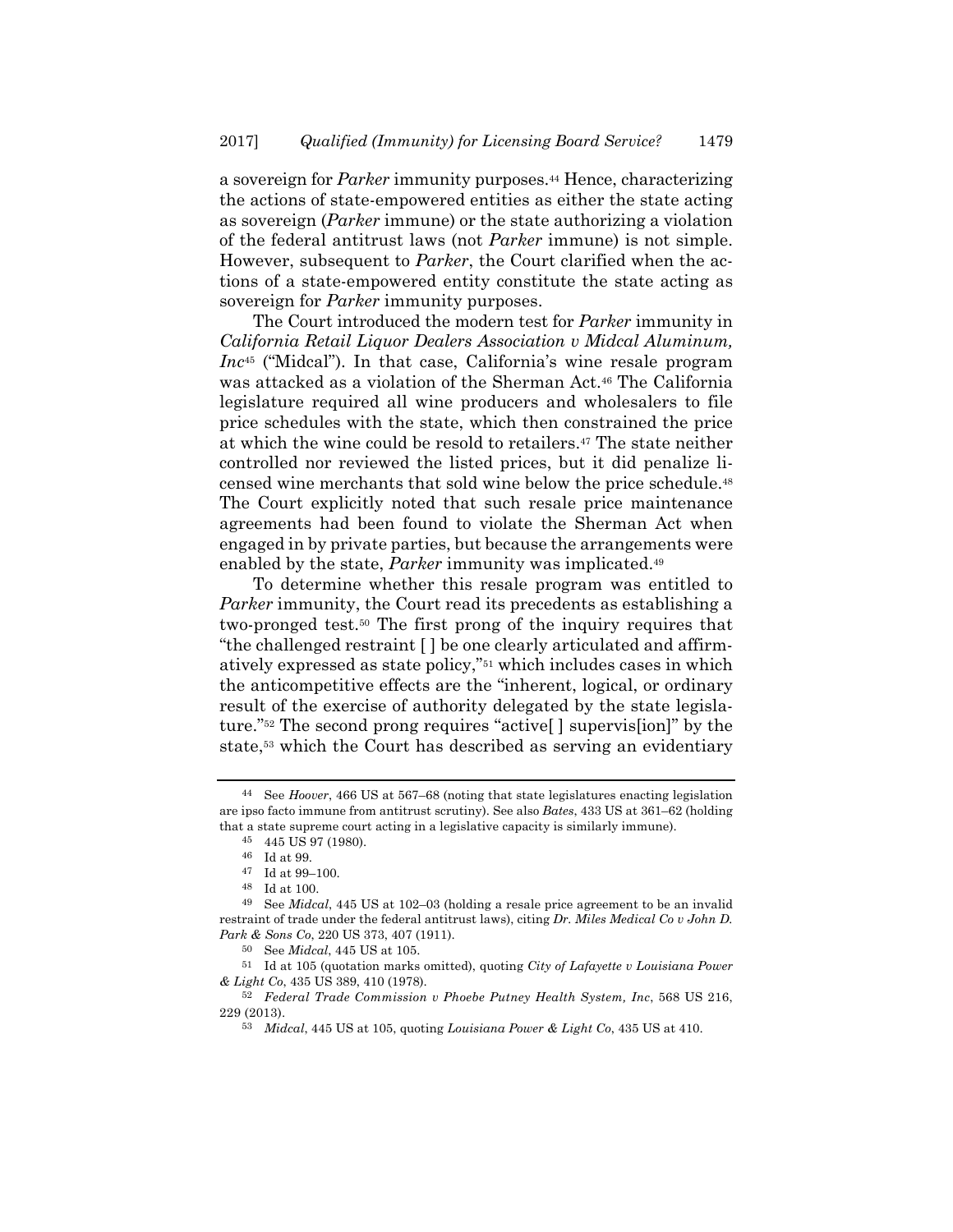function, ensuring that the entity is pursuing government objectives and not private price-fixing arrangements.54 Applying this test in *Midcal*, the Court readily found the first prong to be met because the state expressly allowed and enforced the resale program.55 The second prong was more problematic because the state did not set, review, or regulate the terms or prices of the agreements, instead empowering private actors to control those terms.56 In the Court's view, *Parker* immunity was not satisfied because the lack of any supervision suggested that the state was simply authorizing a violation of the federal antitrust laws, a category of state activity explicitly excluded in *Parker*.57

Although the holding in *Midcal* created a two-pronged test for *Parker* immunity, not all state-created entities have to meet both prongs to evade antitrust scrutiny. In *Town of Hallie v City of Eau Claire*,58 the Court recognized that even though municipalities are not sovereign,59 and thus not categorically immune to antitrust scrutiny, they can enjoy *Parker* immunity by meeting only the first prong of the *Midcal* test.60 The Court reasoned that municipalities are required to meet only this lower standard because they presumably act in the public's interest, given mandatory disclosure regimes and the electoral process, unlike private actors who presumably act in their own self-interest.61 The Court also suggested that in the case of a "state agency, it is likely that active state supervision would also not be required."62 This dicta culminated in three different approaches from the circuit courts in deciding how to treat state licensing boards.63 In *North* 

<sup>54</sup> *Town of Hallie v City of Eau Claire*, 471 US 34, 46 (1985).

<sup>55</sup> *Midcal*, 445 US at 105.

<sup>56</sup> Id at 105–06.

<sup>57</sup> See id at 106, citing *Parker*, 317 US at 351.

<sup>58 471</sup> US 34 (1985).

<sup>59</sup> Id at 38. See also *Mt. Healthy City Board of Education v Doyle*, 429 US 274, 280– 81 (1977) (noting that political subdivisions are not part of the sovereign state for Eleventh Amendment immunity purposes).

<sup>60</sup> *Town of Hallie*, 471 US at 47. 61 See id at 45–47 & n 9. See also *North Carolina State Board*, 135 S Ct at 1112–13 (distinguishing the broad electorate and regulatory interests of a municipality with the more focused price-fixing interests of private actors).

<sup>62</sup> *Town of Hallie*, 471 US at 46 n 10.

<sup>63</sup> See Alexander Volokh, *The New Private-Regulation Skepticism: Due Process, Non-Delegation, and Antitrust Challenges*, 37 Harv J L & Pub Pol 931, 987–89 (2014) (reviewing the three-way circuit split).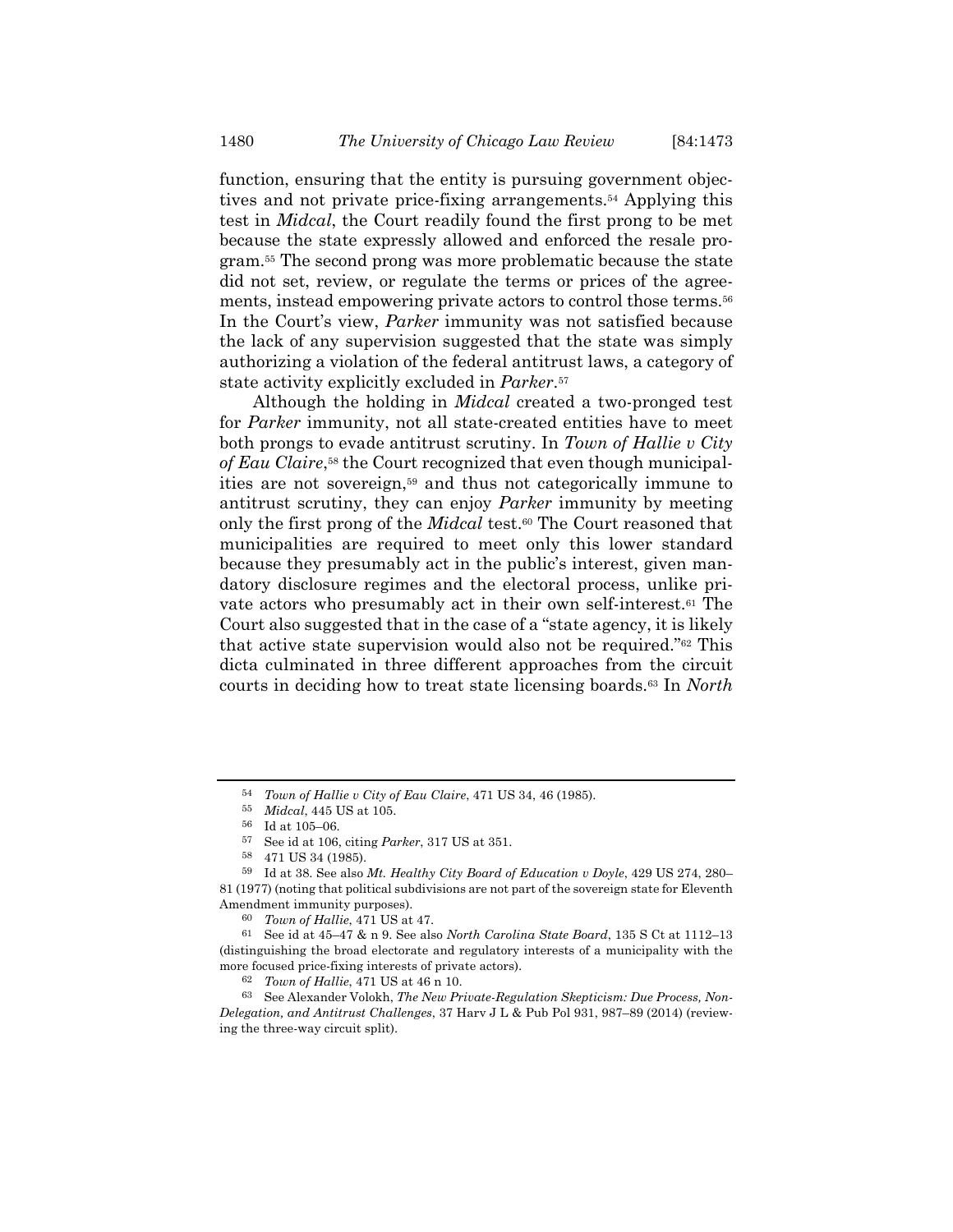*Carolina State Board*, the Court helped clarify which *Midcal* requirements state licensing boards had to meet to enjoy *Parker* immunity.64

#### B. *North Carolina State Board*

The different standards of *Parker* immunity—requiring only a clearly articulated state policy for political subdivisions<sup>65</sup> compared to both clear articulation and active state supervision for state-empowered private actors<sup>66</sup>—created a challenge in determining which of the *Midcal* prongs to apply to state licensing boards.67 These boards, like political subdivisions, may be structured as state entities with public aims, yet, like state-empowered private actors, they are often composed of a majority of private actors with private aims. In resolving the question of which *Midcal* prong(s) to apply to a state licensing board, some circuits resorted to a minimal inquiry test, focusing only on the board's formal designation by the state as an agency or a political subdivision.68 Other circuits employed a fact-intensive, multifactor test that considered how similar an entity was to a political subdivision based on its open records, structure, composition, and other factors.69 The Fourth Circuit adopted yet another test that focused exclusively on whether the relevant decision-making committee was controlled by active market participants.70 It was in

68 See *Earles v State Board of Certified Public Accountants of Louisiana*, 139 F3d 1033, 1034, 1041 (5th Cir 1998); *Porter Testing Laboratory v Board of Regents for the Oklahoma Agricultural & Mechanical Colleges*, 993 F2d 768, 770, 772 (10th Cir 1993); *Cine 42nd Street Theater Corp v Nederlander Organization, Inc*, 790 F2d 1032, 1047 (2d Cir 1986). See also *North Carolina State Board*, 135 S Ct at 1117–18 (Alito dissenting) (arguing that, for *Parker* immunity purposes, it should be sufficient that the state has labeled the Board a state agency); Volokh, 37 Harv J L & Pub Pol at 987–88 (cited in note 63) (describing this analysis as a "[c]ursory [v]iew").

69 See *Bankers Insurance Co v Florida Residential Property and Casualty Joint Underwriting Association*, 137 F3d 1293, 1296–97 (11th Cir 1998); *Hass v Oregon State Bar*, 883 F2d 1453, 1455–56, 1460 (9th Cir 1989); *Fuchs v Rural Electric Convenience Cooperative Inc*, 858 F2d 1210, 1217–18 (7th Cir 1988); *Federal Trade Commission v Monahan*, 832 F2d 688, 688 (1st Cir 1987). See also Volokh, 37 Harv J L & Pub Pol at 988– 89 (cited in note 63) (describing the intermediate view).

70 See *North Carolina State Board of Dental Examiners v Federal Trade Commission*, 717 F3d 359, 368 (4th Cir 2013). See also Volokh, 37 Harv J L & Pub Pol at 990–92 (cited in note 63) (describing the focused approach).

<sup>64</sup> *North Carolina State Board*, 135 S Ct at 1113–14.

<sup>65</sup> *Town of Hallie*, 471 US at 47.

<sup>66</sup> See *Midcal*, 445 US at 105.

<sup>67</sup> See Volokh, 37 Harv J L & Pub Pol at 985–89 (cited in note 63) (discussing the challenge, and various approaches taken, in determining when a state agency is sufficiently public to merit the laxer antitrust treatment applied to political subdivisions).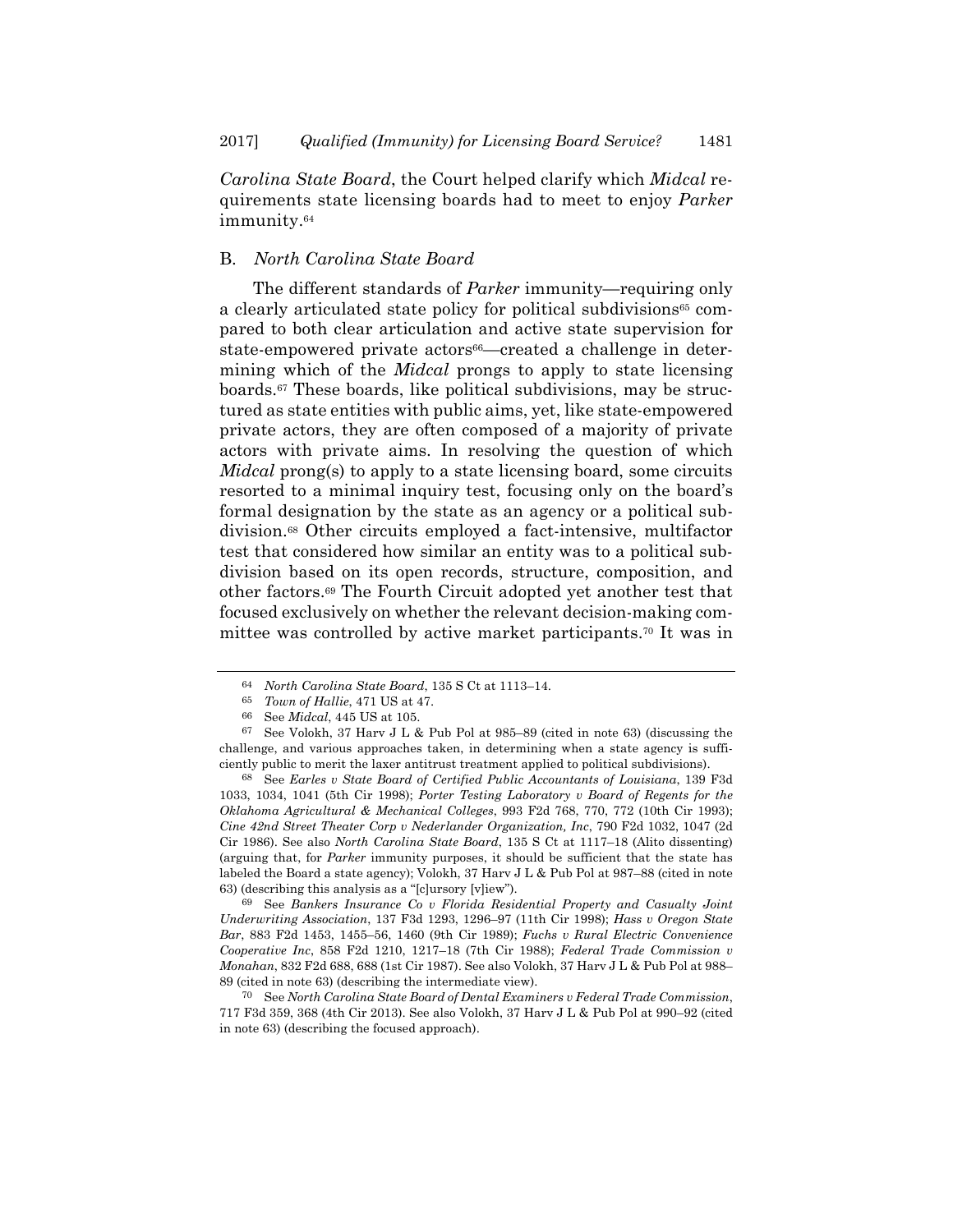the face of this circuit split that the Court granted certiorari in *North Carolina State Board*. The Court ultimately held that state licensing boards composed of a "controlling number of decisionmakers [who] are active market participants in the occupation the board regulates must satisfy" both prongs of the *Midcal* test: a clearly articulated state policy and active state supervision.<sup>71</sup>

1. State licensing boards: More like municipalities or private trade associations?

As a general matter, state licensing boards operate by limiting entry into the profession and ensuring that practitioners meet specified standards.72 For some professions, this includes setting the appropriate level of character fitness, experience, and education, going so far as to accredit only certain educational institutions.73 The board can also regulate the entry of practitioners from outside of the state or country.74 After entry into the profession, the board continues to regulate practitioners by setting professional standards and enforcing them via disciplinary proceedings, which can result in the loss of the license, monetary fines, or both.75 The board's regulatory power is more attenuated over unlicensed practitioners, but it can still act toward these individuals in ways that implicate the federal antitrust laws.76

North Carolina established the North Carolina Dental Board of Examiners ("the Board") to regulate dentistry, with broad authority over licensed dentists.77 It is composed of six dentists with active practices, who were elected by other licensed dentists, and two other individuals.78 The Board's activity at issue was the issuance of cease-and-desist letters threatening criminal sanctions to nondentists providing teeth-whitening services.79 Although the Board could have promulgated teeth-whitening regulations rather than issuing cease-and-desist letters, such regulations would

<sup>71</sup> *North Carolina State Board*, 135 S Ct at 1114.

<sup>72</sup> See Kleiner, *Licensing Occupations* at 29 (cited in note 1). 73 Id.

<sup>74</sup> Id.

<sup>75</sup> Id.

<sup>76</sup> See, for example, *North Carolina State Board*, 135 S Ct at 1107–09 (noting that the Board did not have authority over the unlicensed practice of dentistry any more than a private citizen, but the Board still acted in an anticompetitive manner).

<sup>77</sup> Id at 1107.

<sup>78</sup> One was a dental hygienist, and another was a "consumer" appointed by the governor. Id at 1108.

<sup>79</sup> Id at 1108, 1116.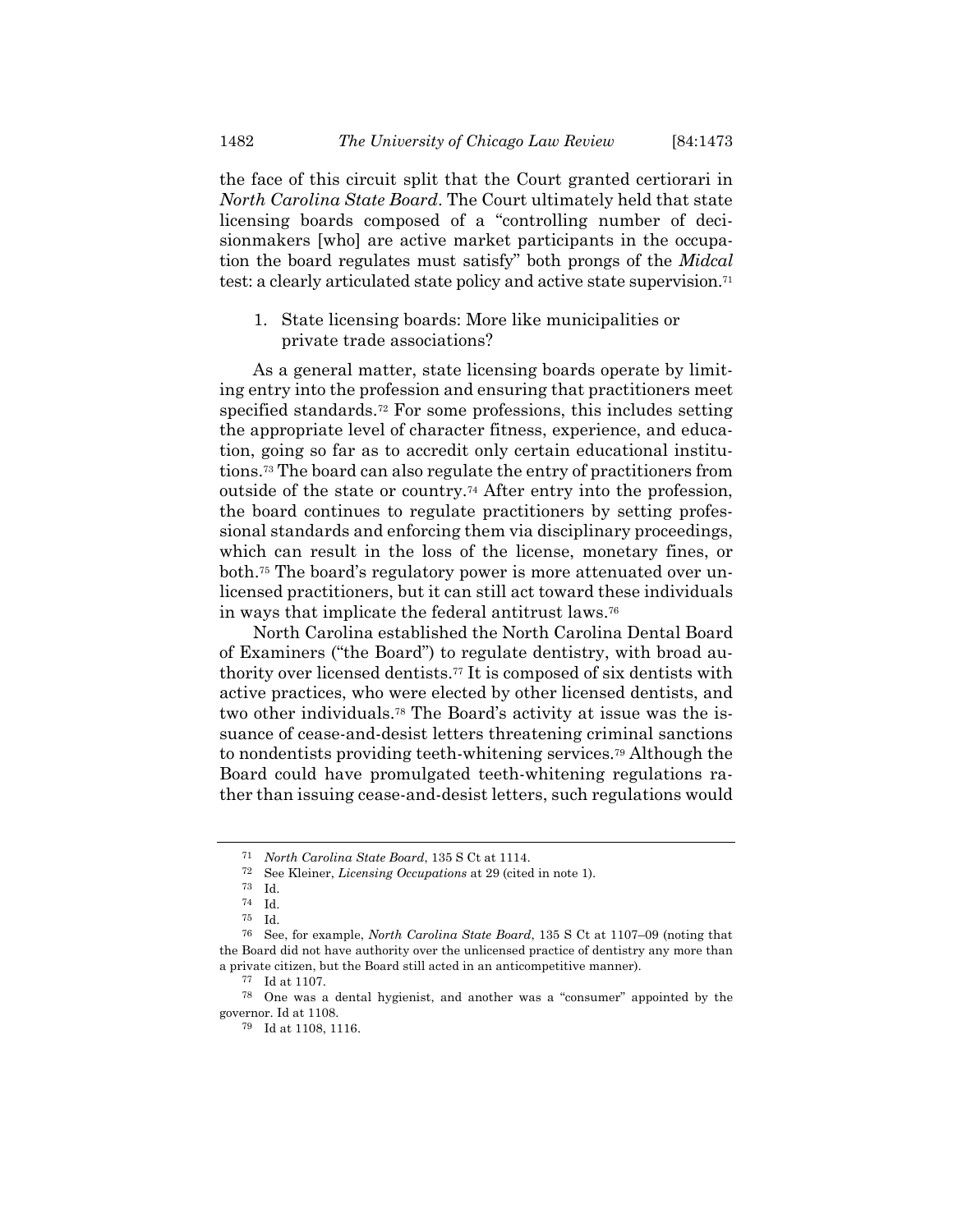have had to comply with state administrative procedures and been approved by the independent North Carolina Rules Review Commission.<sup>80</sup>

In determining whether the Board's actions enjoyed *Parker* immunity, the Court grappled with which prong(s) of the *Midcal* test the Board had to satisfy.81 The Court summarily rejected the possibility that the Board, as an agency of the state, could be ipso facto *Parker* immune.<sup>82</sup> Instead, the question was whether the Board functioned more like a municipality, subject only to the clear-articulation prong, or more like a state-empowered private trade association, subject to both prongs when performing government functions.83 In the Court's view, a licensing board composed of a controlling number of active market participants raised the same anticompetitive concerns as a state-empowered private trade association because the members intrinsically suffered from "[d]ual allegiances" between their private interests and the state's interests.84 The Court recognized that such self-interest need not be nefarious to create structural concerns regarding anticompetitive harms unintended by the state.<sup>85</sup> The Court contrasted state licensing boards with municipalities and other "prototypical state agencies"86 based on the lack of a public election of the Board's members, the narrow industry the Board regulated, and the potential for a private price-fixing agenda.<sup>87</sup> Thus, in the Court's view, "[w]hen a State empowers a group of active market participants to decide who can participate in its market, and on what terms, the need for supervision is manifest."88

Having ruled that the Board had to satisfy both prongs of the *Midcal* test, the Court easily found that the cease-and-desist letters at issue in the case were not immune from antitrust scrutiny under *Parker*.89 The parties did not challenge the clear-articulation

84 Id at 1111.

<sup>80</sup> *North Carolina State Board*, 135 S Ct at 1108.

<sup>81</sup> See id at 1110–14.

<sup>82</sup> See id at 1110–11 (rejecting *Parker* immunity for a state agency), citing *Goldfarb v Virginia State Bar*, 421 US 773, 791 (1975).

<sup>83</sup> See *North Carolina State Board*, 135 S Ct at 1112–13.

<sup>85</sup> See id at 1114 ("This conclusion does not question the good faith of state officers but rather is an assessment of the structural risk of market participants' confusing their own interests with the State's policy goals.").

<sup>86</sup> Id.

<sup>87</sup> See *North Carolina State Board*, 135 S Ct at 1113–14, citing *Allied Tube & Conduit Corp v Indian Head, Inc*, 486 US 492, 500 (1988).

<sup>88</sup> *North Carolina State Board*, 135 S Ct at 1114. 89 Id at 1116.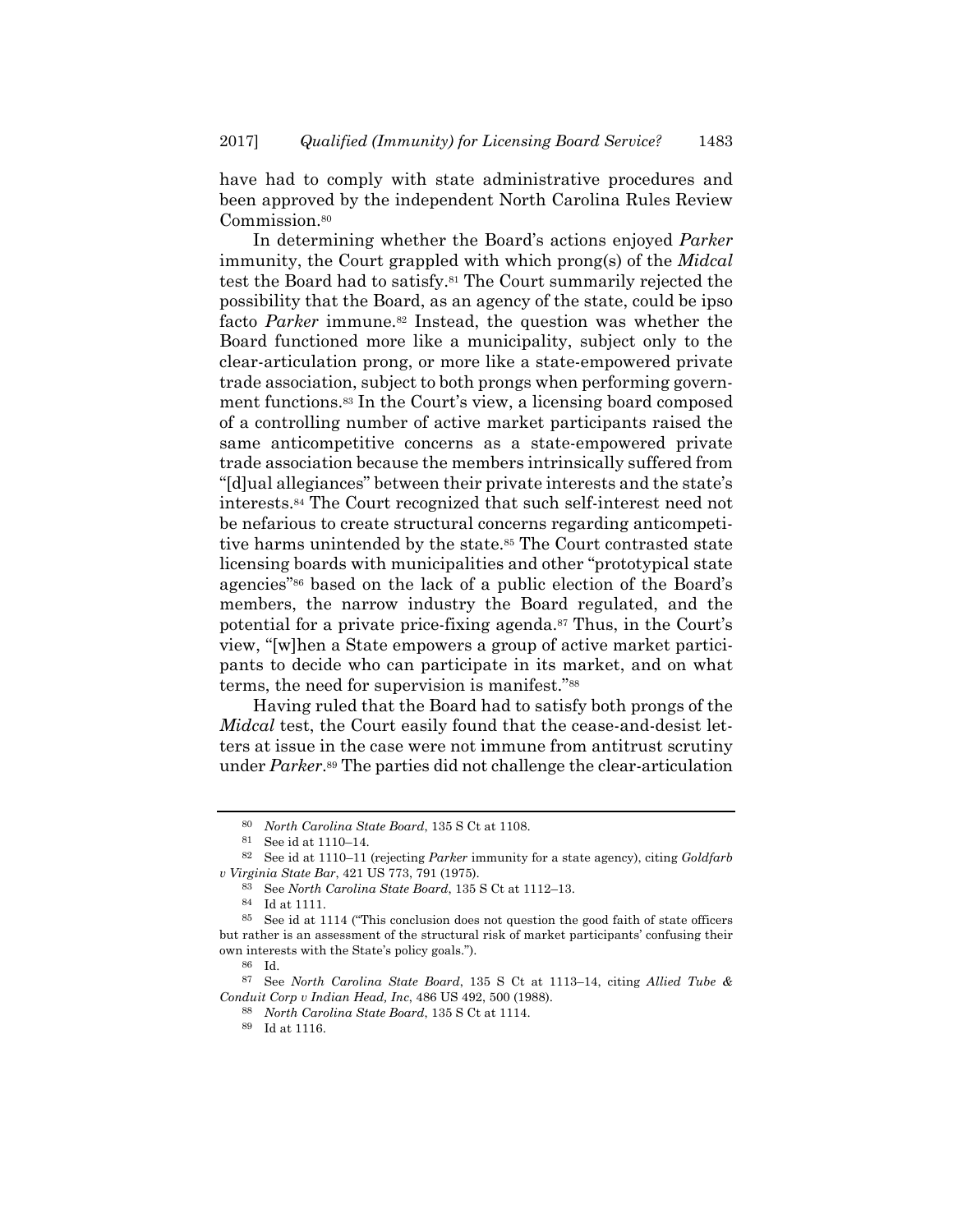requirement, so the Court assumed it was satisfied in this case.<sup>90</sup> This is likely due to the fact that the regulation at issue granted the Board broad authority to regulate the profession of dentistry and sending cease-and-desist letters to nondentist practitioners of teeth-whitening services seems like the "inherent, logical, or ordinary result of the exercise of authority delegated by the state legislature" to the Board.91 The Board did not contend, however, that there was any active state supervision over the cease-anddesist letters, and thus, because the Board had to satisfy both prongs of the *Midcal* test, the Court denied it *Parker* immunity.92

2. Unresolved: Personal monetary liability for board members?

Although the Court held that the Board did not enjoy *Parker* immunity for its actions in the case,<sup>93</sup> the Court reserved the question whether individual board members can claim other defenses to personal monetary liability for a board's antitrust violations.94 The Court noted the concern that personal antitrust liability could dissuade professionals from joining state licensing boards.95 But the Court did not weigh this concern in determining which *Midcal* prongs a board had to meet for *Parker* immunity.96 The Court also opined that a state could simply defend or indemnify board members, or ensure *Parker* immunity by satisfying both prongs of the *Midcal* test.97 The Court did not discuss the possibility of qualified immunity for individual board members, but it

<sup>90</sup> Id at 1110 ("The parties have assumed that the clear articulation requirement is satisfied, and we do the same.").

<sup>91</sup> *Phoebe Putney Health System*, 568 US at 229 (describing one way of satisfying the *Midcal* clear-articulation requirement).

<sup>92</sup> *North Carolina State Board*, 135 S Ct at 1116.

<sup>93</sup> Id.

<sup>&</sup>lt;sup>94</sup> Id at 1115 ("This case  $\dots$  does not present a claim for money damages [and therefore] does not offer occasion to address the question whether agency officials, including board members, may, under some circumstances, enjoy immunity from damages liability."). 95 Id.

<sup>96</sup> See *North Carolina State Board*, 135 S Ct at 1115 (discussing the potential for individual board member liability in a separate section, and only after the Court determined which *Midcal* prongs a state licensing board had to meet for *Parker* immunity).

<sup>97</sup> Id. California has responded to the Court's suggestion by encouraging state supervision and recognizing indemnification for licensing board members. See generally, for example, Kamala D. Harris, Opinion No 15-402, Cal Op Atty Gen (Sept 10, 2015) (available on Westlaw at 2015 WL 5927487) (discussing potential avenues for ensuring active state supervision of state licensing boards and noting that current state law likely requires indemnification of board members). Oklahoma has attempted to ensure adequate state supervision by centralizing review of board actions via executive order. See Okla Executive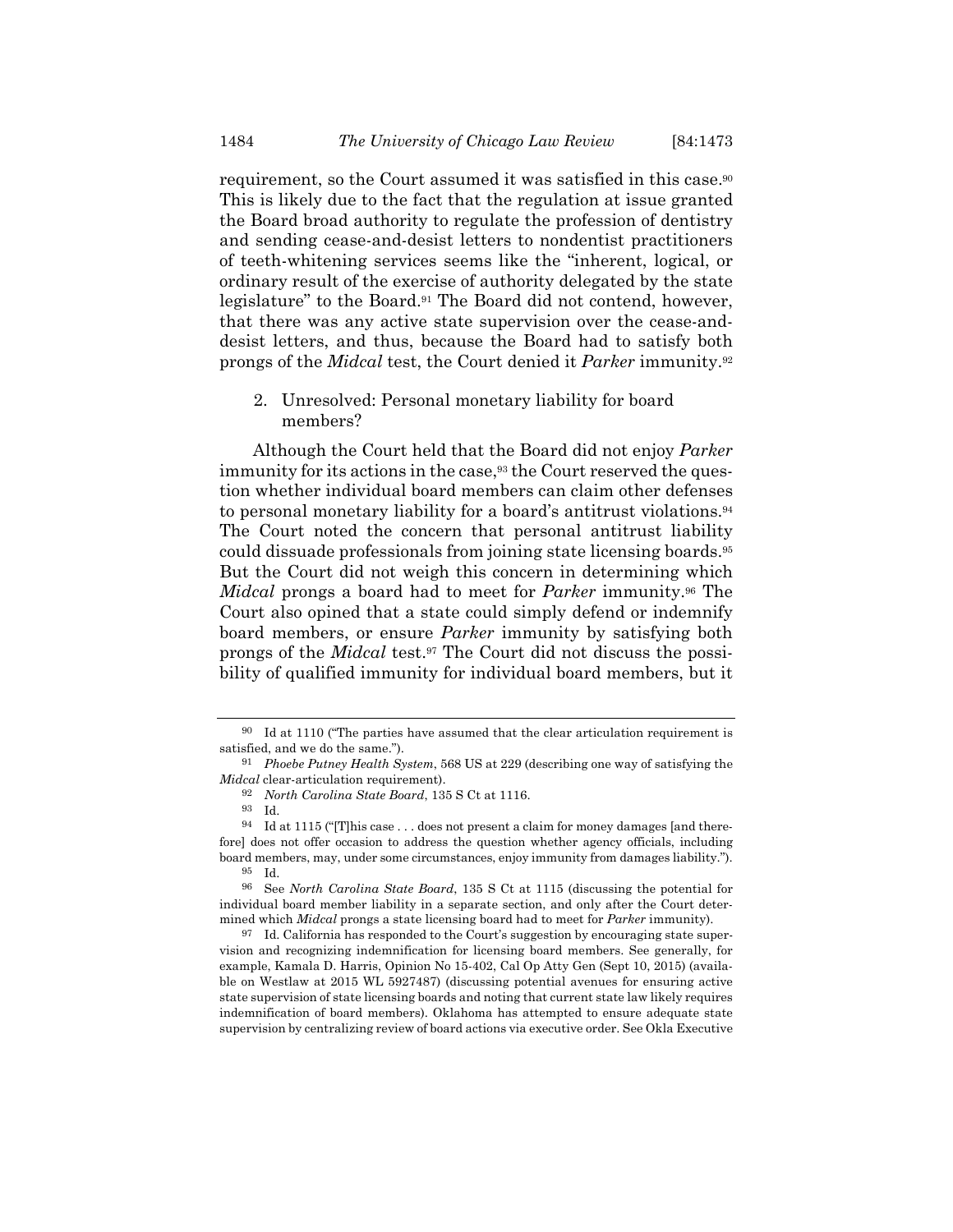did reference a qualified immunity case when discussing the possibility of professionals being deterred from government service.<sup>98</sup> Thus, there remains an unresolved question whether state licensing board members can claim an alternative defense in an antitrust case should the *Parker* immunity defense prove unavailing.<sup>99</sup>

### II. QUALIFIED IMMUNITY

Government officials that violate an individual's constitutional or statutory rights can be immune from individual capacity suits under the defenses of absolute and qualified immunity.<sup>100</sup> Absolute immunity is limited to a subset of government functions and constitutional roles: legislative,<sup>101</sup> adjudicative,<sup>102</sup> and limited

100 Public officials sued in their official capacity are immune under the Eleventh Amendment from private suits for monetary damages when the state is the real party in interest. See *Pennhurst State School & Hospital v Halderman*, 465 US 89, 100–01 & n 11 (1984) (recognizing sovereign immunity for officials when relief would run directly against the state's treasury or administration). However, this immunity may not be available for suits against officials in their individual capacity (seeking personal monetary liability) even when the claim arises from official acts. See *Hafer v Melo*, 502 US 21, 30–31 (1991).

101 See *Eastland v United States Servicemen's Fund*, 421 US 491, 501 (1975) (recognizing immunity for legislators acting in their legislative capacity based on the Speech or Debate Clause of the Constitution); *Tenney v Brandhove*, 341 US 367, 378–79 (1951) (recognizing absolute immunity for a § 1983 claim against members of a state legislature acting in a legislative capacity).

102 See *Stump v Sparkman*, 435 US 349, 355–56 (1978) (recognizing immunity for judges acting in adjudicative roles); *Butz v Economou*, 438 US 478, 512–13 (1978) (recognizing immunity for prosecutors and executive officials acting in adjudicative roles). See also *Cleavinger v Saxner*, 474 US 193, 199–202 (1985) (detailing the factors to consider in granting qualified or absolute immunity for administrative adjudications); *Buckwalter v Nevada Board of Medical Examiners*, 678 F3d 737, 740–46 (9th Cir 2012) (granting an absolute immunity defense to a state licensing board acting in an adjudicative role).

Order 2015-33 (2015), Okla Admin Code § 1:2015-33 (empowering the Oklahoma attorney general's office to review all nonrule board actions). Other states seem not to have responded to the decision. See Kathleen Foote, *Immune No Longer: State Professional Boards Consider Their Options*, 30 Antitrust 55, 56 (2015) (noting that, at the time of the article, the only state to pass legislation in reaction to *North Carolina State Board* was Connecticut); E. Dylan Rivers, *Regulating Regulators: Active Supervision of State Regulatory Boards in the Wake of* North Carolina State Board of Dental Examiners v. FTC, 90 Fla Bar J 43, 46–47 (2016) (noting the general lack of response from Florida to the decision).

<sup>98</sup> *North Carolina State Board*, 135 S Ct at 1115, citing *Filarsky v Delia*, 566 US 377, 390 (2012).

<sup>99</sup> This is an ongoing concern as complaints filed after *North Carolina State Board* have included claims for monetary relief against individual board members. See, for example, Verified First Amended Complaint for Injunctive and Other Relief, *Wallen v St Louis Metropolitan Taxicab Commission*, Civil Action No 4:15-cv-1432 (ED Mo filed Oct 20, 2016) (available on Westlaw at 2016 WL 8736744) (seeking monetary damages); *Bauer v Pennsylvania State Board of Auctioneer Examiners*, 188 F Supp 3d 510, 516 (WD Pa 2016) (staying the claim for monetary relief for concurrent state proceeding but dismissing the claim for injunctive relief).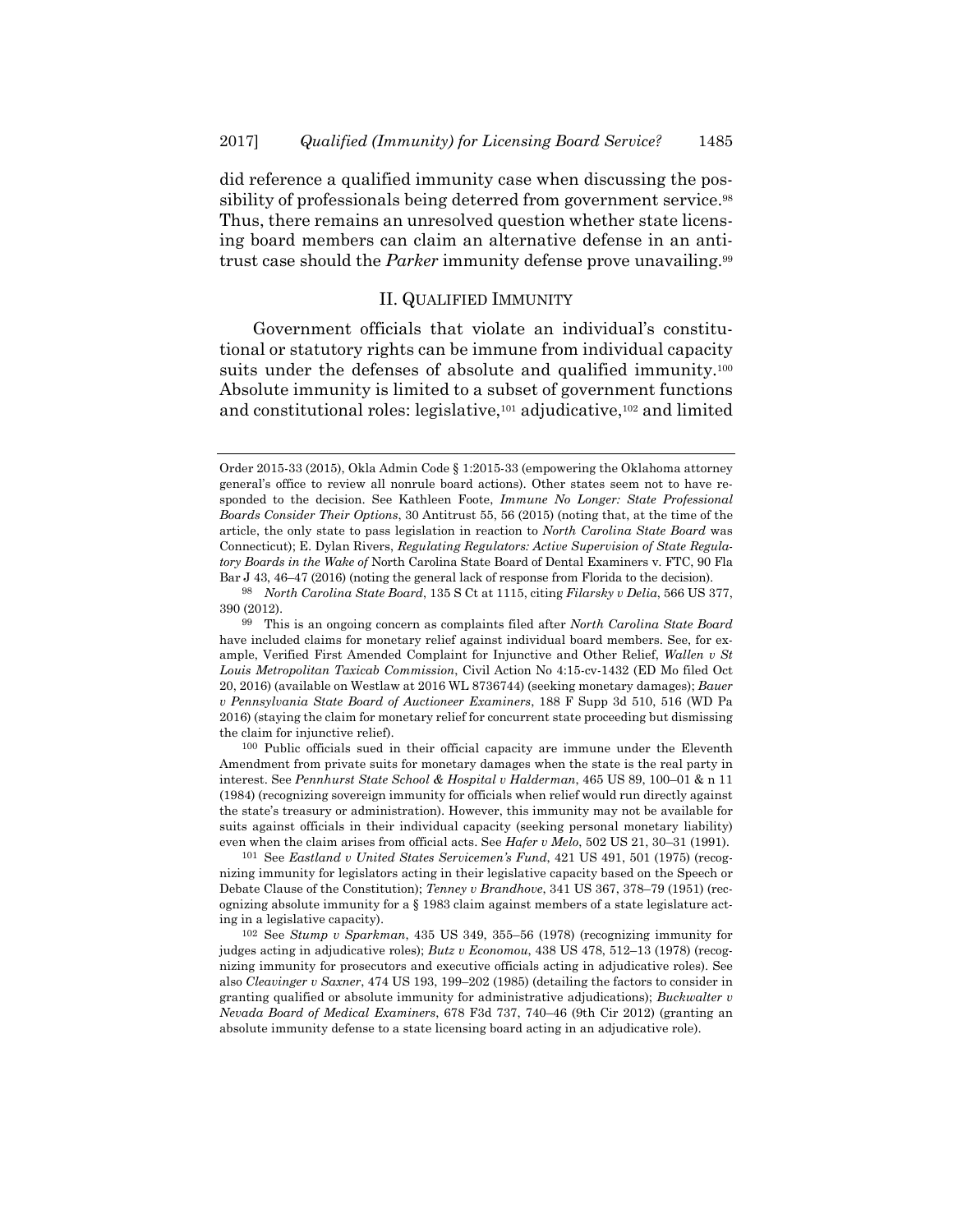executive<sup>103</sup> functions. The defense immunizes an official from monetary damages for constitutional or statutory violations that he or she commits when acting in those particular roles.104 On the other hand, qualified immunity is a more limited, albeit more common, defense for officials who "perform[ ] discretionary functions."105 This defense does not grant immunity to officials based on their governmental roles, but rather it immunizes officials only when they do "not violate clearly established statutory or constitutional rights of which a reasonable person would have known."106 Part II.A provides a very brief overview of how qualified immunity emerged and how the Court has developed the doctrine. Parts II.B and II.C then discuss how the Court approaches qualified immunity for private actors performing government functions, which requires analyzing the common law before enactment of the relevant statute and the policy rationales undergirding qualified immunity.

### A. Brief Overview of Qualified Immunity

The doctrine of qualified immunity has emerged, and been largely developed, in the context of § 1983 and *Bivens* actions.107 Under these causes of action, plaintiffs bring suits for monetary damages against individual government officials that have allegedly violated the plaintiff's federal constitutional<sup>108</sup> or statutory rights.109 The text of § 1983 provides for no statutory defense to

<sup>103</sup> See *Nixon v Fitzgerald*, 457 US 731, 756 (1982) (recognizing absolute immunity for the president of the United States); *Imbler v Pachtman*, 424 US 409, 427 (1976) (recognizing absolute immunity for particular prosecutorial functions).

<sup>104</sup> For an example of a case in which a special-function official did not receive absolute immunity for performing a nonimmunized government function, see *Forrester v White*, 484 US 219, 230 (1988) (allowing only a qualified immunity defense for a judge who dismissed a court employee, which is an executive, rather than judicial, function).

<sup>105</sup> *Harlow v Fitzgerald*, 457 US 800, 807, 818 (1982) ("For executive officials in general  $\lceil \cdot \rceil$  our cases make plain that qualified immunity represents the norm.").

<sup>106</sup> Id at 818. For a discussion addressing the difficulty of determining when a right is "clearly established," see generally Karen M. Blum, *The Qualified Immunity Defense: What's "Clearly Established" and What's Not*, 24 Touro L Rev 501 (2008).

<sup>107</sup> See *Scheuer v Rhodes*, 416 US 232, 247 (1974) (introducing the term "qualified immunity" into the Supreme Court lexicon in a § 1983 case); *Economou*, 438 US at 507– 08 (extending qualified immunity defense to *Bivens* actions).

<sup>108</sup> See *Monroe v Pape*, 365 US 167, 172 (1961) (recognizing the availability of a suit under § 1983 against state officials violating federally guaranteed constitutional rights); *Bivens v Six Unknown Named Agents of Federal Bureau of Narcotics*, 403 US 388, 397 (1971) (recognizing a cause of action for monetary damages against federal officials for violations of an individual's Fourth Amendment rights).

<sup>109</sup> See *Maine v Thiboutot*, 448 US 1, 10–11 (1980) (recognizing a claim under § 1983 for a violation of a federal statute). For a discussion of enforcing federal statutory rights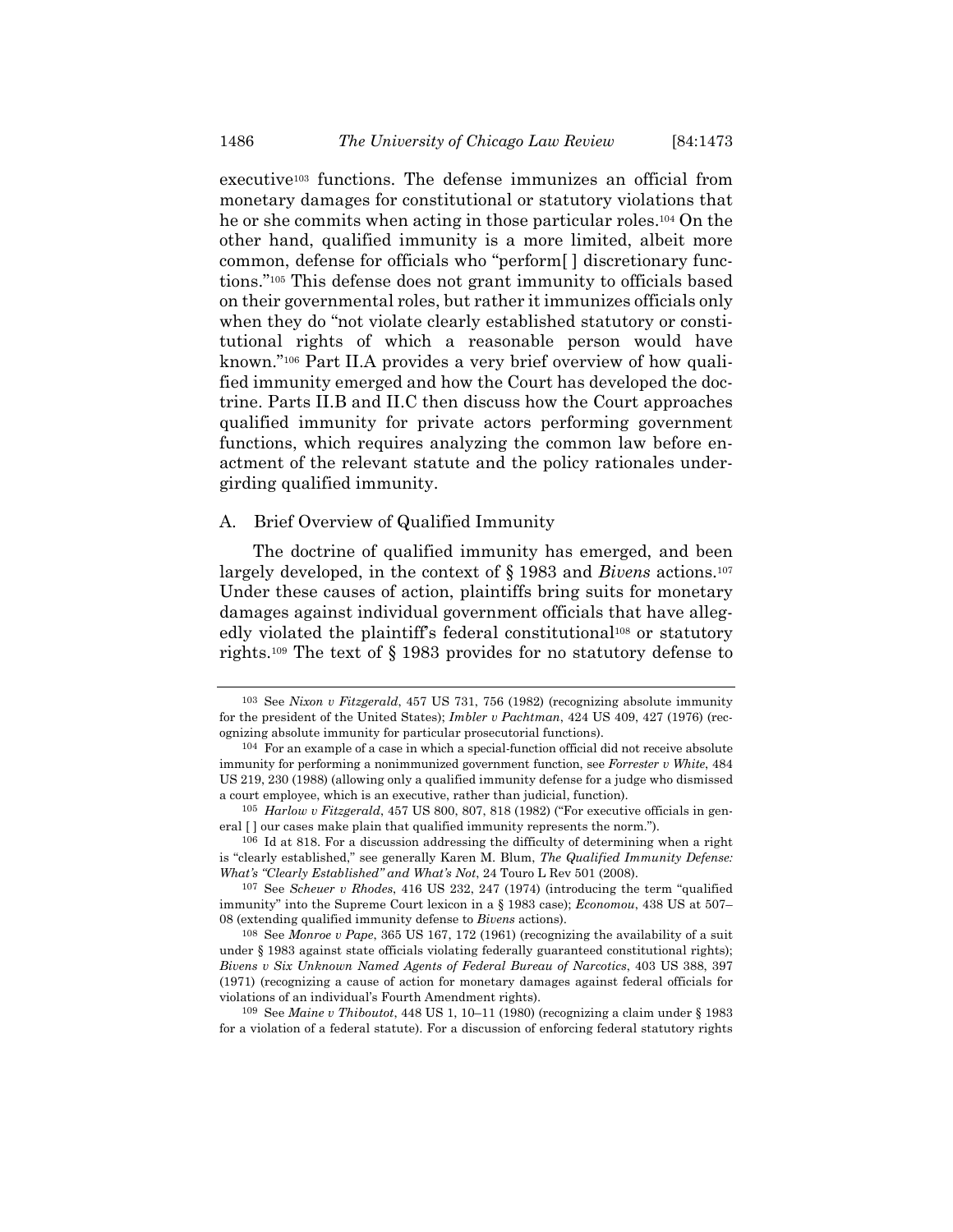monetary damages,<sup>110</sup> but historically the common law recognized certain immunities for public officials who violated an individual's rights.111 The Court interpreted § 1983 as implicitly incorporating these common-law defenses in *Pierson v Ray*.112 In that case, three police officers were sued under § 1983 for unconstitutionally arresting civil rights activists protesting segregation.<sup>113</sup> The Court held that the defendants could claim a defense based on the common-law immunity for law enforcement agents acting pursuant to probable cause and with a good-faith reasonable belief in the constitutionality of the statute being enforced.114

The Court subsequently clarified that *Pierson* required both a subjective ("good faith") and objective ("reasonable belief") inquiry into an official's actions to establish qualified immunity.115 But in *Harlow v Fitzgerald*,<sup>116</sup> the Court replaced the hybrid inquiry with the modern objective test: an official is entitled to a qualified immunity defense if he or she did "not violate clearly established statutory or constitutional rights of which a reasonable person would have known."117 How to determine when a right is "clearly established" is less than clear,<sup>118</sup> but the analysis focuses on determining if a reasonable official would have known the actions

112 386 US 547, 557 (1967).

114 Id at 555, 557 (noting that an officer should not be mulcted when enforcing a statute "he reasonably believed to be valid").

<sup>116</sup> 457 US 800 (1982).<br><sup>117</sup> Id at 815–20 (reasoning that the subjective element of the qualified immunity inquiry led to costly discovery and litigation that was incommensurate with its benefit for protecting the rights of individuals).

via § 1983, see generally Nick Daum, Comment, *Section 1983, Statutes, and Sovereign Immunity*, 112 Yale L J 353 (2002).

<sup>110 42</sup> USC § 1983 ("Every person who, under color of [state law], . . . subjects . . . any . . . person . . . to the deprivation of any rights . . . shall be liable to the party injured in an action at law.").

<sup>111</sup> See *Filarsky v Delia*, 566 US 377, 385–89 (2012) (identifying a range of circumstances in which officials would be immunized at common law for violating another's rights, including adjudicative and law enforcement activities).

 $^{113}\,$  Id at 548–51.

<sup>115</sup> See *Scheuer*, 416 US at 247–48 ("It is the existence of reasonable grounds for the belief . . . coupled with good-faith belief, that affords a basis for qualified immunity."). See also *Wood v Strickland*, 420 US 308, 321–22 (1975) (explicitly noting the objective and subjective elements of the *Pierson* test).

<sup>118</sup> See generally Kit Kinports, *The Supreme Court's Quiet Expansion of Qualified Immunity*, 100 Minn L Rev Headnotes 62 (2016) (criticizing the surreptitious expansion of qualified immunity through the Court's broadening of what constitutes "reasonable" and restricting what constitutes "clearly established").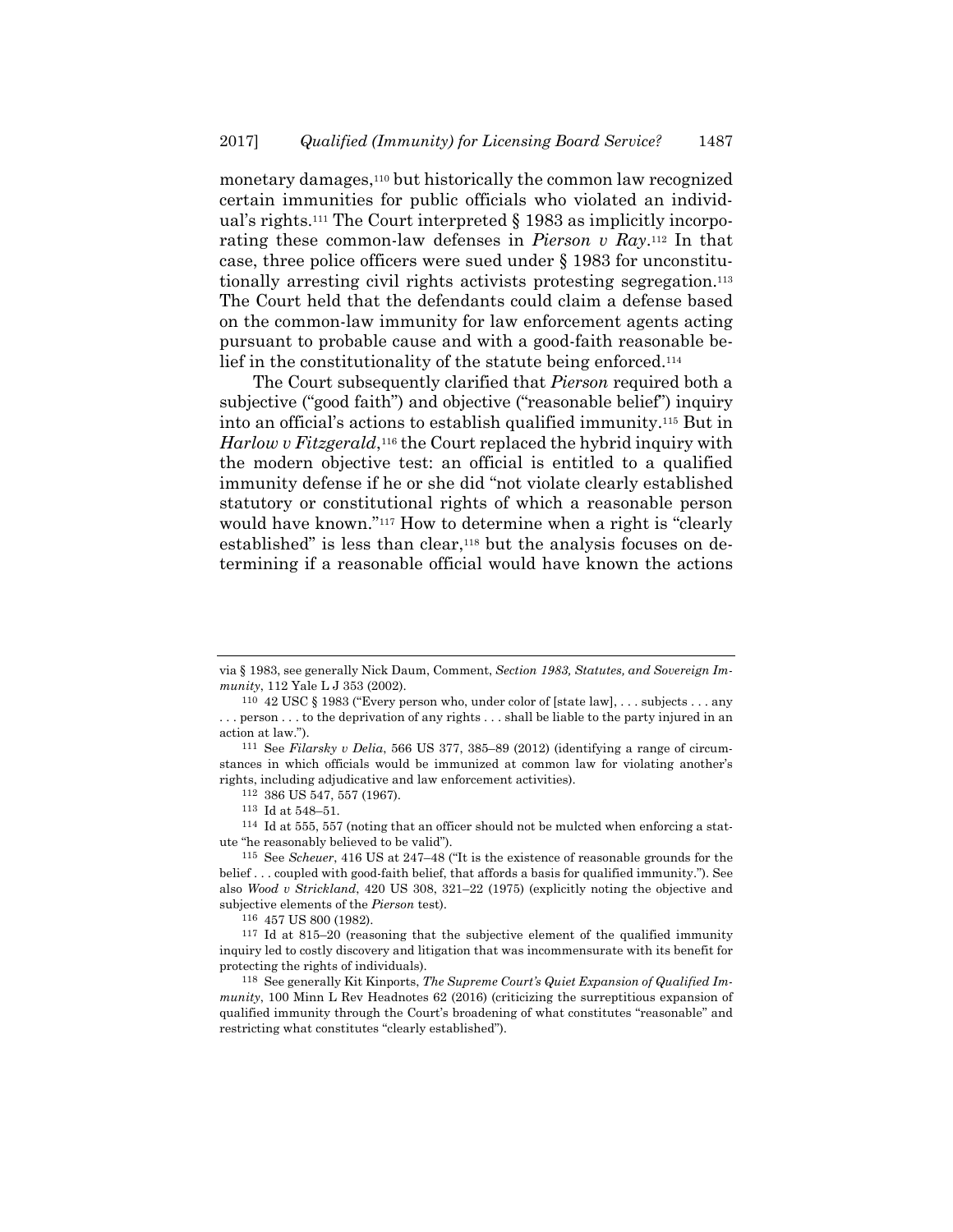at issue violated another's rights based on existing precedent that put the question beyond debate.119

Despite the common-law justification for recognizing qualified immunity in § 1983 cases, the doctrine has been viewed as a child of modern judicial conception, and thus the courts have exercised wide discretion in raising it.120 One example is the Court's transformation of the common-law test for immunity into the modern objective test described above. Another example is the courts' extension of the defense to causes of action outside of § 1983; the Supreme Court has intimated that the defense may be available for other statutes,121 and it has recognized the defense for *Bivens* actions, a *constitutional* rather than a statutory cause of action.122 The circuit courts have also exercised discretion by reading the defense into a variety of different statutes.123

In addition to the expansion of the availability of qualified immunity to different types of claims, the courts have also expansively applied the defense to different categories of government officials.124 Courts have even recognized that private actors performing government functions are entitled to qualified immunity

<sup>119</sup> See *Ashcroft v al-Kidd*, 563 US 731, 741 (2011) (noting that the law must be sufficiently clear that every reasonable official would know that he or she is violating an individual's rights, but that there need not be "a case directly on point").

<sup>120</sup> See *Economou*, 438 US at 501–02 (discussing how the immunity doctrine has been viewed as largely of judicial design). See also *Hepting v AT&T Corp*, 439 F Supp 2d 974, 1009 (ND Cal 2006) (characterizing the emergence of the qualified immunity defense for § 1983 claims as a response to the Court's expansion of § 1983 liability).

<sup>121</sup> See *Mitchell v Forsyth*, 472 US 511, 535 n 13 (1985) (noting that a qualified immunity defense would have likely failed in the case because the actions "would clearly have been illegal," without suggesting that the defense would not be available because the claim was under a statute other than § 1983).

<sup>122</sup> See *Economou*, 438 US at 500–04 (reasoning that federal officials sued under *Bivens* for violations of constitutional rights should be entitled to the same qualified immunity defense as state officials sued under § 1983).

<sup>123</sup> See, for example, *Anselmo v County of Shasta*, 873 F Supp 2d 1247, 1260 n 10 (ED Cal 2012) (collecting qualified immunity cases involving statutes other than § 1983, including the Rehabilitation Act, the Food Stamp Act, and the Racketeer Influenced and Corrupt Organizations Act); *Gonzalez v Lee County Housing Authority*, 161 F3d 1290, 1299–1300 & n 34 (11th Cir 1998) (recognizing a qualified immunity defense for a Fair Housing Act claim); *Tapley v Collins*, 211 F3d 1210, 1214 (11th Cir 2000) (recognizing a qualified immunity defense for a claim under the Electronic Communications Privacy Act). But see, for example, *Hepting*, 439 F Supp 2d at 1009 (rejecting a qualified immunity defense under the federal wiretap statutes as being preempted by the availability of a different statutory defense).

<sup>124</sup> See Andrew W. Weis, Comment, *Qualified Immunity for "Private" § 1983 Defendants after* Filarsky v. Delia, 30 Ga St U L Rev 1037, 1047 n 51 (2014) (providing evidence that qualified immunity has been extended to public officials without requiring the same historical inquiry as the Court performed in *Pierson* for law enforcement officials).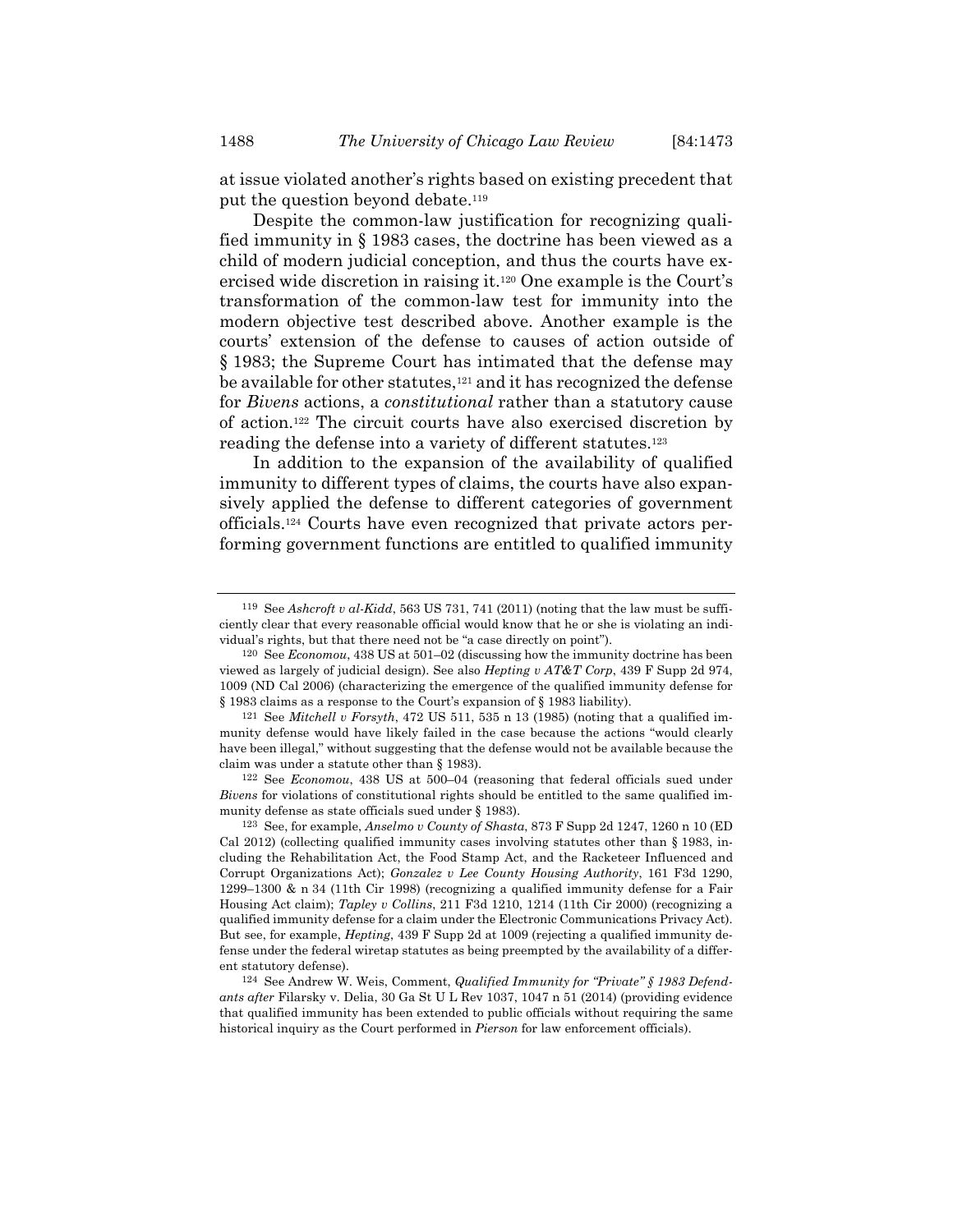in certain circumstances.125 Specifically, private defendants effectuating government objectives are entitled to claim qualified immunity when there is a "tradition of immunity [ ] so firmly rooted in the common law and [ ] supported by such strong policy reasons" that Congress would have expressly abrogated the defense in the relevant statute if it intended to do so.<sup>126</sup>

B. "Tradition of Immunity . . . Firmly Rooted in the Common Law"

The Court first engaged the question whether private defendants could claim qualified immunity in *Wyatt v Cole*.127 In that case, the private defendants faced liability under § 1983 for enforcing a state replevin statute<sup>128</sup> that was held to be an unconstitutional violation of the plaintiff's due process rights.129 Looking to the common law, the Court identified the analogous torts as malicious prosecution and abuse of process.130 Despite identifying common-law cases that recognized a good-faith defense for private defendants against these types of torts,131 similar to the common-law defense identified in *Pierson*,132 the Court held this to be an insufficient "tradition of immunity." It rejected the ability of the private defendants to claim qualified immunity because they were not furthering any discernable government interest in enforcing the replevin statute.<sup>133</sup>

<sup>125</sup> See, for example, *Filarsky*, 566 US at 393–94 (holding that a private attorney working part-time for a city investigation could claim qualified immunity for a § 1983 claim arising from the investigation).

<sup>126</sup> *Wyatt v Cole*, 504 US 158, 164 (1992) (quotation marks omitted), quoting *Owen v City of Independence*, 445 US 622, 637 (1980).

 $^{127}\,$  504 US 158 (1992).

<sup>128</sup> Id at 159–60.

<sup>129</sup> Id at 160 (noting that the replevin statute unconstitutionally limited the judge's discretion to deny the initial issuance of the replevin order).

<sup>130</sup> See id at 164. 131 *Wyatt*, 504 US at 164–65, citing *Malley v Briggs*, 475 US 335, 340–41 (1986). See also *Malley*, 475 US at 341 n 3 (collecting common-law cases recognizing that private citizens were liable for false complaints only when done maliciously and without probable cause); *Folsom Investment Company, Inc v Moore*, 681 F2d 1032, 1038 (5th Cir 1982) (providing more historical analysis of the good-faith defense for malicious prosecution charges).

<sup>132</sup> *Wyatt*, 504 US at 165 (noting the common law's good-faith defense for false arrests by police officers), citing *Pierson*, 386 US at 555–57.

<sup>133</sup> *Wyatt*, 504 US at 168. But see id at 179–80 (Rehnquist dissenting) (noting the substantial public interest in having individuals rely on the law rather than on self-help).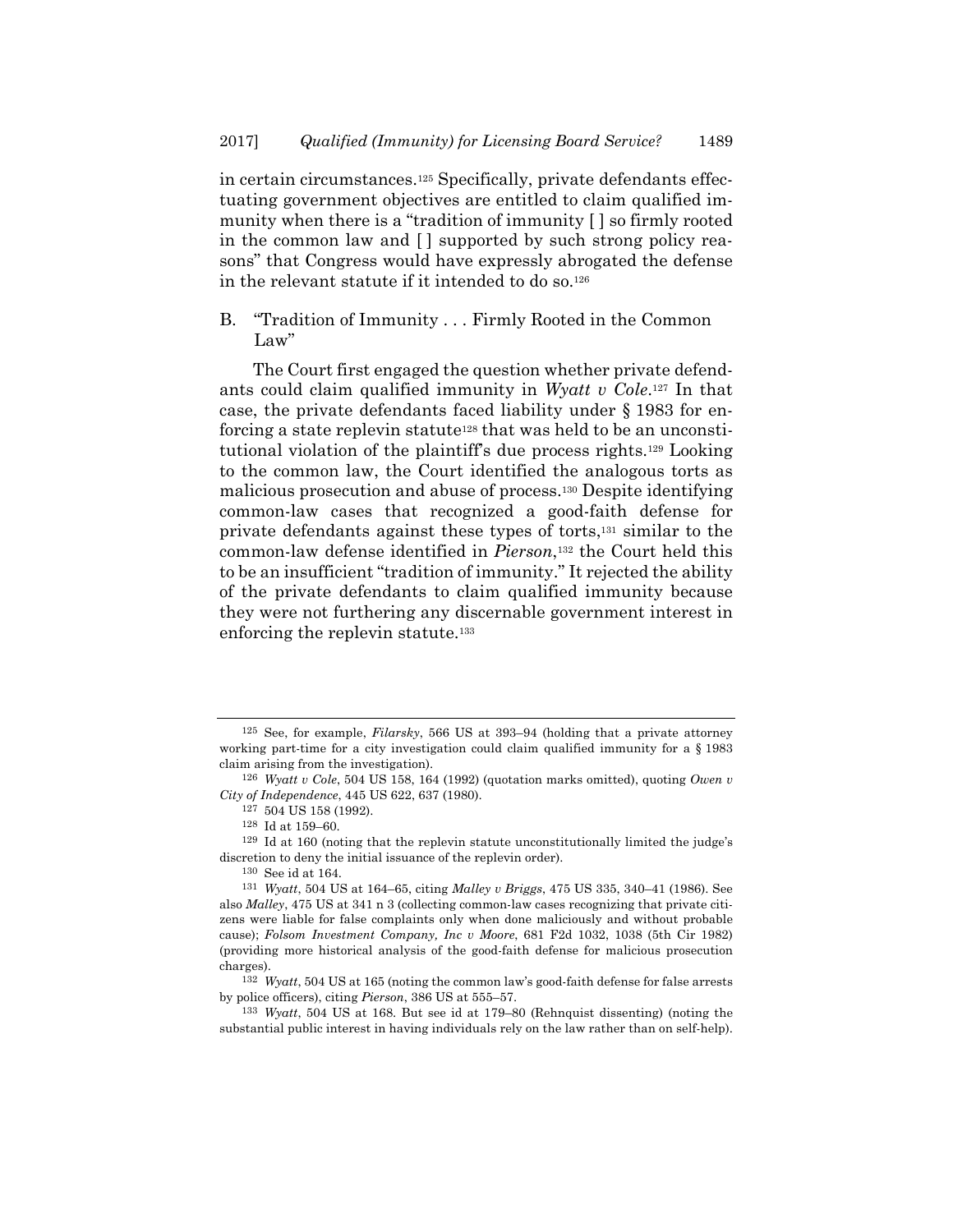The Court again denied qualified immunity to private actors in *Richardson v McKnight*,134 but this time the defendants were performing a substantial government function—guarding a private prison.135 Although public prison guards enjoy qualified immunity,136 the Court still denied application of the defense to the private guards based, in part, on insufficient support in the common law.137 The plaintiff claimed that the prison guards injured him by using restraints that were too tight,138 and the Court analogized this § 1983 claim to the common-law tort of prisoner mistreatment, which allowed for recovery of damages against private prison management.139 Although the Court identified a number of common-law cases holding private prison management liable for such torts, there was a dearth of case law supporting or refuting liability for private prison guards.140 Based on this lack of "conclusive evidence," the Court found insufficient historical support for recognizing qualified immunity for the private prison guards.141 The dissent criticized the majority as requiring the defendant to identify a specific common-law case recognizing immunity for a substantially similar defendant.<sup>142</sup> Instead, the dissent argued for a broader functional view of the common law, which generally recognized immunity for private actors performing government functions.143

Most recently, relying on a historical approach similar to the one presented by the *Richardson* dissent,144 the Court has unanimously recognized qualified immunity for a private attorney

137 See *Richardson*, 434 US at 404–07.

<sup>134 521</sup> US 399 (1997).

 $^{135}\,$  Id at 401–02.

<sup>136</sup> Id at 405, citing *Procunier v Navarette*, 434 US 555, 561–62 (1978).

<sup>138</sup> Id at 401.

<sup>139</sup> See id at 404–07 (identifying a number of cases in both England and the United States in which prisoners successfully sued private prison managers for mistreatment).

<sup>140</sup> Id at 404–07. See also id at 414–15 (Scalia dissenting) (criticizing the majority as resting its historical analysis on the lack of a particular case recognizing immunity for private prison guards without looking to the broader immunity recognized by common law for private citizens performing government objectives).

<sup>141</sup> *Richardson*, 521 US at 407. 142 Id at 414–15 (Scalia dissenting).

<sup>143</sup> Id at 415–16 (Scalia dissenting).

<sup>144</sup> See *Filarsky*, 566 US at 384 (noting that understanding the common-law protections pre–§ 1983 requires "an appreciation of the nature of government at that time").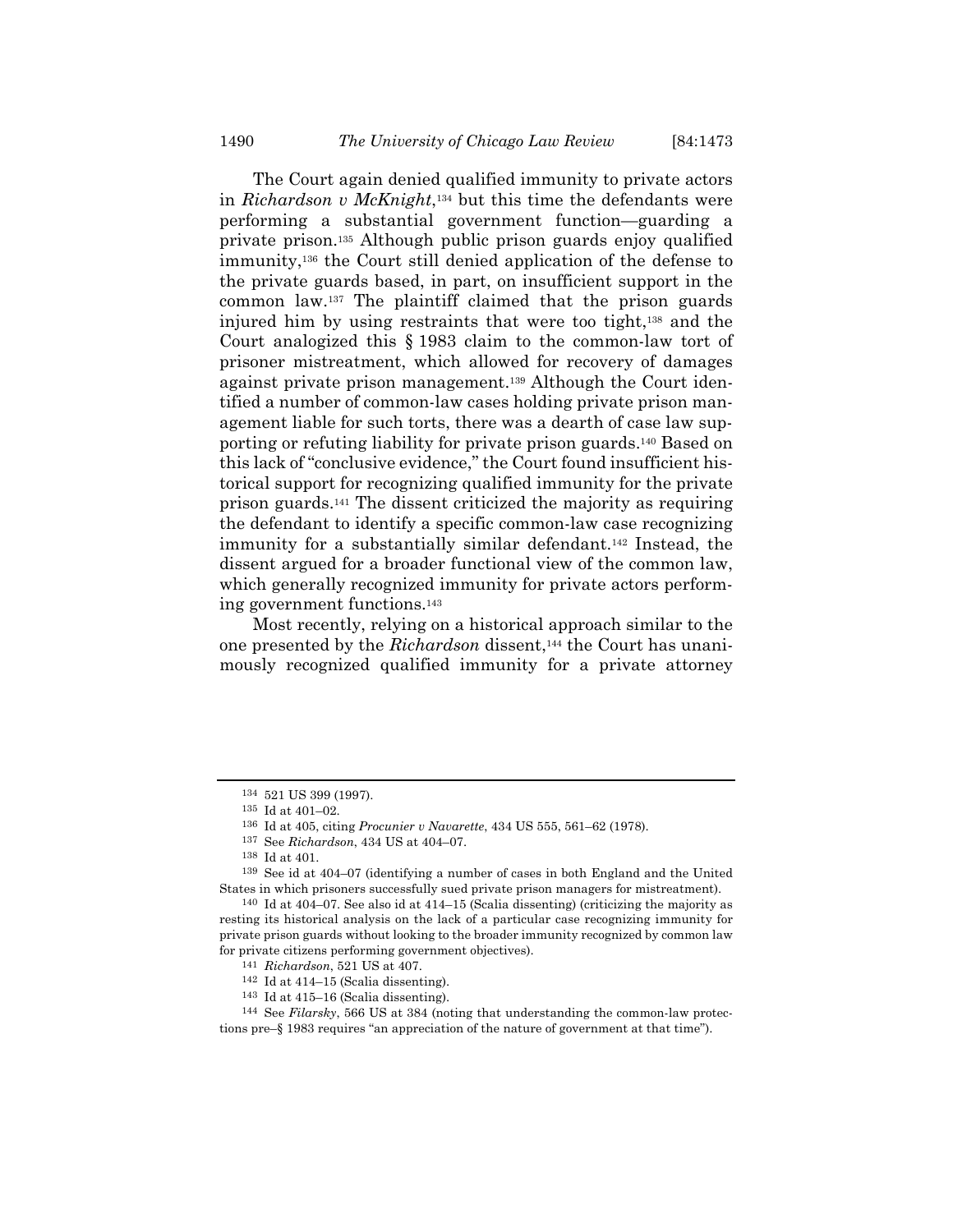working part-time for the government.145 In *Filarsky v Delia*,146 the part-time attorney was sued under § 1983 for violating the plaintiff's Fourth Amendment rights by demanding that the plaintiff, as a target of a city's investigation into disability fraud, provide pertinent evidence from his home.147 The Court broadly analogized between the present violation and common-law cases against government officials performing criminal investigations, but it did not dwell on whether there was a particular commonlaw case in which immunity was recognized for a private attorney involved in a government investigation.148 Instead, the Court provided a historical overview of the extent to which government relied on part-time participation by private citizens prior to enactment of § 1983.149 The government was much smaller and largely limited to local institutions, eschewing a professionally staffed bureaucracy because of budgetary constraints and lack of necessity.150 Thus, government officials often had to split their time between public service and their own professional occupation in order to receive sufficient compensation.151 Even law enforcement was outsourced to private citizens at times, and during those times the common law recognized a similar immunity for private citizens as it did for public officials.152 Hence, the Court found that the extensive participation of private actors in government and the immunity at common law for those part-time government workers supported recognizing qualified immunity for the parttime government lawyer.<sup>153</sup>

 The evolution of the Court's approach to qualified immunity for private actors effectuating government objectives suggests

<sup>145</sup> See id at 394–96 (Ginsburg concurring) (agreeing that the private attorney should be capable of claiming qualified immunity); id at 397–98 (Sotomayor concurring) (agreeing that the private attorney should be entitled to claim qualified immunity—but only based on a case-by-case analysis, not a general blanket immunity for part-time government workers).

<sup>146 566</sup> US 377 (2012).

<sup>147</sup> Id at 380–82.

<sup>148</sup> See id at 384–85 (relying on a case about police officers conducting a criminal investigation to establish that qualified immunity is available for the investigative activities at issue), citing *Pearson v Callahan*, 55 US 223, 243–44 (2009).

<sup>149</sup> *Filarsky*, 566 US at 384–89.

<sup>150</sup> Id at 384–85.

<sup>151</sup> Id. For example, a local ferryman would double as a public wharfmaster, and even the attorney general of the United States was a part-time government employee until 1853. Id at 386.

<sup>152</sup> Id at 387–88 (identifying common-law cases immunizing private actors assisting the sheriff in executing a warrant).

<sup>153</sup> *Filarsky*, 566 US at 389.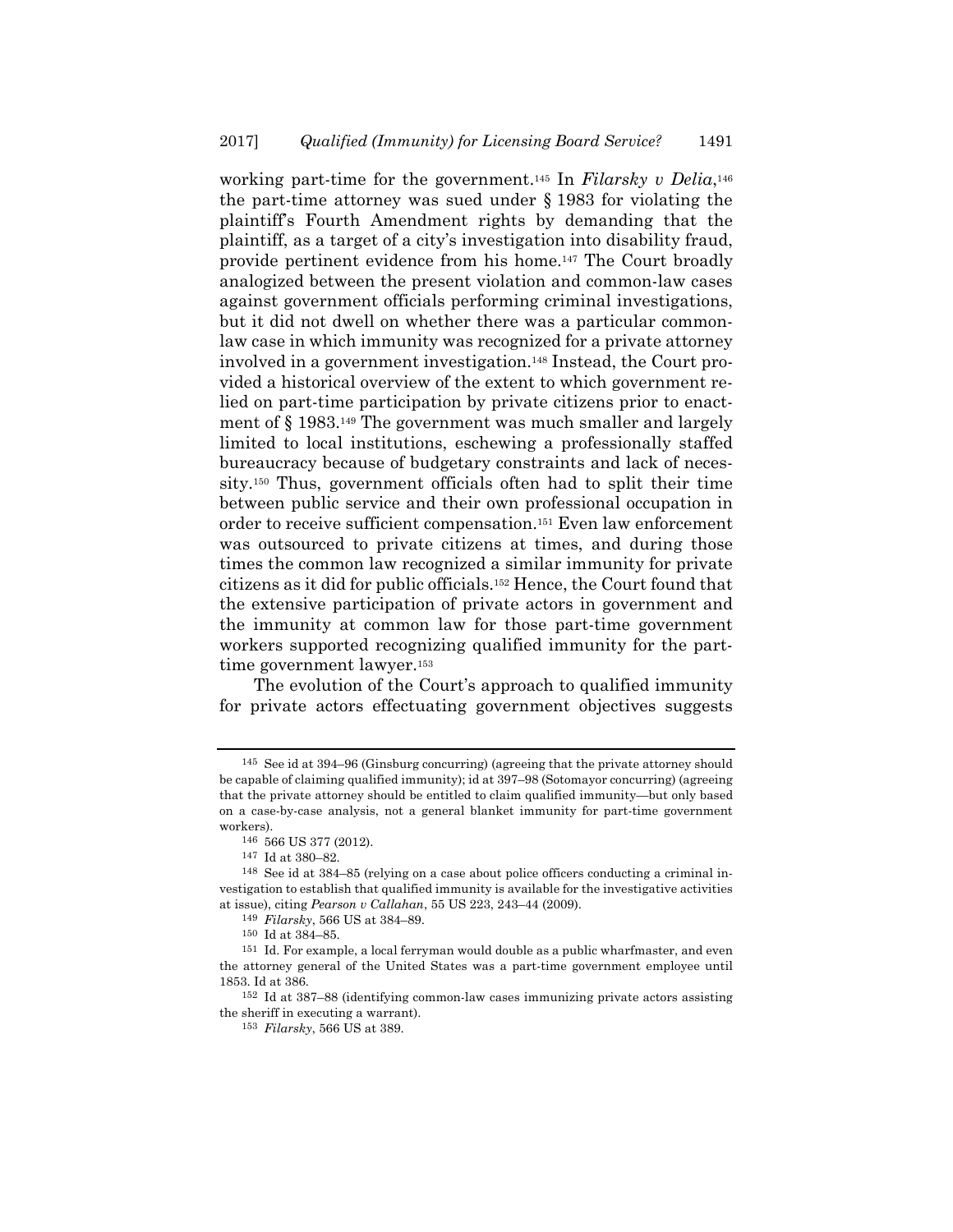that after analogizing between the present cause of action and the common law,154 the courts should search for particular commonlaw cases in which immunity was granted to similarly situated defendants.155 It also suggests that they should consider broader structural features of government around the time the relevant statute was enacted.156

#### C. "Supported by Such Strong Policy Reasons"

After considering whether there is common-law support for extending qualified immunity to private parties effectuating government objectives, the Court then considers the applicability of three policy concerns undergirding the doctrine of qualified immunity: (1) undue timidity of officials in exercising their discretionary duties, (2) effects on government recruiting of talented candidates, and (3) distraction from official duties by litigation.157

#### 1. Undue timidity.

The Court has often used undue timidity on the part of government officials performing discretionary tasks as the guiding policy concern for the qualified immunity analysis.158 Because qualified immunity is intended to benefit the public by having officials perform their discretionary duties, undue timidity on the

<sup>154</sup> The Court often looks to the common law in both England and the United States antedating enactment of the relevant statute. See *Richardson*, 521 US at 404–07 (inquiring into common-law cases in both the United States and England); *Wyatt*, 504 US at 164 (citing reviews of case law from both the United States and England); *Filarsky*, 566 US at 384–89 (focusing the analysis on the United States).

<sup>155</sup> See *Richardson*, 521 US at 404–07 (using the lack of common-law cases recognizing immunity for private prison guards to support rejecting qualified immunity in the case). See also id at 415–16 (Scalia dissenting) (criticizing the majority for focusing only on whether the defendants could identify a particular pre–§ 1983 case granting immunity to similarly situated defendants rather than considering the common law's general recognition of immunity for private actors performing government work).

<sup>156</sup> See *Filarsky*, 566 US at 384–89 (approaching the historical analysis by viewing the broader context of the government pre–§ 1983 rather than identifying particularly similar common-law cases granting immunity).

<sup>157</sup> See id at 389–92 (reaffirming the applicability of the policy rationale analysis from *Richardson*).

<sup>158</sup> See *Richardson*, 521 US at 408 (noting that immunity protects the public from "unwarranted timidity on the part of public officials by, for example, 'encouraging the vigorous exercise of official authority'"), quoting *Economou*, 438 US at 506; *Harlow*, 457 US at 814 (recognizing the need to protect the discretionary functions of government officials); *Wood*, 420 US at 319 (explaining that denying immunity to school board members would lead to "intimidation" in decision-making), quoting *Pierson*, 386 US at 554.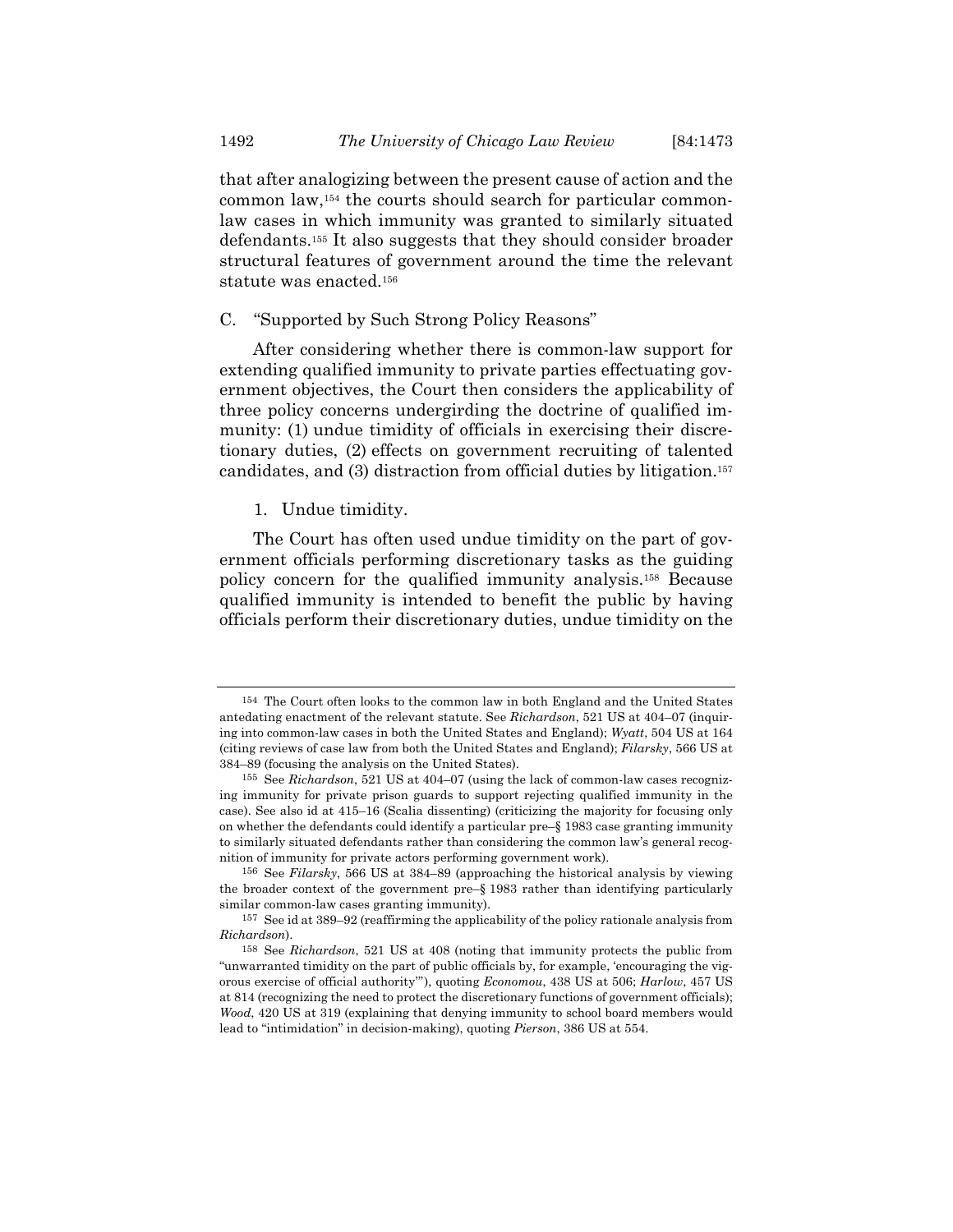part of officials based on their fear of personal liability for mistakes made vis-à-vis that discretion would undermine the very purpose of the doctrine.159 Thus, the Court has focused the undue timidity inquiry on determining whether there are sufficient private incentives to offset fear of personal liability; if there are, then the need for qualified immunity is considered less compelling for ensuring efficient government action.160

Private incentives weighing against undue timidity and qualified immunity include the potential for personal profit and market competition. In *Wyatt*, the Court found undue timidity to be of minimal concern because, in enforcing the replevin statute, the defendants had no public-interest motive, only a personal incentive—money.161 Because qualified immunity was designed to benefit the public by encouraging officials to perform their discretionary duties, the justification for immunizing the private defendants was absent.162 In addition to personal incentives, the Court has also looked to whether there are market, as opposed to political, forces ensuring efficient performance of government tasks. In *Richardson*, the Court dismissed the undue timidity concern for private prison guards because there was putatively competition for the state prison contract.163 In the Court's view, this competition would penalize lax enforcement of regulations due to the threat of replacement, while § 1983 liability would diminish overly aggressive enforcement.164 Additionally, unlike public prisons, the private prison system was not bound by rigid civil service salary requirements and thus could institute incentive-based pay to compete in the market.165 Because the Court found these economic

<sup>159</sup> See *Richardson*, 521 US at 408 (describing the basis of the undue timidity concern). 160 See id at 410 (noting that market forces provided sufficient incentives to allay undue

timidity).

<sup>161</sup> *Wyatt*, 504 US at 167–69 (noting that the public interest protecting functions of qualified immunity have minimal applicability to private actors pursuing entirely private ends).

<sup>162</sup> Id.

<sup>163</sup> *Richardson*, 521 US at 409. The contract for private prisons was renewed every three years with the possibility of the state canceling after the first year, which the majority viewed as creating a competitive market. See id at 409–10. But see id at 419–20 (Scalia dissenting) (characterizing the decision to continue with a particular private prison as political, rather than economic, because of the unlikelihood that economic factors—cost and quality—would outweigh political allegiances or friendships, especially considering that it was the public's money being spent on the operation).

<sup>164</sup> See id at 409. 165 See id at 410.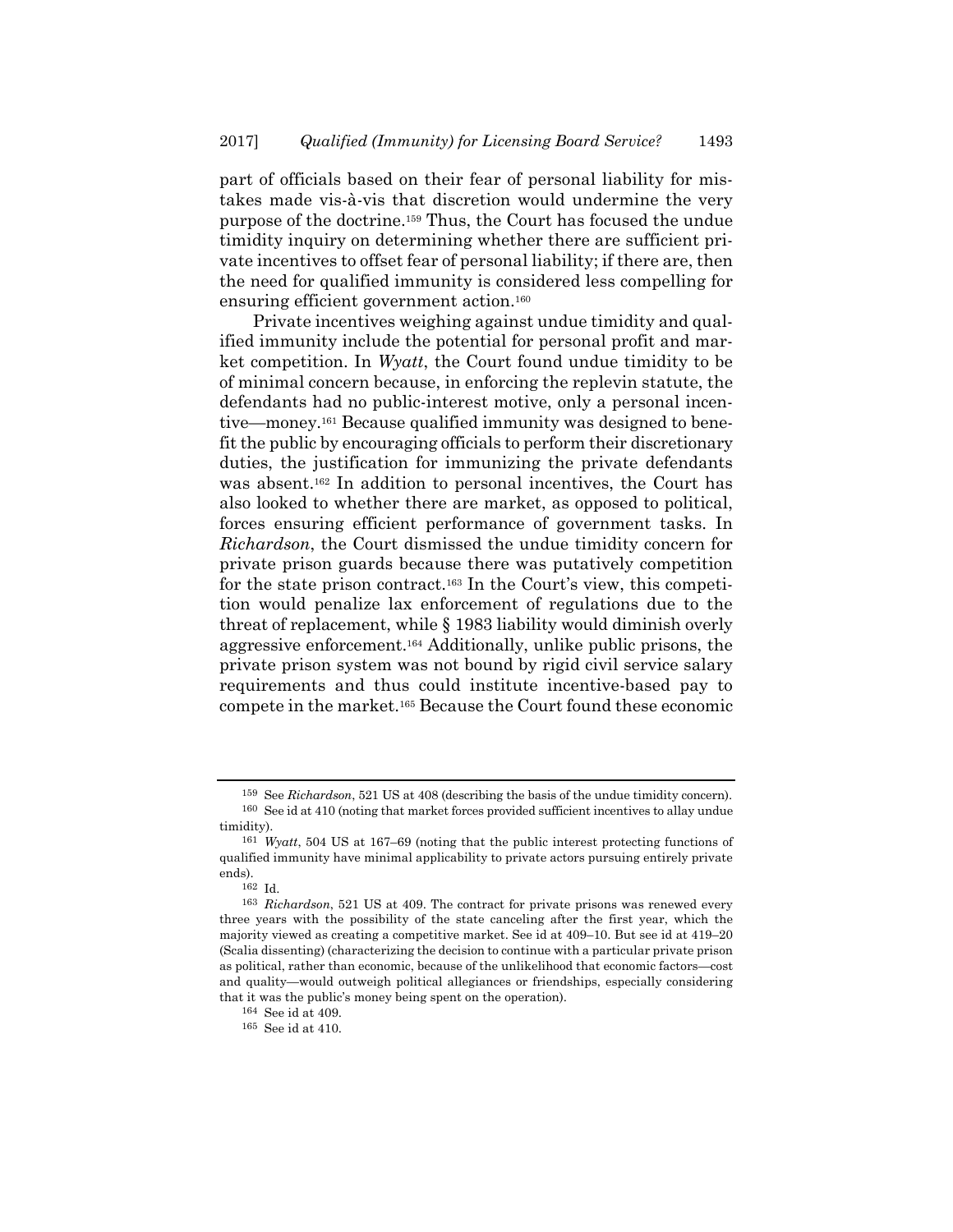incentives sufficient to offset the fear of personal liability for private prison guards, it reasoned that qualified immunity was unnecessary.166

The potential for private gains does not automatically end the inquiry into undue timidity. In *Filarsky*, the private attorney could have demanded higher pay for his government work to offset potential § 1983 liability, but the Court did not mention this possibility. Additionally, even though there may be market competition between attorneys for part-time government work, thereby diminishing the undue timidity concern, the Court distinguished *Richardson*'s market analysis as applying only when dealing with for-profit firms engaged in a substantial government administrative task with limited government supervision.167 For typical part-time workers, like the attorney in *Filarsky*, the Court did not view the market analysis as particularly relevant.168 The Court also expressed concern that smaller local governments would bear disproportionate privatization costs by having to pay a higher premium to offset potential liability for part-time government workers compared to well-funded political subdivisions that could afford full-time specialized professionals who enjoy free qualified immunity.169 Thus, due to the potential disparity in costs for obtaining specialized labor between different political subdivisions, and the lack of sufficient private incentives, the Court found undue timidity to be sufficiently concerning that qualified immunity was warranted.<sup>170</sup>

2. Effects on recruiting talented candidates.

The second rationale the Court considers is whether the government can recruit talented individuals for government work if qualified immunity is not available. In *Richardson*, the Court stated that the availability of indemnification limits this concern,171 but law enforcement officials still enjoy qualified immunity

<sup>166</sup> See id at 412.

<sup>167</sup> See *Filarsky*, 566 US at 393 (emphasizing the narrowness of *Richardson*'s holding), citing *Richardson*, 521 US at 413.

<sup>168</sup> See *Filarsky*, 566 US at 393.

<sup>169</sup> See id at 394 (noting that New York City had sufficient resources to pay for a fulltime investigator, who could enjoy qualified immunity, while the city at issue could not and had to rely on part-time assistance).

<sup>170</sup> See id at 393–94. 171 See *Richardson*, 521 US at 410.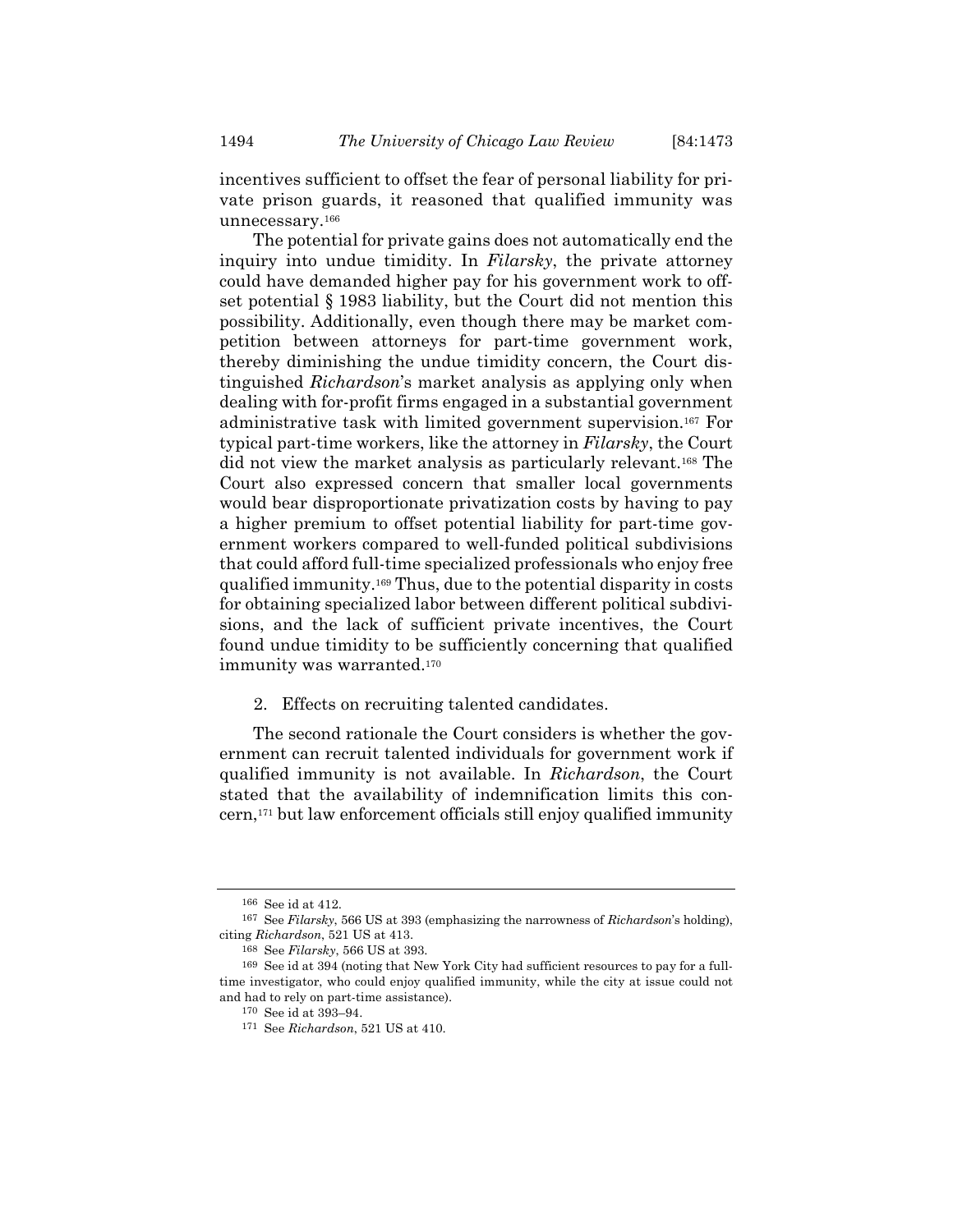despite widespread indemnification.172 Additionally, the Court recognized that private guards could demand higher pay for their potential liability because the prison was not limited to civil-service pay requirements.173 This contrasts with the Court's ruling in *Filarsky*, in which the Court found the concern of liability deterring candidates to be substantial for those with specialized knowledge or expertise, despite the ability to demand higher pay or indemnification for exposure to personal liability.174 In the Court's view, "when there is a particular need for specialized knowledge or expertise" the government often requires outside assistance from part-time private professionals, who would be more likely to "decline public engagements if they do not receive the same immunity" as their public counterparts.175 This concern is enhanced by the possibility that the private actor could face full liability for the actions of both herself and her government counterparts.176

#### 3. Distraction of officials by excessive litigation.

The final policy rationale the Court has considered is whether an official would be unduly distracted by litigation if qualified immunity were to be denied. In *Richardson*, the Court recognized this concern as being of limited utility to the qualified immunity analysis, given the expected prevalence of litigation even when qualified immunity is available.177 Additionally, the state retained important discretionary functions governing prison conditions, thereby reducing the likelihood of a lawsuit against the private prison.178 In contrast, the *Filarsky* Court identified the threat of distraction as a more significant concern because litigation

<sup>172</sup> See Joanna C. Schwartz, *Police Indemnification*, 89 NYU L Rev 885, 913 (2014) (identifying 99.98 percent of cases against individual police officers as ultimately being paid by the government via indemnification regimes).

<sup>173</sup> See *Richardson*, 521 US at 410 (noting that in the prison contract, the private prison can "avoid many civil-service restrictions," thereby enabling the firm to respond to "market pressures through rewards and penalties that operate directly upon its employees"). The guards may decide not to demand indemnification protection during the hiring process, however, if they feared such a request would indicate a propensity for violating others' federal statutory or constitutional rights.

<sup>174</sup> See *Filarsky*, 566 US at 388–90.

 $176$  See id at 391. See also id at 398 (Sotomayor concurring) (recognizing the intimidating effect of facing full liability for joint private and public work if qualified immunity were to be denied to the part-time attorney).

<sup>177</sup> See *Richardson*, 521 US at 411–12.

<sup>178</sup> See id at 411. The State's decision not to extend sovereign immunity to the private prisons also weighed against the distraction concern because the state would have recognized the potential for suit against the private prisons and employees. See id at 412.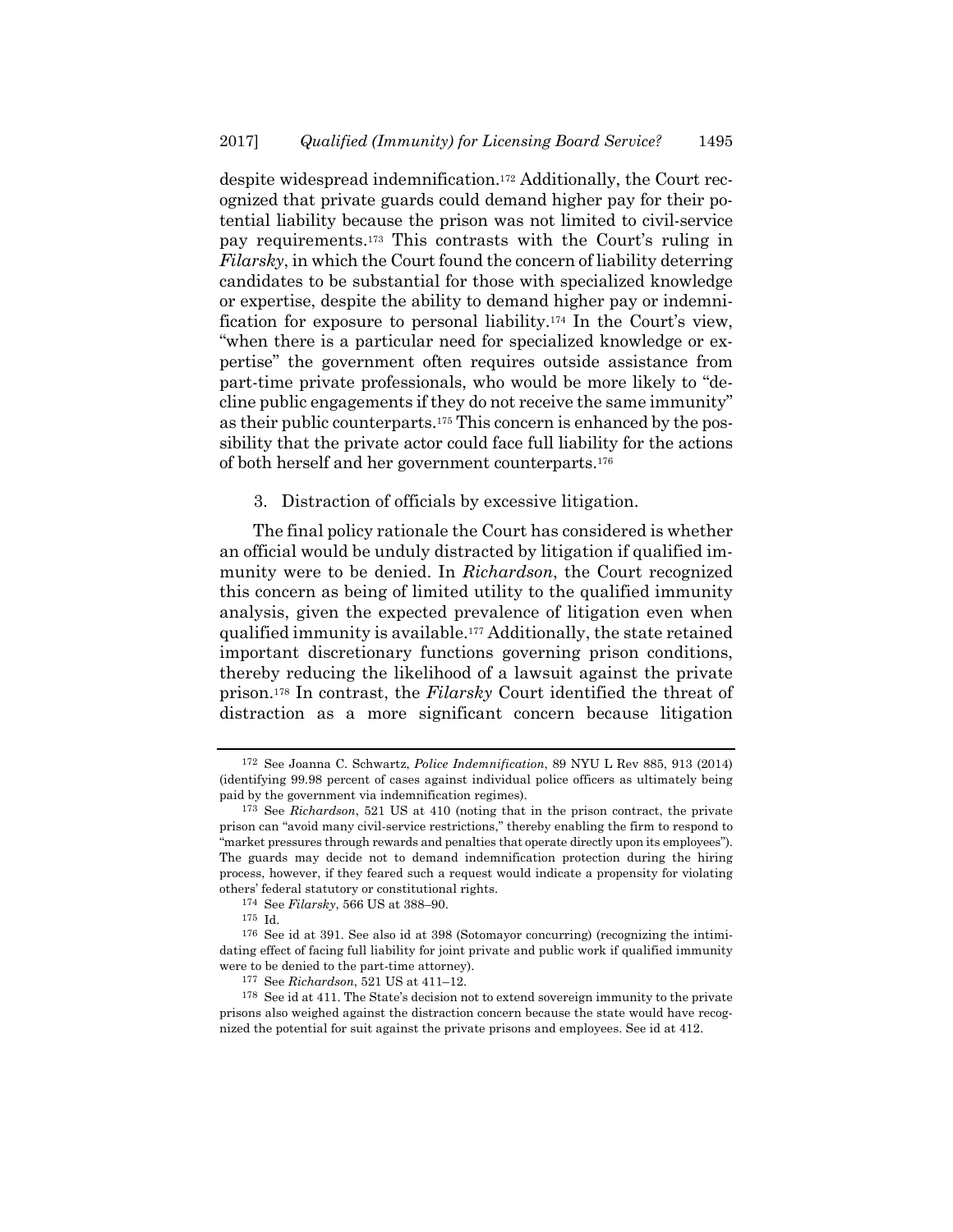against private actors performing part-time government work could ensnare public officials who were also working on the same project.179 In this way, public officials who are entitled to qualified immunity could still be forced into litigation, eroding the policy protections of granting those officials qualified immunity in the first place.<sup>180</sup>

\* \* \*

The Court's approach to determining when a private actor effectuating a government objective is entitled to qualified immunity is based on the legal fiction that, for a "tradition of immunity . . . firmly rooted in the common law and [ ] supported by [ ] strong policy reasons," Congress would have expressly abrogated the defense in the statute if it had intended to do so.181 The inquiry into whether the defense was "firmly rooted"<sup>182</sup> in common-law tradition involves not only identifying particularly relevant common-law cases analogous to the modern action, but also a broader conceptualization of how government operated before the statute was enacted. For the policy rationale inquiry, the Court has identified three "strong policy reasons"183 undergirding qualified immunity. The most important is the concern of undue timidity, which the Court has found to be less compelling in cases in which there are sufficient private and market incentives to offset the risk of personal liability. The Court also looks to whether recruitment of talented candidates would be impacted if qualified immunity were not available, especially when those candidates have specialized expertise. Finally, the Court probes, less forcefully, whether officials would be substantially distracted by litigation.

# III. QUALIFIED IMMUNITY FOR STATE LICENSING BOARD **MEMBERS**

State licensing boards are involved in a variety of actions that implicate federal antitrust laws,184 which raises the concern of

<sup>179</sup> See *Filarsky*, 566 US at 391.

<sup>180</sup> See id. 181 *Wyatt*, 504 US at 164 (quotation marks omitted), quoting *Owen*, 445 US at 637.

<sup>182</sup> *Wyatt*, 504 US at 164 (quotation marks omitted), quoting *Owen*, 445 US at 637.

<sup>183</sup> *Wyatt*, 504 US at 164 (quotation marks omitted), quoting *Owen*, 445 US at 637. 184 See generally Edlin and Haw, 162 U Pa L Rev 1093 (cited in note 1) (comparing

the actions of state licensing boards to cartels—a core evil regulated by the federal antitrust laws). See also Katsuyama, Note, 19 S Cal Interdisc L J at 569–77 (cited in note 5) (comparing the actions of state licensing boards to state-sponsored cartels).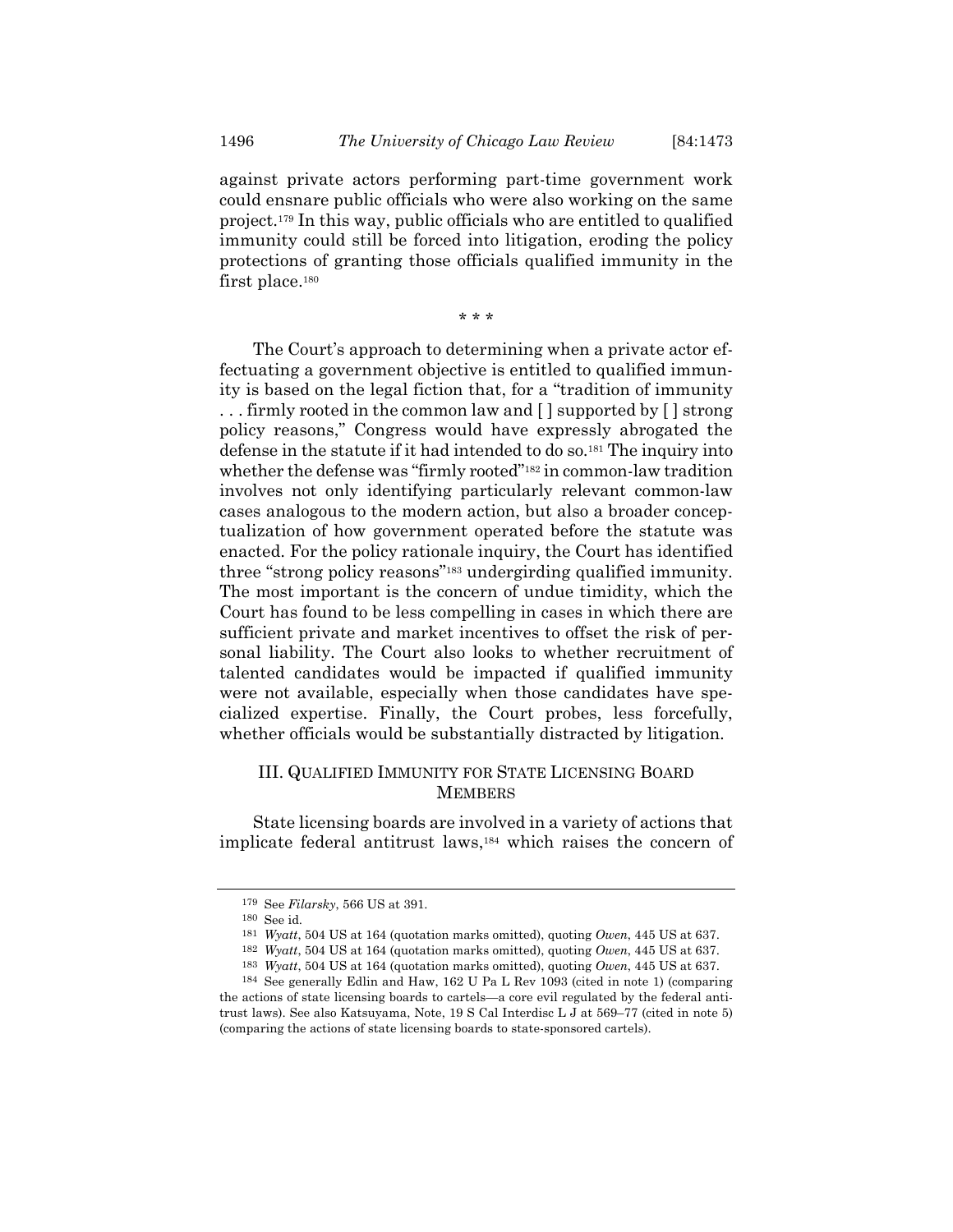liability for board members if the board's actions violate those laws.185 As discussed in Part I, *Parker* immunity offers members a powerful defense, but it requires both that the state clearly articulate a policy of displacing competition and that it actively supervise its implementation.186 Actions taken by state licensing boards do not always meet these requirements,187 and thus there remains a question of what defenses an individual licensing board member can raise in an antitrust case.188 One potential defense is qualified immunity.189

Before addressing whether the law supports recognizing qualified immunity for individual licensing board members involved in antitrust cases, Part III.A compares *Parker* and qualified immunity to delineate their common features and their complementary roles. Parts III.B and III.C then apply the Court's qualified immunity analysis presented in Part II to licensing board members by considering the common law's treatment of licensing regimes and how the policy rationales apply to licensing boards. Both of these inquiries support recognizing the availability of a qualified immunity defense for licensing board members.

# A. Relationship between *Parker* Immunity and Qualified Immunity

Section 1983 and the federal antitrust laws share the distinction of being unusual federal statutory regimes whose jurisprudence have been largely left to the courts, detached from a strong statutory tether.190 Neither was envisioned to apply to as broad a category of cases as they have come to cover since their enactment: § 1983 was relegated to very particular types of actions

<sup>185</sup> See *North Carolina State Board*, 135 S Ct at 1115 (noting the possibility of personal monetary liability for individual licensing board members when the board is not immune under *Parker*).

<sup>186</sup> See id at 1110, 1114.

<sup>187</sup> See, for example, id at 1116 (finding *Parker* immunity unavailable due to lack of state supervision of the board's actions at issue in the case); *Goldfarb v Virginia State Bar*, 421 US 773, 791 (1975) (finding *Parker* immunity unavailable due to a lack of state oversight).

<sup>188</sup> See *North Carolina State Board*, 135 S Ct at 1115 (leaving unresolved the question whether "board members, may, under some circumstances, enjoy immunity from damages liability"). For a discussion of defenses available to board members acting in an adjudicative role, see note 102 (discussing the absolute immunity analysis for quasi-judicial activities by agencies).

<sup>189</sup> See *Harlow*, 457 US at 807 (recognizing qualified immunity as the more commonly available defense for public officials performing discretionary tasks).

<sup>190</sup> See Lemos, *Interpretive Methodology and Delegations to Courts* at 89–90 (cited in note 24).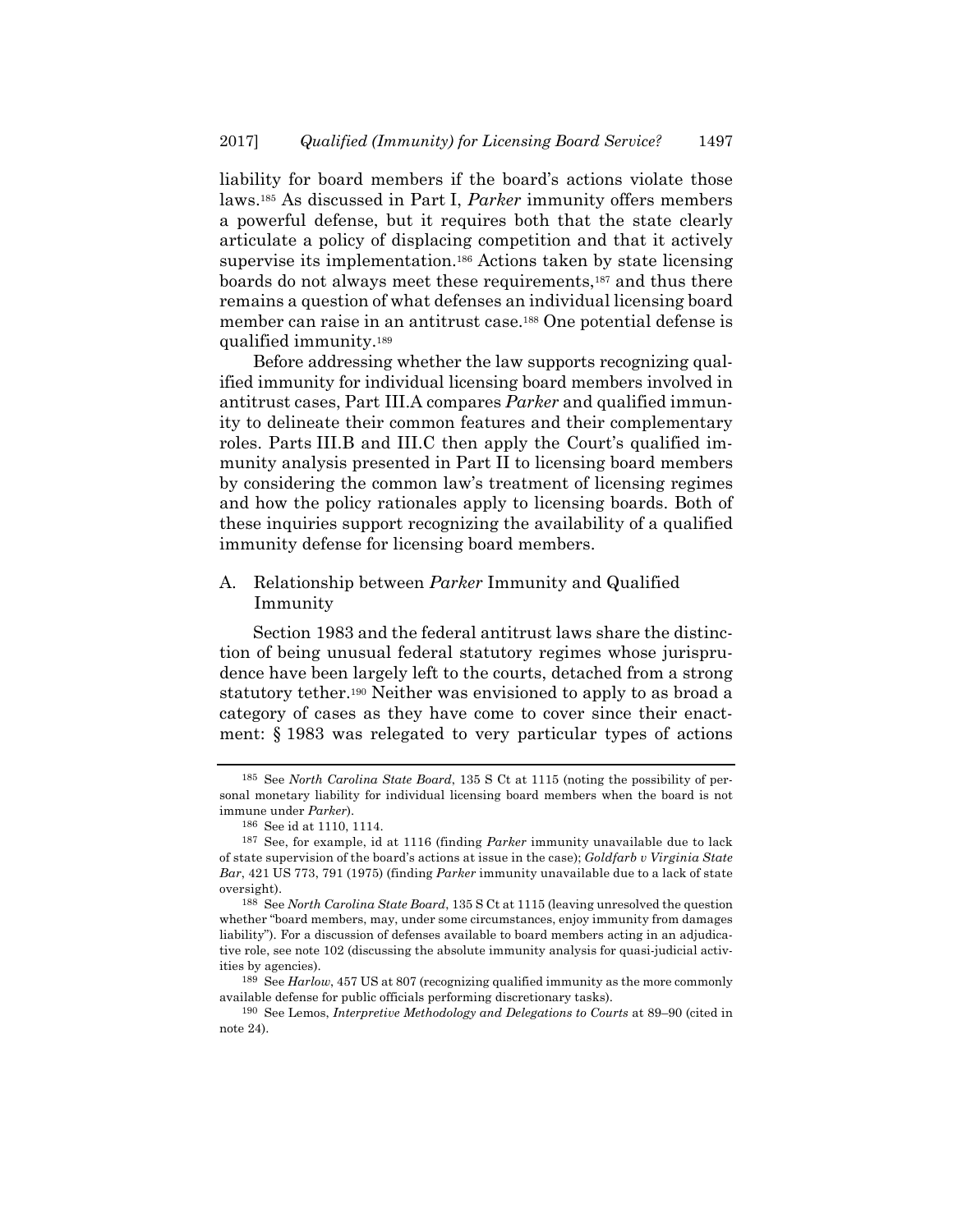taken by state officials,191 and the Sherman Act did not reach traditional state regulations due to Congress's limited Commerce Clause192 powers at the time.193 Both have expanded along the contours of the Constitution, with the Fourteenth Amendment providing substance to § 1983 claims194 and the Commerce Clause increasing the reach of the federal antitrust laws.195 Additionally, although neither provides for statutory defenses against monetary damages,196 the Court's expansion of liability under these two regimes has been followed by a parallel expansion of court-crafted defenses:197 qualified and *Parker* immunities.

Despite the broad similarities between § 1983 and antitrust jurisprudence, the respective defenses developed by the courts have distinct purposes and functions. The Court has justified qualified immunity as a balance between the public's interest in

194 See Levit, 15 Hofstra L Rev at 267 & n 11 (cited in note 191) (noting the Court's expansion of rights protected under § 1983), citing *Monroe v Pape*, 365 US 167, 171 (1961).

195 See *Midcal*, 445 US at 110–11 (noting Congress intended to exercise the full extent of its Commerce Clause powers when enacting the Sherman Act); *North Carolina State Board*, 135 S Ct at 1118 (Alito dissenting) (describing the expansion of the Sherman Act in concert with the expanded interpretation of the Commerce Clause), quoting *Hospital Building Co v Trustees of Rex Hospital*, 425 US 738, 743 n 2 (1976).

196 See 15 USC § 15 ("Any person who shall be injured . . . by reason of anything forbidden in the antitrust laws . . . shall recover threefold the damages."); 42 USC § 1983 ("Every person who, under color of [state law], . . . subjects . . . any . . . person . . . to the deprivation of any rights . . . secured by the Constitution and laws, shall be liable to the party injured in an action at law.").

<sup>191</sup> See Nancy Levit, *Preemption of Section 1983 by Title VII: An Unwarranted Deprivation of Remedies*, 15 Hofstra L Rev 265, 267 (1987) (noting that lack of early enforcement of § 1983 was based primarily on the limited reach of the statute, covering only officials who violated an individual's rights by acting pursuant to affirmative state law).

<sup>192</sup> US Const Art I, § 8, cl 3.

<sup>193</sup> See *North Carolina State Board*, 135 S Ct at 1118 (Alito dissenting) (discussing the limited reach of the Sherman Act to state regulations at the time of its enactment). See also generally David G. Wille, *The Commerce Clause: A Time for Reevaluation*, 70 Tulane L Rev 1069 (1995) (criticizing the expansion of the Commerce Clause powers as a departure from the original principles animating the clause).

<sup>197</sup> The limited Commerce Clause powers of Congress at the time of the federal antitrust laws' enactment and the statutory silence regarding state officials suggest that Congress did not intend, nor indeed even consider, the antitrust laws to abrogate applicable common-law defenses for such officials. In contrast, § 1983 expressly provides for a very limited defense, which some have argued demonstrates Congress's intent to abrogate common-law immunities. See 42 USC § 1983 (" $\Pi$ ]n any action brought against a judicial officer . . . injunctive relief shall not be granted unless a declaratory decree was violated or declaratory relief was unavailable."); *Pierson*, 386 US at 561–63 (Douglas dissenting) (arguing that the limited exception in § 1983 and the accompanying legislative history weigh in favor of precluding immunity against monetary damages for judicial officers). In this way, there may be a stronger argument for recognizing qualified immunity in the context of the antitrust laws than in the § 1983 context.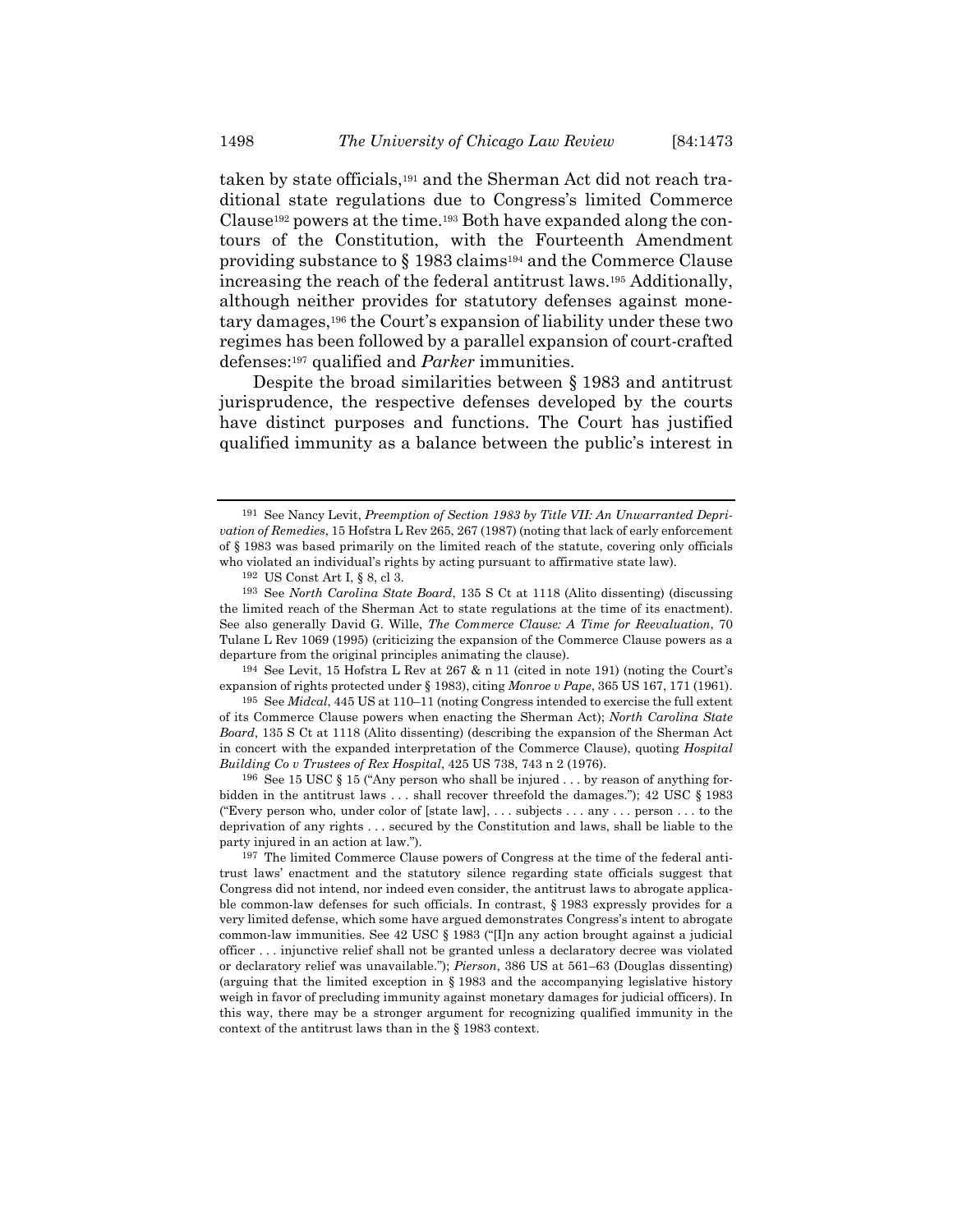vindicating violations of individuals' rights and the public's interest in having government officials efficiently perform their discretionary duties.198 Thus, the doctrine attempts to limit costs of mistakes on the part of officials without cloaking the actions from judicial scrutiny.199 *Parker* immunity, on the other hand, is premised on federalism concerns:200 states are sovereigns that exert regulatory authority within their borders, and thus federal antitrust scrutiny of such regulations requires an overt expenditure of political capital by the federal government.<sup>201</sup> Even if a state's regulation is undoubtedly anticompetitive,<sup>202</sup> the defense can still cloak the regulation from federal antitrust scrutiny.203 Thus, from a broad perspective, qualified immunity shields individual officials while *Parker* immunity shields state actions—two distinct categories arising from different goals.204 The Court's separate treatment in *North Carolina State Board* of its *Parker* immunity analysis and its consideration of potential effects on the liability of government actors further demonstrates the distinct role the two doctrines play.205 Such differences show that qualified immunity and *Parker* immunity could be complementary defenses for individual licensing board members facing personal liability for antitrust violations by the board. To determine whether these private actors performing a government function would be entitled to claim qualified immunity, the analysis focuses on determining whether the common law and pertinent policy rationales support recognizing the defense for individual licensing board members.206

203 See *Parker*, 317 US at 350–52.

<sup>198</sup> See *Butz v Economou*, 438 US 478, 506 (1978); *Wyatt*, 504 US at 167 (noting the trade-off between compensating those injured by government officials and ensuring adequate government function).

<sup>199</sup> *Economou*, 438 US at 506–07.

<sup>200</sup> See *Parker*, 317 US at 350–51 (discussing the balance of sovereign powers between the states and federal government in the context of the antitrust laws).

<sup>201</sup> See id at 350–51 (requiring a heightened level of congressional intent to invade the state's domain for antitrust scrutiny to apply).

<sup>202</sup> See, for example, *Midcal*, 445 US at 102 (noting that the regulation at issue in the case would be an illegal restraint of trade if performed by purely private actors), citing *Dr. Miles Medical Co v John D. Park & Sons Co*, 220 US 373, 407 (1911).

<sup>204</sup> This is an overly simplistic caricature, as *Parker* immunity incidentally shields public officials by excluding the action from the antitrust laws altogether. But qualified immunity is not a shield for laws or actions that authorize violations of an individual's constitutional or statutory rights.

<sup>205</sup> See *North Carolina State Board*, 135 S Ct at 1115 (discussing potential member liability in an entirely separate section and only after the Court decided the appropriate level of antitrust scrutiny of the Board's actions).

<sup>206</sup> See Parts II.B–C (discussing the relevant case law).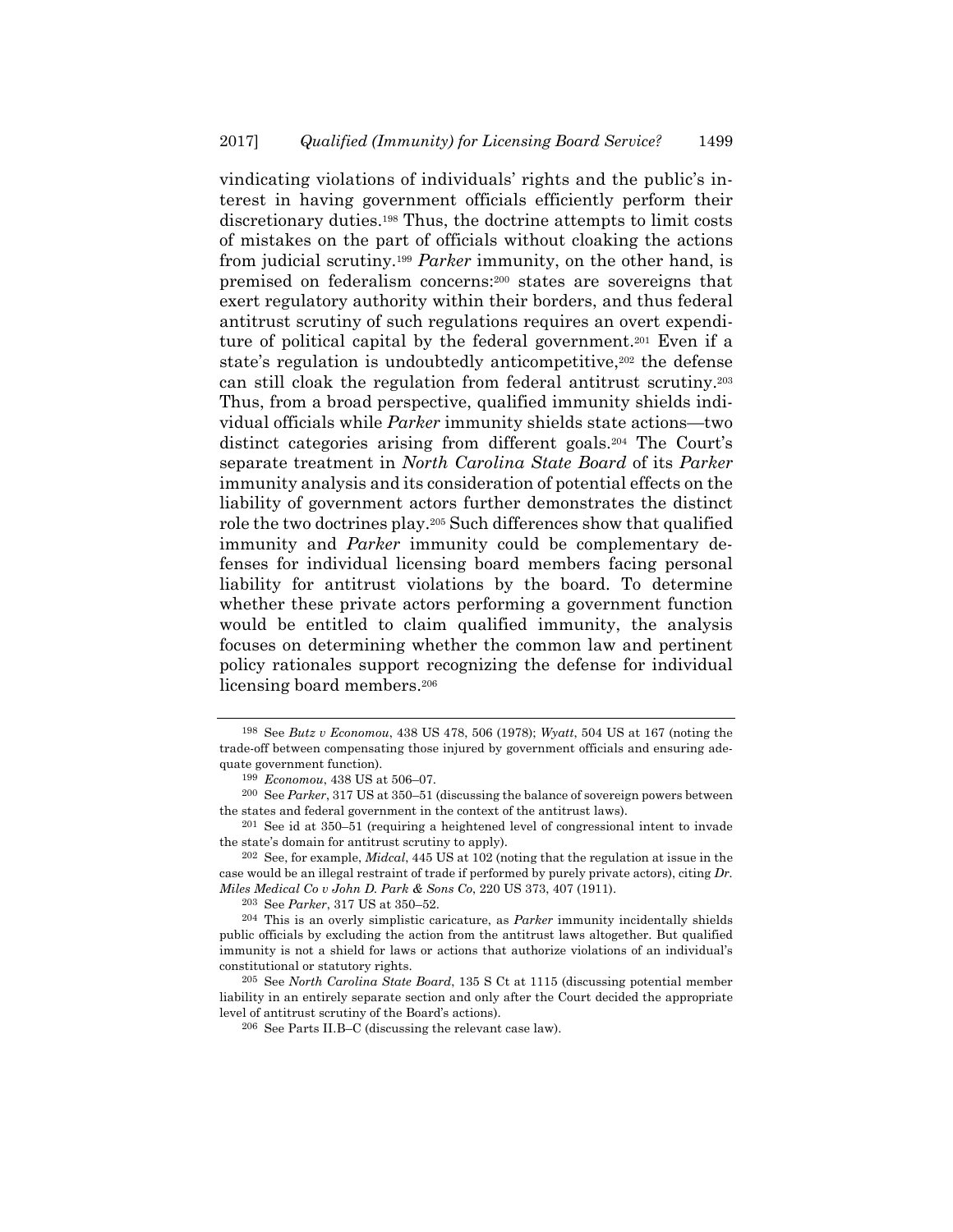B. The Common-Law Tradition Regarding State Licensing Boards

When determining whether a particular category of public officials is entitled to claim qualified immunity, the Court engages in a historical analysis to determine whether similar officials were immune at common law for analogous causes of action.<sup>207</sup> The Court's approach in *Richardson* and *Wyatt* suggests that this analysis focuses on identifying particular cases in which immunity was granted to similarly situated defendants,<sup>208</sup> but the Court's approach in *Filarsky* supports also broadly considering how government operated before the relevant statute was enacted.209 Thus, for antitrust claims against state licensing board members, the historical inquiry entails both searching for common-law cases granting immunity to individuals working for entities that resemble modern licensing boards and broadly considering how governments approached occupational licensing before enactment of the federal antitrust laws.

#### 1. A short history of occupational licensing.

Government regulation of occupations has deep historical antecedents, dating back at least to the Code of Hammurabi.210 Outsourcing of this regulatory control also has historical roots; in medieval England, control over trades was often vested in guilds, which determined who could participate in the trade and under

<sup>207</sup> See *Wyatt*, 504 US at 164 (comparing the case to common-law malicious prosecution); *Richardson*, 521 US at 405 (comparing the case to common-law mistreatment of prisoners); *Filarsky*, 566 US at 385–86 (comparing the case to common-law criminal investigations). The common-law tradition is not always dispositive. See, for example, *Wyatt*, 504 US at 165–67 (finding that policy rationales outweighed indications in the common law that private individuals had immunity for similar offenses).

<sup>208</sup> See *Wyatt*, 504 US at 164–65 (identifying a good-faith defense for similarly situated defendants at common law); *Richardson*, 521 US at 415–16 (Scalia dissenting) (characterizing the majority's reluctance to acknowledge a common-law tradition of immunity as based on the lack of a specific pre–§ 1983 case granting immunity for private guards).

<sup>209</sup> See *Filarsky*, 566 US at 384–90 (approaching the inquiry by broadly considering how private actors historically participated in a wide range of government actions, often with the benefit of immunity).

<sup>210</sup> See Kleiner, *Licensing Occupations* at 19 (cited in note 1) (noting the Code's medical fee schedule).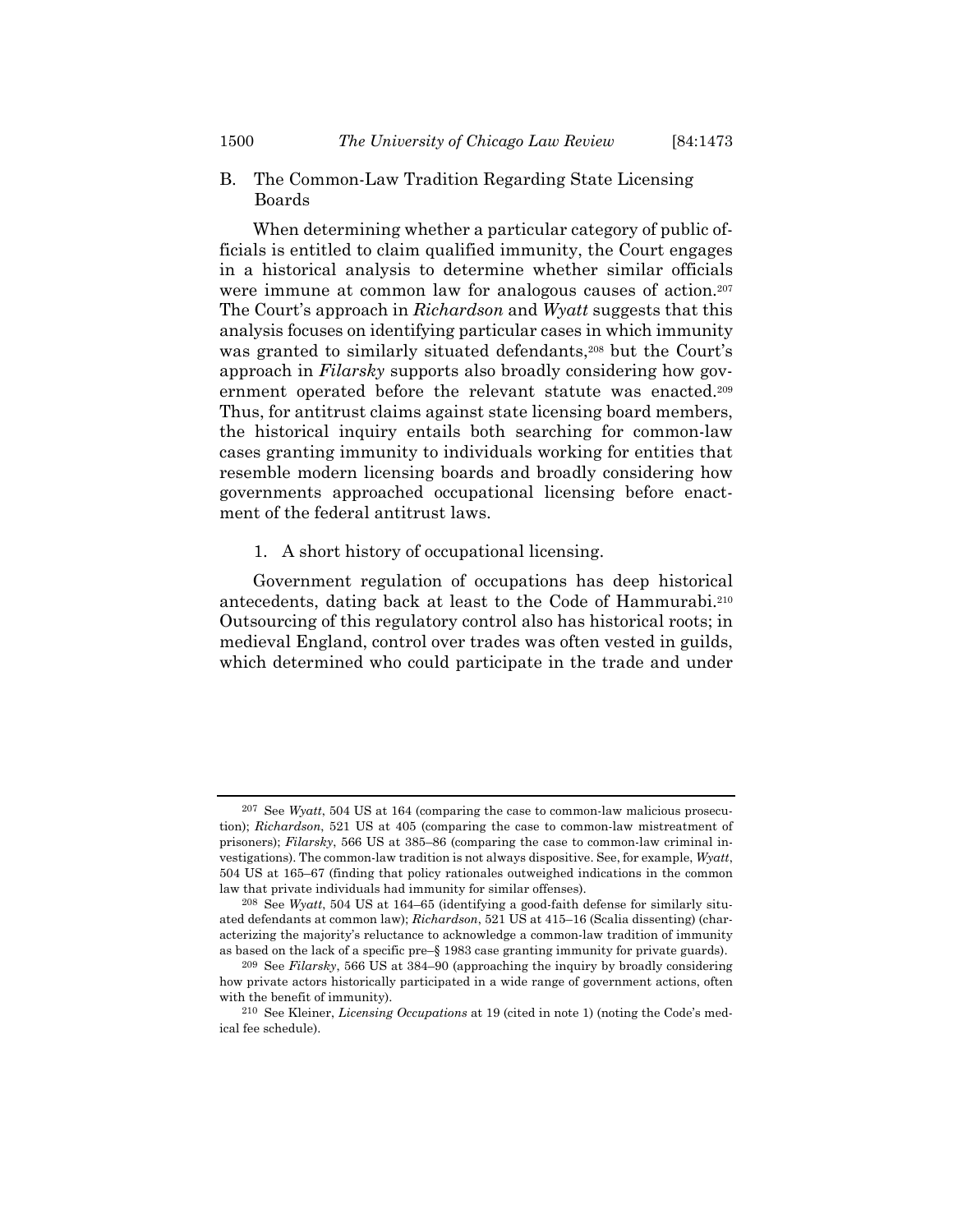what circumstances.<sup>211</sup> By the end of the sixteenth century,<sup>212</sup> the guilds' regulatory control came under siege with the emergence of the common law's antipathy toward restraints of trade and monopolies,<sup>213</sup> predecessor doctrines to modern antitrust jurisprudence.214 The former doctrine invalidated voluntary restraints of trade, such as covenants not to compete, if they were unreasonable.<sup>215</sup> The latter doctrine condemned involuntary guild bylaws<sup>216</sup> and royal grants of private monopolies<sup>217</sup> that limited entry into trades, but guild bylaws enforcing customs and governmentgranted monopolies to guilds continued to be allowed.218 Parliament

 $214$  See Letwin, 21 U Chi L Rev at 356–67, 373–75 (cited in note 212) (detailing the historical development of the doctrines and their relationship to modern antitrust jurisprudence). For a discussion of the limitation of these common-law analogies for modern antitrust jurisprudence, see Thomas M. Jorde, *The Seventh Amendment Right to Jury Trial of Antitrust Issues*, 69 Cal L Rev 1, 55–63 (1981).

215 See Letwin, 21 U Chi L Rev at 373–75 (cited in note 212); Michael J. Trebilcock, *The Common Law of Restraint of Trade: A Legal and Economic Analysis* 8–11 (Carswell 1986); J.D. Heydon, *The Restraint of Trade Doctrine* 8–17 (Butterworths 1971) (describing the historical development of the common-law doctrine of restraint of trade).

216 "Involuntary" means a regulation that operated by law or custom rather than by private agreement or contract, which were instead considered voluntary restraints of trade. See Heydon, *The Restraint of Trade Doctrine* at 11–17 (cited in note 215), citing *Mitchel v Reynolds*, 24 Eng Rep 347 (KB 1711); Trebilcock, *The Common Law of Restraint of Trade* at 6–14 (cited in note 215) (distinguishing between the separate doctrines of involuntary and voluntary restraints of trade).

<sup>217</sup> See Letwin, 21 U Chi L Rev at  $360-64$  (cited in note 212) (describing early commonlaw cases on monopolies).

218 See id at 359–62, 364, 367 (describing robust guild control, including continued grants of monopolies from Parliament, following emergence of the limitation on royally granted monopolies); Nachbar, 91 Va L Rev at 1354–56 (cited in note 211) (noting the general success of guilds in the common law for regulating trades, even after the emergence of the restraint-of-trade doctrine).

<sup>211</sup> See Thomas B. Nachbar, *Monopoly, Mercantilism, and the Politics of Regulation*, 91 Va L Rev 1313, 1319–22, 1366–67 (2005) (discussing the importance and legal authority of guilds in the English regulatory state). But see generally Gary Richardson, *A Tale of Two Theories: Monopolies and Craft Guilds in Medieval England and Modern Imagination*, 23 J Hist Econ Thought 217 (2001) (arguing that guilds did not have "monopoly" powers as the term is understood today but rather had more limited regulatory control).

<sup>212</sup> Some scholars have argued that the common-law doctrines applied to monopolies and restraints were common-law innovations that had minimal support before the sixteenth century. See, for example, William L. Letwin, *The English Common Law Concerning Monopolies*, 21 U Chi L Rev 355, 356–62 (1954) (arguing that the common law against monopolies was largely an invention of Lord Edward Coke).

<sup>213</sup> The doctrines are sometimes described as one category, with monopolies identified as one type of involuntary restraint of trade. Compare, for example, Jacob I. Corré, *The Argument, Decision, and Reports of* Darcy v. Allen, 45 Emory L J 1261, 1302–05 (1996) (describing the common law on monopolies in terms of restraint of trade), with Keith N. Hylton, *Antitrust Law: Economic Theory and Common Law Evolution* 31–37 (Cambridge 2003) (distinguishing between common-law cases involving restraints of trade and those with monopolies).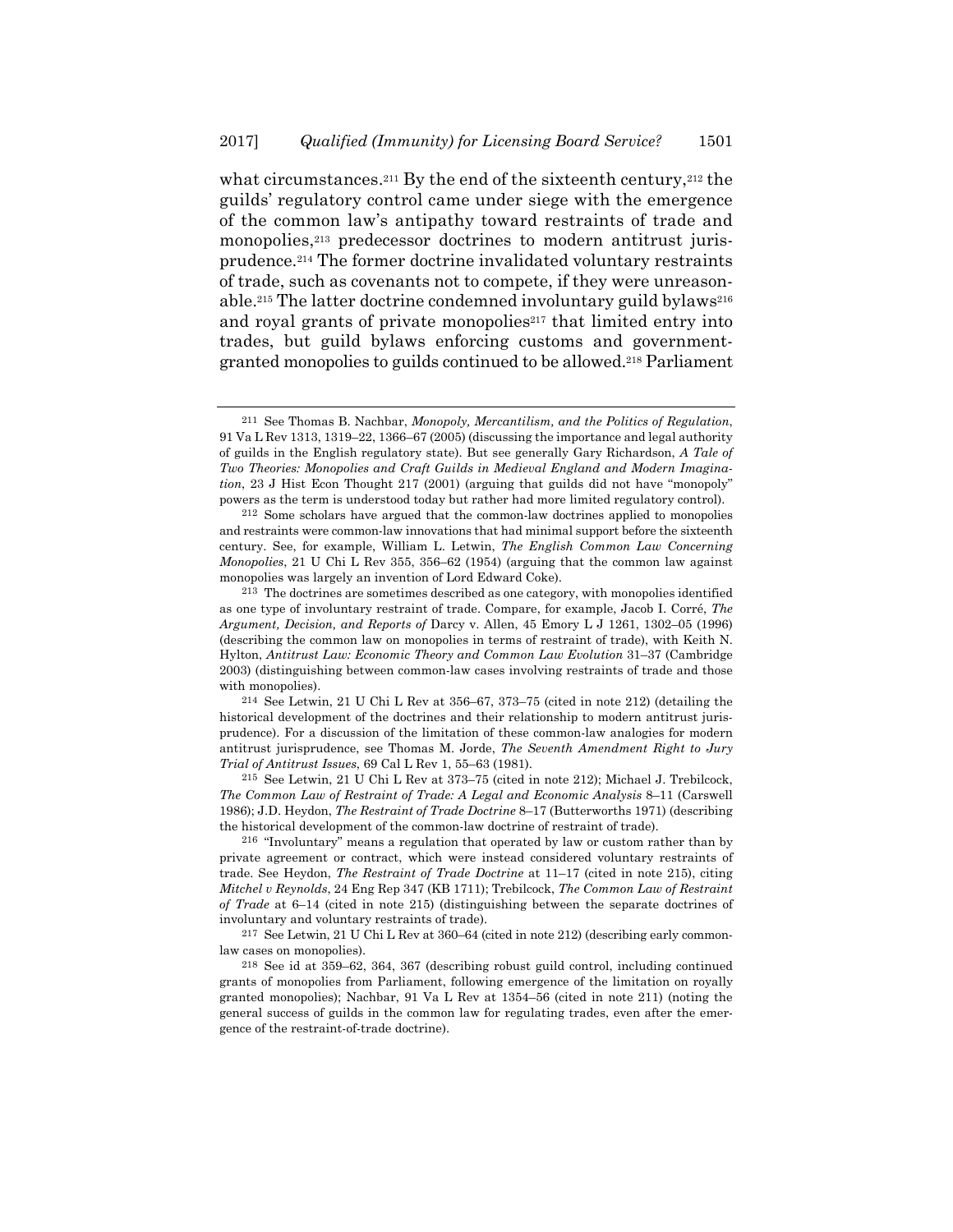waded into the fray with passage of the Statute of Monopolies of 1624,219 which restricted royal grants of monopoly but continued to allow for regulatory control by guilds.220 In fact, in the famous *Case of Monopolies*, the English courts struck down a royal grant of monopoly on playing cards,221 yet after the Statute of Monopolies was enacted, Parliament granted a similar monopoly.<sup>222</sup> Despite the erosion of some regulatory authority of guilds, no commonlaw cases seem to have been brought against restraints of trade by self-regulating professional organizations.<sup>223</sup> Additionally, third parties were often unsuccessful in recovering monetary damages from unreasonable restraints of trade, unless the restraint was maliciously designed to injure the plaintiff.<sup>224</sup>

The turbulent relationship between occupational licensing and early competition law in England sailed over to the United States with a constitutional gloss. Early common-law cases against monopolies and restraints of trade focused on the individual's qualified right to pursue a trade, which laid the foundation for economic substantive due process arguments against government regulations in the United States.225 Despite this tension, the cases and customs predating the Sherman Act indicate a level of acceptance of state licensing regimes as important mechanisms of state government. For example, in *Downer v Lent*,<sup>226</sup> the California

<sup>219 21</sup> James 1 ch 3, § 6 (1624), reprinted in 4 Statutes of the Realm 1212, 1213 (1819).

<sup>220</sup> See Harold G. Fox, *Monopolies and Patents: A Study of the History and Future of the Patent Monopoly* 128 & n 21 (Toronto 1947) (noting the proliferation of Parliament granted monopolies following the Statute of Monopolies); Letwin, 21 U Chi L Rev at 367 (cited in note 212) (discussing exceptions in the Statute of Monopolies for corporations and guilds).

<sup>221</sup> *Darcy v Allin*, 74 Eng Rep 1131, 1140 (QB 1602).

<sup>222</sup> Fox, *Monopolies and Patents* at 128 n 21 (cited in note 220).

<sup>223</sup> See *The Pharmaceutical Society of Great Britain v Dickson*, 1970 AC 403, 436 (HL 1968) ("[T]his doctrine [ ] affecting involuntary restraints has not been applied to a profession in any reported case.").

<sup>224</sup> See Donald Dewey, *The Common-Law Background of Antitrust Policy*, 41 Va L Rev 759, 784–86 (1955) (noting the highly restricted third-party cause of action for contracts in unreasonable restraint of trade), citing *Bohn Manufacturing Co v Hollis*, 55 NW 1119, 1121 (Minn 1893).

<sup>225</sup> See Mark A. Graber and Howard Gillman, 1 *The Complete American Constitutionalism: Introduction and the Colonial Era* 312–21 (Oxford 2015) (discussing the historical basis and reproducing the text of the relevant cases and statute); Lawrence M. Friedman, *Freedom of Contract and Occupational Licensing 1890–1910: A Legal and Social Study*, 53 Cal L Rev 487, 492–94 (1965) (noting the historical tension between freedom to contract and occupational licensing regimes). See also generally Steven G. Calabresi and Larissa C. Leibowitz, *Monopolies and the Constitution: A History of Crony Capitalism*, 36 Harv J L & Pub Pol 983 (2013) (discussing the evolving attacks against government-granted monopolies under various constitutional provisions).

<sup>226 6</sup> Cal 94 (1856).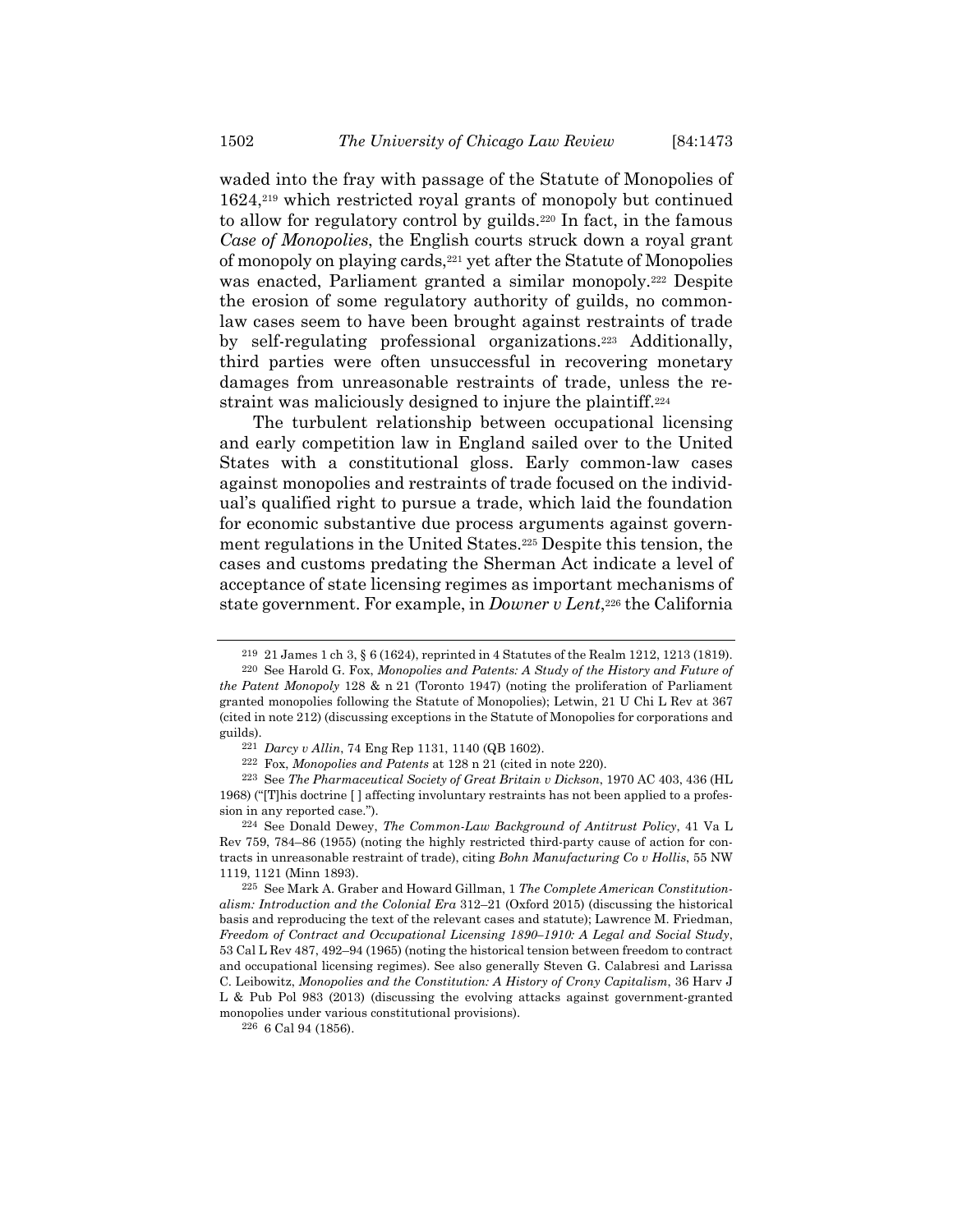Supreme Court summarily rejected suit against the Board of Pilot Commissioners, a licensing board, for revoking a member's license.227 Although the board's actions were quasi-judicial, and thus may implicate absolute, rather than qualified, immunity,  $228$ the state court recognized broad immunity because the law relied on the discretion of officials.229 The US Supreme Court also recognized the importance of state licensing boards in *Dent v West Virginia*<sup>230</sup> holding that these types of state regulations do not unduly infringe an individual's right to pursue "any lawful calling."231 Following this decision, and during the period (1890 to 1910) immediately following enactment of the Sherman Act (1890) and preceding the Clayton Act (1914), there was a dramatic increase in the number of state occupational licensing regimes.232 Many of these regulatory regimes vested control of the profession in boards composed of active market participants, and neither the Constitution nor the federal antitrust laws seem to have been successfully used to challenge that delegation of authority.233

This brief foray into history demonstrates that there was tension between occupational regulation and the common-law precursors to modern antitrust law, but the law recognized such regulatory regimes as important elements of state government by the time the federal antitrust laws were enacted.

<sup>227</sup> See id at 95.

<sup>228</sup> For a discussion of when government officials performing adjudicative functions can claim absolute, instead of qualified, immunity, see note 102.

<sup>229</sup> See *Downer*, 6 Cal at 95 ("Whenever, from the necessity of the case, the law is obliged to trust to the sound judgment and discretion of an officer, public policy demands that he should be protected from any consequences of an erroneous judgment.").

<sup>230 129</sup> US 114 (1889).

<sup>231</sup> See id at 121–22 (recognizing "from time immemorial" the state's prerogative in requiring licensing for professionals to protect public health and safety).

<sup>232</sup> See Kleiner, *Occupational Licensing* at 20–21 (cited in note 1) (discussing the flourishing of state occupational licensing regimes during the period of 1890 to 1910). See also Friedman, 53 Cal L Rev at 507 (cited in note 225) (contrasting the Sherman Act's allowance of occupational licensing associations with its prohibition of other types of associations during that time period).

<sup>233</sup> See Friedman, 53 Cal L Rev at 496–97, 511–24 (cited in note 225) (discussing the growth of "friendly" licensing—regulated actors controlling regulatory bodies—and the courts' general lack of success in limiting such licensing during the period of 1890 to 1910). One exception in which the courts were routinely willing to strike down licensing requirements was for regulations on farriers. Id at 517–20 (noting that some courts distinguished between state restrictions on "common vocations," which were struck down, and those that touched on the health, safety, and welfare of society, which were upheld as acceptable state regulations).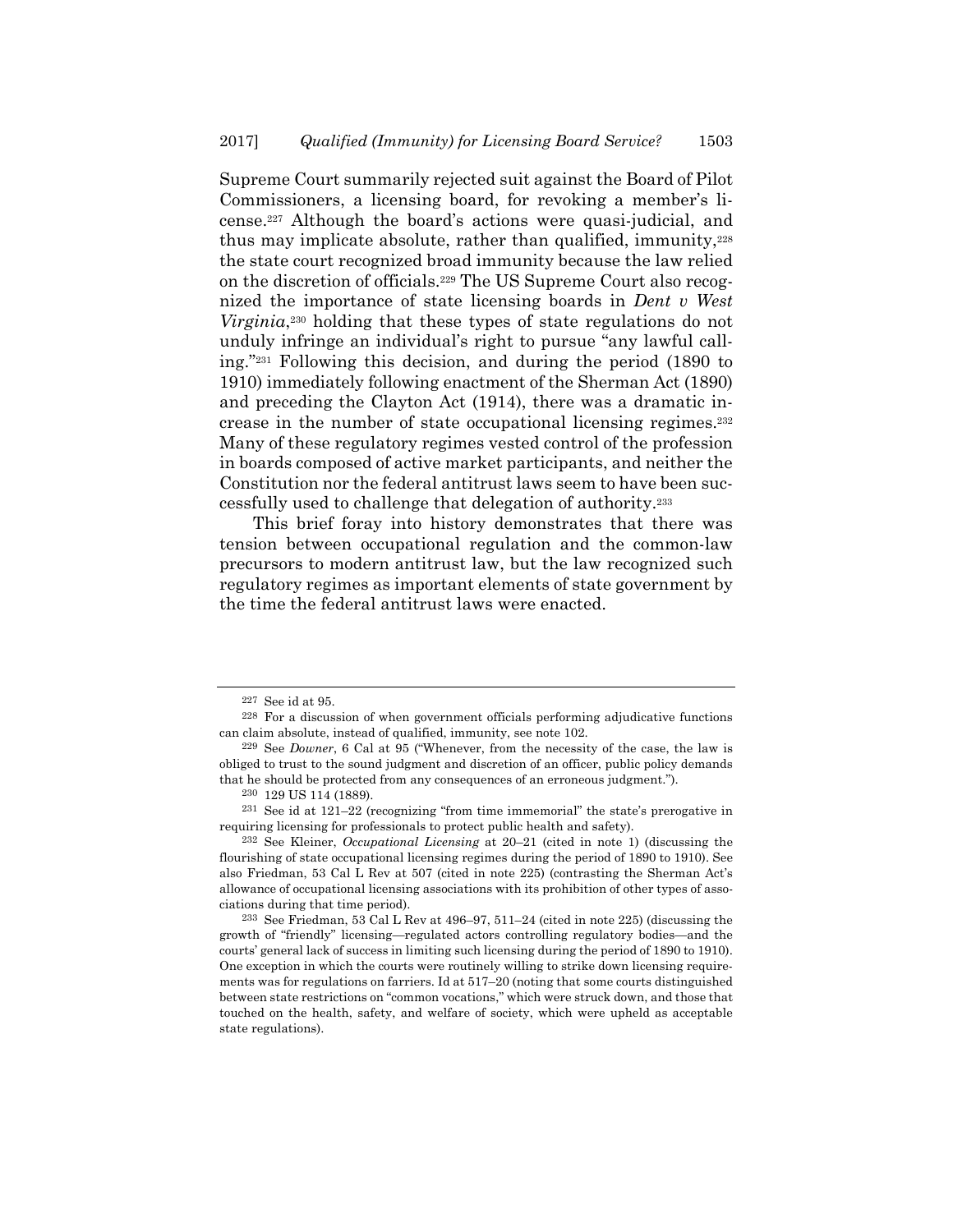2. The historical context of occupational licensing supports extending qualified immunity.

The first step in the Court's approach to identifying a common-law tradition of immunity is to identify the common-law actions that are analogous to the modern variant. In the case of an antitrust claim against state licensing board members, the closest common-law analogy would be the treatment of monopolies and restraints of trade.234 The Court then considers whether there are common-law cases immunizing similarly situated defendants. For licensing board members, the state court in *Downer* recognized immunity for similarly situated defendants, but the action at issue did not involve competition laws, making the case only tangential evidence of immunity at common law. For causes of action based on competition law (restraints of trade and monopolies), third parties were typically unable to recover monetary damages unless the plaintiff could show the defendant's anticompetitive actions were done maliciously.235 In this way, the common law adopted a good-faith defense to third-party claims for monetary damages arising from violations of the competition laws. This good-faith defense mirrors the common-law defense identified in *Pierson* that was used to justify recognizing qualified immunity in the context of § 1983, indicating common-law support for extending qualified immunity to licensing board members.236

Although this Comment does not identify a particular common-law case immunizing occupational regulators for anticompetitive behavior, the Court has been willing to consider the broader historical context in determining whether there is support for recognizing a qualified immunity defense.237 Government delegation of occupational regulatory control to private associations was a historically accepted practice by the time the federal antitrust laws were enacted. Even as antitrust's predecessor doctrines emerged in England, control over trade continued to be vested in and exercised by guilds—government-empowered organizations composed of private actors.238 In the United States,

<sup>234</sup> For a discussion of the analogy between modern antitrust laws and early commonlaw treatment of monopolies and restraints of trade, see note 214 and accompanying text.

 $^{235}\,$  For a discussion of the limited third-party cause of action, see note 224 and accompanying text.

<sup>236</sup> For a discussion of the holding in *Pierson*, see note 114 and accompanying text.

<sup>237</sup> See text accompanying notes 146–56.

<sup>238</sup> See note 218 (describing the various successes of guilds in retaining regulatory control after emergence of the common law's antipathy toward restraints of trade).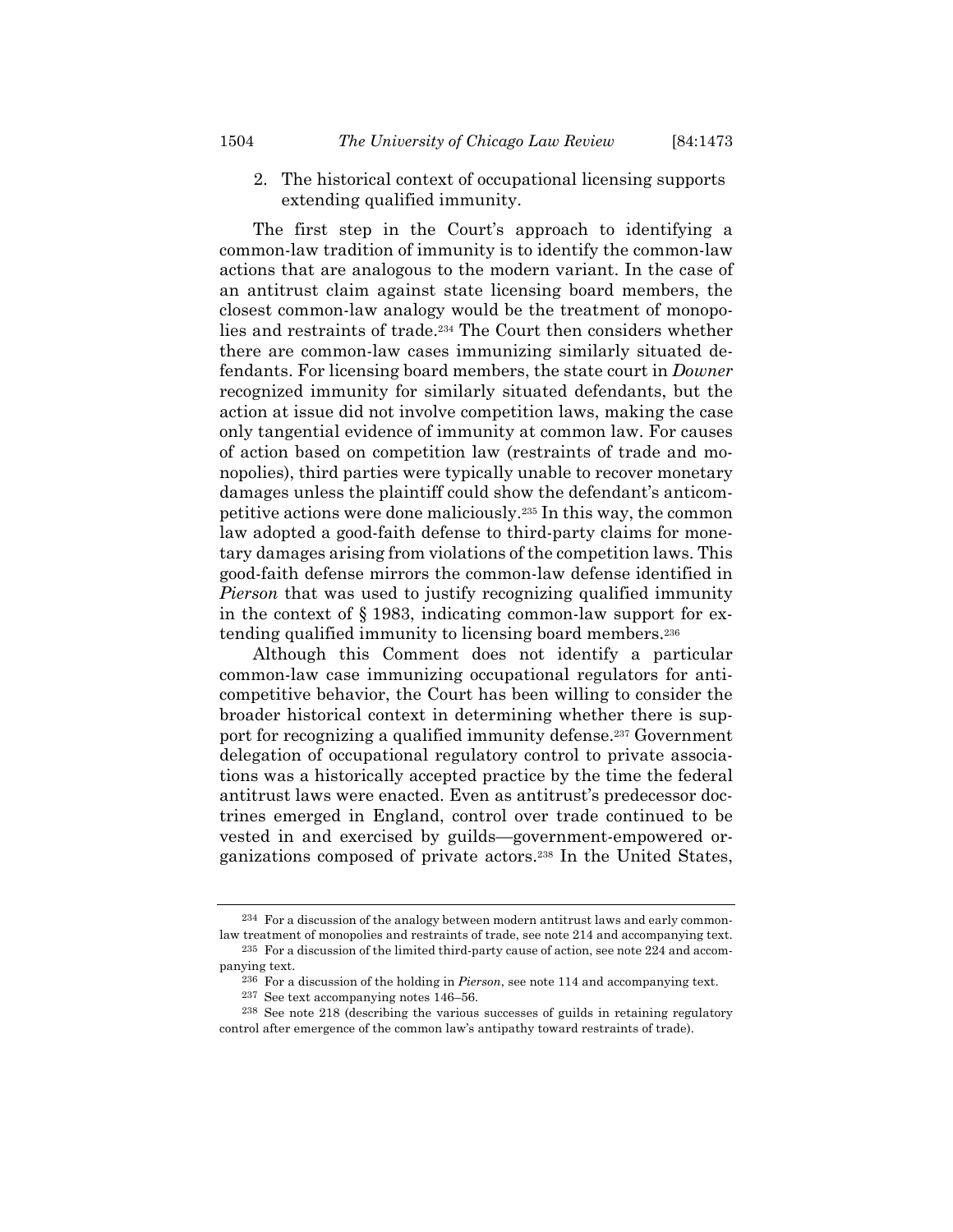occupational regulations were similarly outsourced to stateempowered active market participants before and after the enactment of the Sherman Act, seemingly without judicial obstruction.239 Although there is historical support for distinguishing between self-regulating "learned professions" and other licensed occupations,240 the Court's reasoning in *Filarsky* rejects a categorical approach to the historical analysis.241

The historical analysis of occupational licensing regimes indicates that courts rejected illegitimate delegations of monopoly power. But they also recognized the states' prerogative in regulating professions for public health and safety and denied monetary recovery for third parties when the relevant restraint of trade was made in good faith. This common-law approach toward occupational regulation could be recreated in modern antitrust jurisprudence by recognizing qualified immunity for state licensing board members: regulations not appropriately authorized by the state (not *Parker* immune) could be enjoined, while monetary recovery would be limited to particular types of violations (those that failed qualified immunity).

#### C. Policy Rationales

After considering the common-law tradition of immunity, the Court then analyzes the policy rationales animating the qualified immunity defense.<sup>242</sup> First, the Court looks to whether personal liability would lead to undue timidity on the part of officials performing their discretionary duties.243 Second, the Court considers

<sup>239</sup> See Friedman, 53 Cal L Rev at 496–97, 511–24 (cited in note 225) (discussing the general reluctance of the judiciary to interfere with the delegation of regulatory control to active market participants).

<sup>240</sup> See *Richardson*, 521 US at 407 (noting that the common law recognized immunity for certain types of private defendants performing government work, including doctors and lawyers), citing *Tower v Glover*, 467 US 914, 921 (1984); *The Pharmaceutical Society of Great Britain*, 1970 AC at 436 (discussing the lack of common-law cases regarding restraints of trade by self-regulated learned professions). See also Friedman, 53 Cal L Rev at 517–20 (cited in note 225) (discussing the propensity of some courts to strike down state licensing requirements for "common vocations"); Steven B. Johnson and John B. Corgel, *Antitrust Immunity and the Economics of Occupational Licensing*, 20 Am Bus L J 471, 475–76 (1983) (discussing how the courts have engaged in lower antitrust scrutiny for collective actions taken by "learned professions").

<sup>241</sup> See *Filarsky*, 566 US at 387–89 (looking to the breadth of government action performed by private actors before enactment of § 1983 rather than only at investigative functions relevant to the case at bar).

<sup>242</sup> *Richardson*, 521 US at 407–08. 243 See id at 408, citing *Harlow*, 457 US at 814.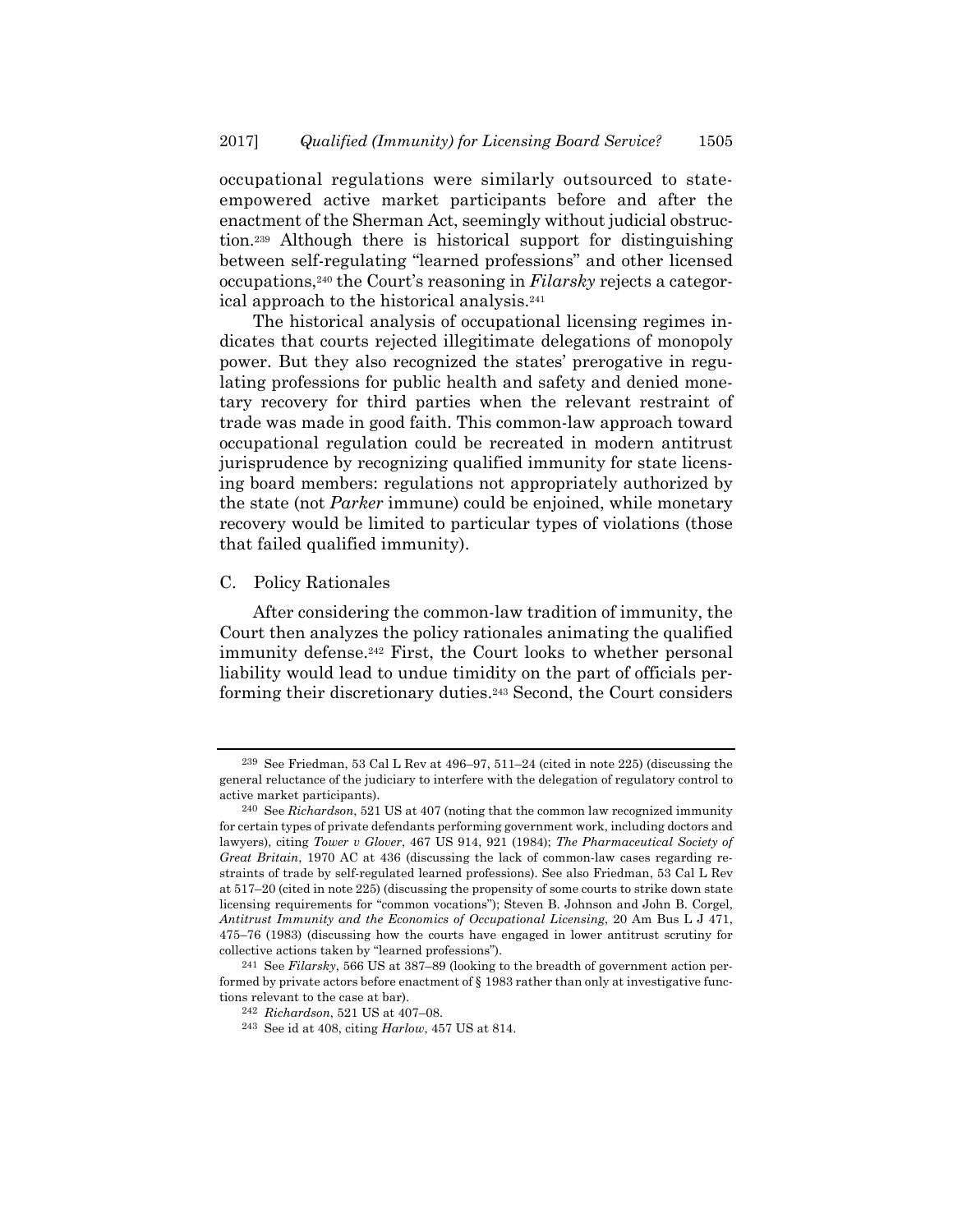whether liability would impact the talent pool of candidates looking to work for the government.244 Last, the Court analyzes the extent to which litigation would distract officials from their work.245

# 1. Uncertain *Parker* immunity raises undue timidity concerns.

Members of state licensing boards are often drawn from active market participants in the profession,246 leading to private economic incentives for zealous pursuit of anticompetitive regulations.247 This weighs against the concern that these board members would be unduly timid in the face of potential antitrust liability. As made clear in *North Carolina State Board*, active market participants have incentives to vigorously pursue regulation of their own market beyond the public's interest,<sup>248</sup> which convinced the Court to require active state supervision of the Board's actions.249 For example, eight of the ten dentists on the Board were offering teeth-whitening services when the cease-and-desist letters at issue in the case were sent to nondentist competitors.<sup>250</sup> "[U]sing the mechanisms of government to achieve their own ends"251 is the same concern that led the Court in *Wyatt* to deny qualified immunity to the private defendants in that case.252 Additionally, like the private prison in *Richardson*, there are external forces that incentivize licensing board members to avoid

<sup>244</sup> *Richardson*, 521 US at 411, citing *Wyatt*, 504 at 167.

<sup>245</sup> *Richardson*, 521 US at 411, citing *Mitchell v Forsyth*, 472 US 511, 526 (1985).

<sup>246</sup> Edlin and Haw, 162 U Pa L Rev at 1103 (cited in note 1) (finding more than 90 percent of licensing boards in Florida and Tennessee are composed of a majority of active market participants). For a discussion of why a state may want to have active market participants on state licensing boards, see note 6.

<sup>247</sup> See *North Carolina State Board*, 135 S Ct at 1112 (discussing the concern of private incentives for active market participants acting as licensing board members).

<sup>248</sup> See id at 1114 ("[T]here is no doubt that the members of such associations often have economic incentives to restrain competition."), quoting *Allied Tube & Conduit Corp v Indian Head, Inc*, 486 US 492, 500 (1988).

<sup>249</sup> See *North Carolina State Board*, 135 S Ct at 1114 ("When a State empowers a group of active market participants to decide who can participate in its market, and on what terms, the need for supervision is manifest.").

<sup>250</sup> Id at 1108.

<sup>251</sup> *Filarsky*, 566 US at 392 (distinguishing the defendants in *Wyatt* from "individuals working for the government in pursuit of government objectives").

<sup>252</sup> See *Wyatt*, 504 US at 168 (noting that private actors are not principally concerned with enhancing the public good and thus are undeserving of qualified immunity). See also *North Carolina State Board*, 135 S Ct at 1114 (noting a concern that licensing board members will "confus[e] their own interests with the State's policy goals").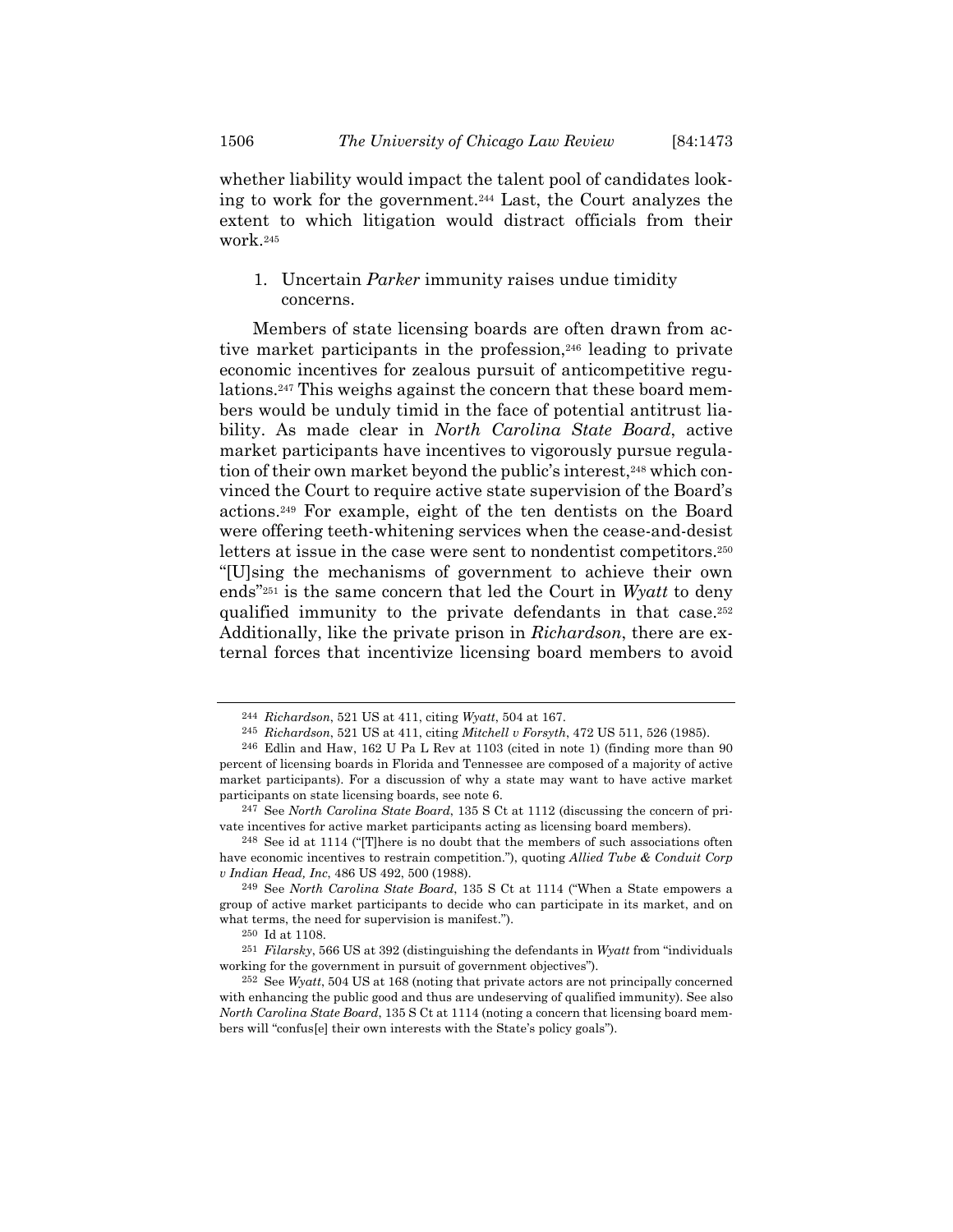overly timid regulatory actions.253 For example, the board members in *North Carolina State Board* were voted into office by other licensed members of the profession.<sup>254</sup> Thus, selecting who participates on the licensing board may be more akin to market competition than a political contest, punishing insufficient regulatory rent for the profession with replacement on the board.255 As the Court noted in *North Carolina State Board*, the focused regulatory control of a licensing board made it more likely to pursue private price-fixing ends than a governmental entity with broader regulatory interests, such as a municipality.256

Licensing board members have a clear conflict of interest when they regulate a profession they are still actively involved in. This is distinguishable from typical part-time government workers mentioned in *Filarsky*, who likely do not have an inherent conflict between their personal interests and those of the public.<sup>257</sup> Full-time licensing board members would not reap private benefits from their pursuit of government policy during their official tenure, but a part-time member has a "[d]ual allegiance[ ]" that makes his actions suspect under the antitrust laws.258 Additionally, unlike the resource-strapped political subdivision in *Filarsky*, there is less of a concern that a state could not afford to pay a higher premium or provide indemnification for part-time board members.259 Because this does not raise the same magnitude of concerns for deterring privatization, and the market for regulatory control over occupational licensing seems robust, the reasoning in

<sup>253</sup> See *Richardson*, 521 US at 410 (noting that market pressures provided incentives to the private prisons such that qualified immunity was not necessary for private prison guards to ensure efficient execution of government duties).

<sup>254</sup> *North Carolina State Board*, 135 S Ct at 1108.

<sup>255</sup> Even the *Richardson* dissent would have a difficult time finding that state licensing boards have no economic motives to violate the antitrust laws. See *Richardson*, 521 US at 421–22 (Scalia dissenting) (arguing that the idea that private prison guards have a profit motive to violate a prisoner's rights is implausible and contrary to available data).

<sup>256</sup> See *North Carolina State Board*, 135 S Ct at 1114.

<sup>257</sup> See *Filarsky*, 566 US at 394 (holding that part-time government workers are not precluded from claiming qualified immunity).

<sup>258</sup> *North Carolina State Board*, 135 S Ct at 1111.

<sup>259</sup> If a state licensing board had geographically limited regulatory authority, similar to a special-function government unit, members could be immunized under the Local Government Antitrust Act of 1984, Pub L No 98-544, 98 Stat 2750, codified at 15 USC §§ 34–36. See 15 USC § 34(1)(B) (defining antitrust-immunized "local government" to include "special function governmental unit[s]" like schools or sanitary districts); *Local Government Antitrust Act of 1984*, HR Rep No 98-965, 98th Cong, 2d Sess 20 (1984), reprinted in 1984 USCCAN 4602, 4621 ("Such a [special-function government unit] would have a geographic jurisdiction that is not contiguous with, and is generally substantially smaller than, that of the state.").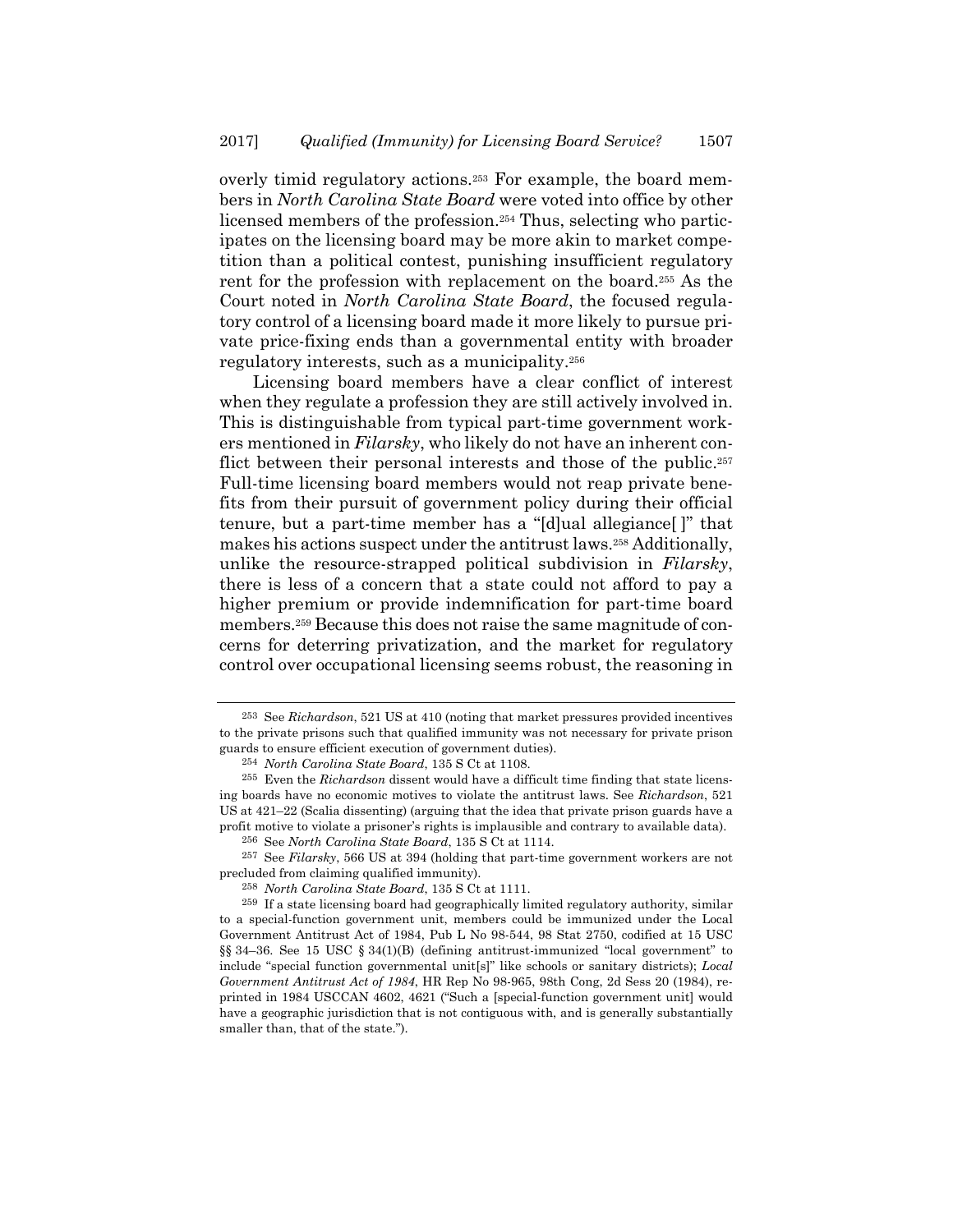*Filarksy* supporting qualified immunity does not readily extend to active market participants serving on state licensing boards.

There are, however, strong countervailing reasons why these incentives may be insufficient for licensing board members to exercise their state-empowered discretion. The actions of a state licensing board necessarily implicate questions of anticompetitive behavior: it is, at its core, an agreement among competitors not to compete along certain dimensions.260 This is significant as it implicates the full panoply of remedies for antitrust violations if the board's actions do not enjoy *Parker* immunity.261 Although the concern may be mitigated by the applicable standard of antitrust scrutiny for state licensing boards,<sup>262</sup> members may still not be so enthusiastic in pursuing board actions that are inherently anticompetitive. Board members' liability is not entirely dependent on their own actions—they enjoy *Parker* immunity only when the board's actions have been "active[ly] supervis[ed]" by the state.263 Although board members could inquire into how the state is supervising the board's actions, no member could be certain that the public official responsible for such an activity is actively performing her duty. This situation, in which agents can be liable for the (in)action of their principals, is unusual and highly contentious.264

Beyond the unavoidable uncertainty of actual state supervision, there is also residual uncertainty of what entities are covered

<sup>260</sup> See note 5 (discussing how state licensing boards can act like cartels by agreeing to limit competition without benefiting the public).

<sup>261</sup> See *Community Communications Co, Inc v City of Boulder*, 455 US 40, 56 (1982) (noting that public officials may be susceptible to the full suite of antitrust remedies when *Parker* immunity is not available).

<sup>262</sup> Sometimes the Court has applied a more lenient antitrust standard for actions taken by professional organizations compared to other private organizations. See, for example, *Federal Trade Commission v Indiana Federation of Dentists*, 476 US 447, 458– 59 (1986) (applying a lower level of scrutiny for the collective actions of a dental trade association). See also generally Johnson and Corgel, 20 Am Bus L J 471 (cited in note 240) (discussing how the courts have required a lower antitrust scrutiny for collective actions taken by "learned professions").

<sup>263</sup> See *North Carolina State Board*, 135 S Ct at 1114.

<sup>264</sup> See generally, for example, Deborah Schmall, et al, *Corporate Officers Beware— California Court Revives and Expands the "Responsible Corporate Officer Doctrine" and Imposes Millions in Personal Fines* (Paul Hastings, Jan 2009), archived at http://perma.cc/ 5YL5-XTUV (discussing how the responsible-corporate-officer doctrine makes corporate officers, the agents, liable for civil fines caused by the (in)action of the corporation, their principal); Martin Petrin, *Circumscribing the "Prosecutor's Ticket to Tag the Elite"—A Critique of the Responsible Corporate Officer Doctrine*, 84 Temple L Rev 283 (2012) (criticizing the expanding responsible-corporate-officer doctrine as being unsupported by tort, criminal, and corporate legal principles).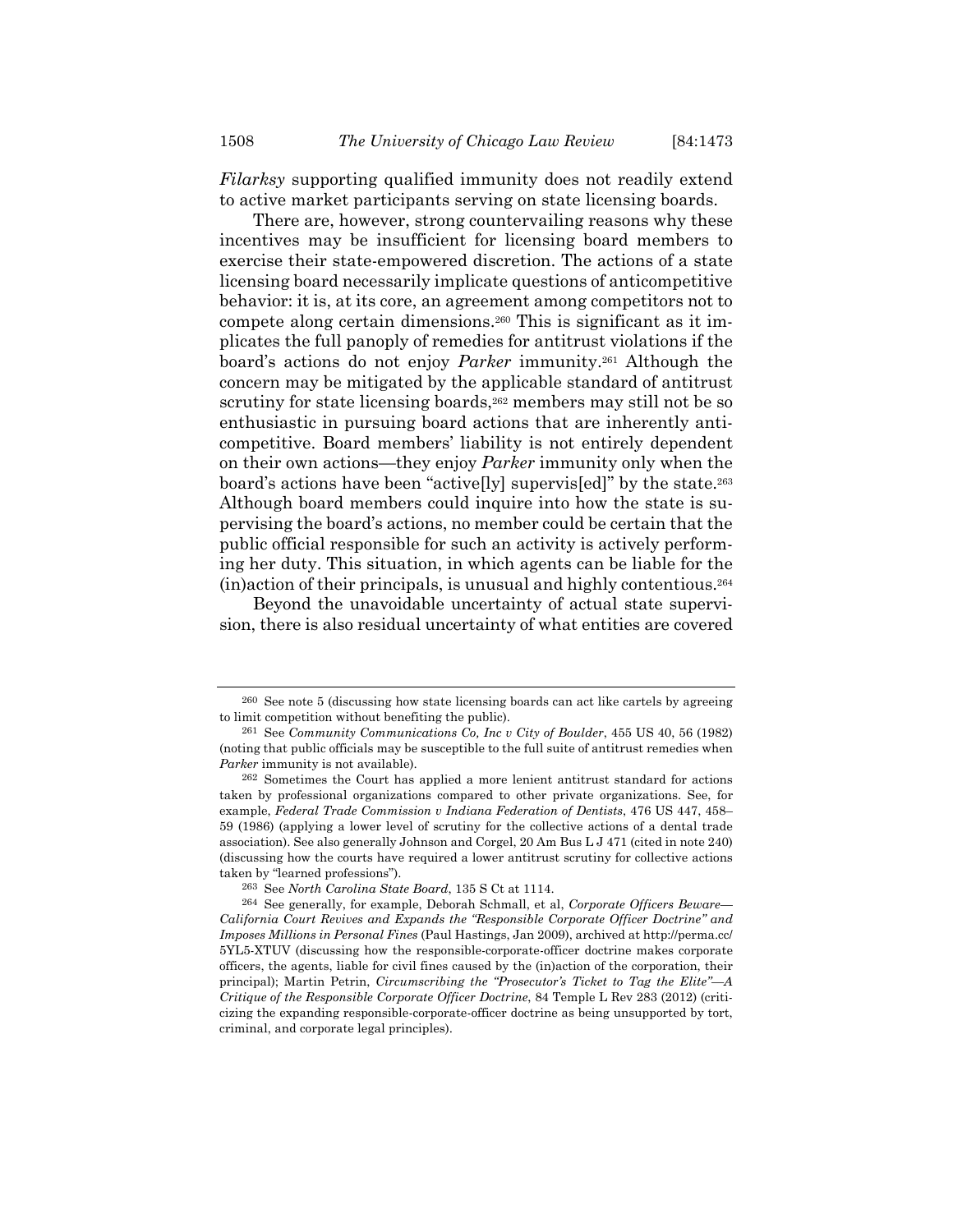by the rule in *North Carolina State Board*. The Court distinguished between "prototypical state agencies" and those composed of a controlling number of active market participants265 but did not define "controlling," "active," or "market participant."<sup>266</sup> These issues raise the concern of undue timidity, especially because "[a]n uncertain immunity is little better than no immunity at all,"267 indicating that despite the potential for private and market incentives, this concern weighs in favor of qualified immunity.

2. The risk of personal liability may deter professional candidates.

The possibility of facing treble antitrust damages for participating on a state licensing board may deter qualified candidates from participating in the first place.268 The Court has stated that the possibility of indemnification weighs against this concern,269 yet the Court has expanded the availability of qualified immunity despite prevalent indemnification.270 The Court also ignored the possibility of indemnification in *Filarsky*, calling into question the relevance of this issue (to the Court) for the qualified immunity analysis. Thus, although licensing board members may be indemnified by the state, $271$  this does not seem to be significant to the qualified immunity analysis.272

271 See Harris, Cal Op Atty Gen at \*15–18 (cited in note 97) (noting that California likely has a duty to indemnify and defend board members, but identifying a concern that treble antitrust damages may constitute punitive damages and thus not be covered by the relevant indemnification statute); Rivers, 90 Fla Bar J at 47 & n 54 (cited in note 97) (noting the uncertainty in Florida law regarding whether licensing board members would be indemnified for antitrust violations by the board).

272 See generally, for example, *Mullenix v Luna*, 136 S Ct 305 (2015) (granting qualified immunity to a police official without any discussion of indemnification). In this way, qualified immunity may be better viewed as a means of reducing costs for local governments rather than the individual officials. For a discussion of the consequences of having government pay for constitutional torts, see generally Daryl J. Levinson, *Making Government Pay: Markets, Politics, and the Allocation of Constitutional Costs*, 67 U Chi L Rev 345 (2000) (arguing that economic costs may not achieve the desired level of deterrence for political actors). But see generally Myriam E. Gilles, *In Defense of Making Government* 

<sup>265</sup> *North Carolina State Board*, 135 S Ct at 1114.

<sup>266</sup> See id at 1122–23 (Alito dissenting) (criticizing the majority opinion as leaving substantial uncertainty).

<sup>267</sup> *Filarsky*, 566 US at 392.

<sup>268</sup> See *North Carolina State Board*, 135 S Ct at 1115 (identifying this issue as a potential concern for state licensing boards).

<sup>269</sup> See id.

<sup>270</sup> See generally Kinports, 100 Min L Rev Headnotes 62 (cited in note 118); Schwartz, 89 NYU L Rev 885 (cited in note 172).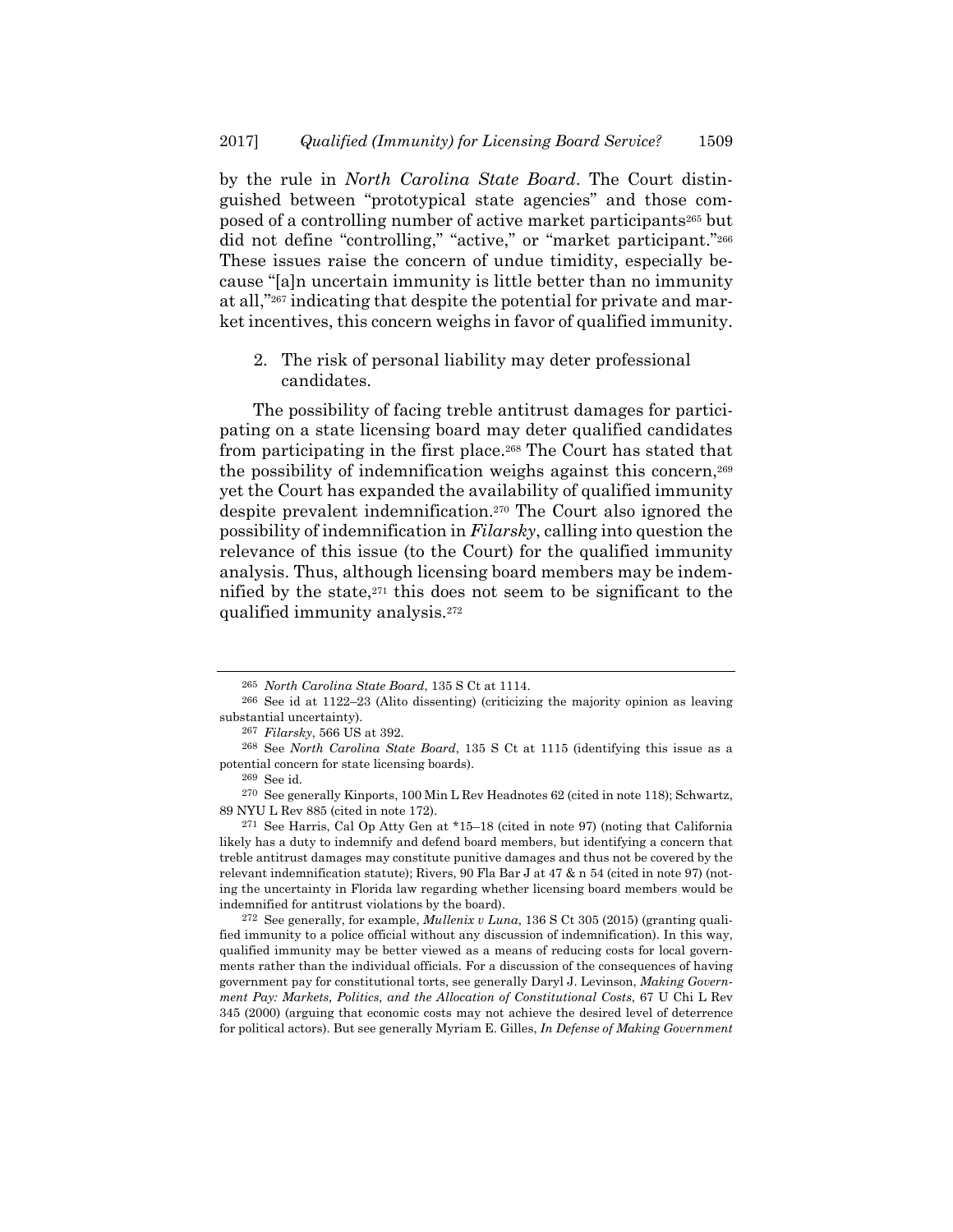It is also unclear if the economic incentives for zealous pursuit of board action discussed in Part III.C.1 would induce professionals to pursue board membership given the opportunity for free riding; nonboard professionals could benefit from the anticompetitive pursuits of the board while not facing personal liability for such activities. For example, in *North Carolina State Board*, non-Board dentists, who had complained of competing with nondentists for teeth-whitening services, benefited from the Board's anticompetitive elimination of the competition and did not have to worry about personal liability.<sup>273</sup> Additionally, when public officials on a licensing board can claim immunity, the concern of facing full antitrust liability may dissuade private actors from serving on these boards.274 Beyond monetary damages, the specter of professional sanctions for antitrust violations may also deter licensing board service.275 These issues are all the more concerning for those with specialized expertise, given the Court's acknowledgement that these types of professionals do not need to work for the government.<sup>276</sup> There may be personal benefits from participating on a licensing board,277 but given the potential for antitrust liability anytime the board acts, talented professionals may wish to avoid the hassle of part-time board membership altogether.

3. Immunity would not likely mitigate distraction by litigation.

Qualified immunity would undoubtedly decrease the stress for individual licensing board members, but it would not likely impact the distraction of officials by affecting either the quantity or extent of antitrust litigation against the board. Every antitrust suit against a board member for a violation by the board would already ensnare public officials, either as codefendants to enjoin an anticompetitive regulation or as witnesses to establish active

*Pay: The Deterrent Effect of Constitutional Tort Remedies*, 35 Ga L Rev 845 (2001) (acknowledging that optimal deterrence may not be achieved, but simple deterrence could be achieved by making government pay for constitutional violations).

<sup>273</sup> *North Carolina State Board*, 135 S Ct at 1108. 274 *Filarsky*, 566 US at 398 (Sotomayor concurring).

<sup>275</sup> See generally, for example, *Disciplinary Counsel v Margolis*, 870 NE2d 1158 (Ohio 2007) (ordering professional sanctions against a lawyer for violations of the federal antitrust laws).

<sup>276</sup> *Filarsky*, 566 US at 390.

<sup>277</sup> Ethics and a sense of service may animate professionals electing to work on licensing boards. See *North Carolina State Board*, 135 S Ct at 1115.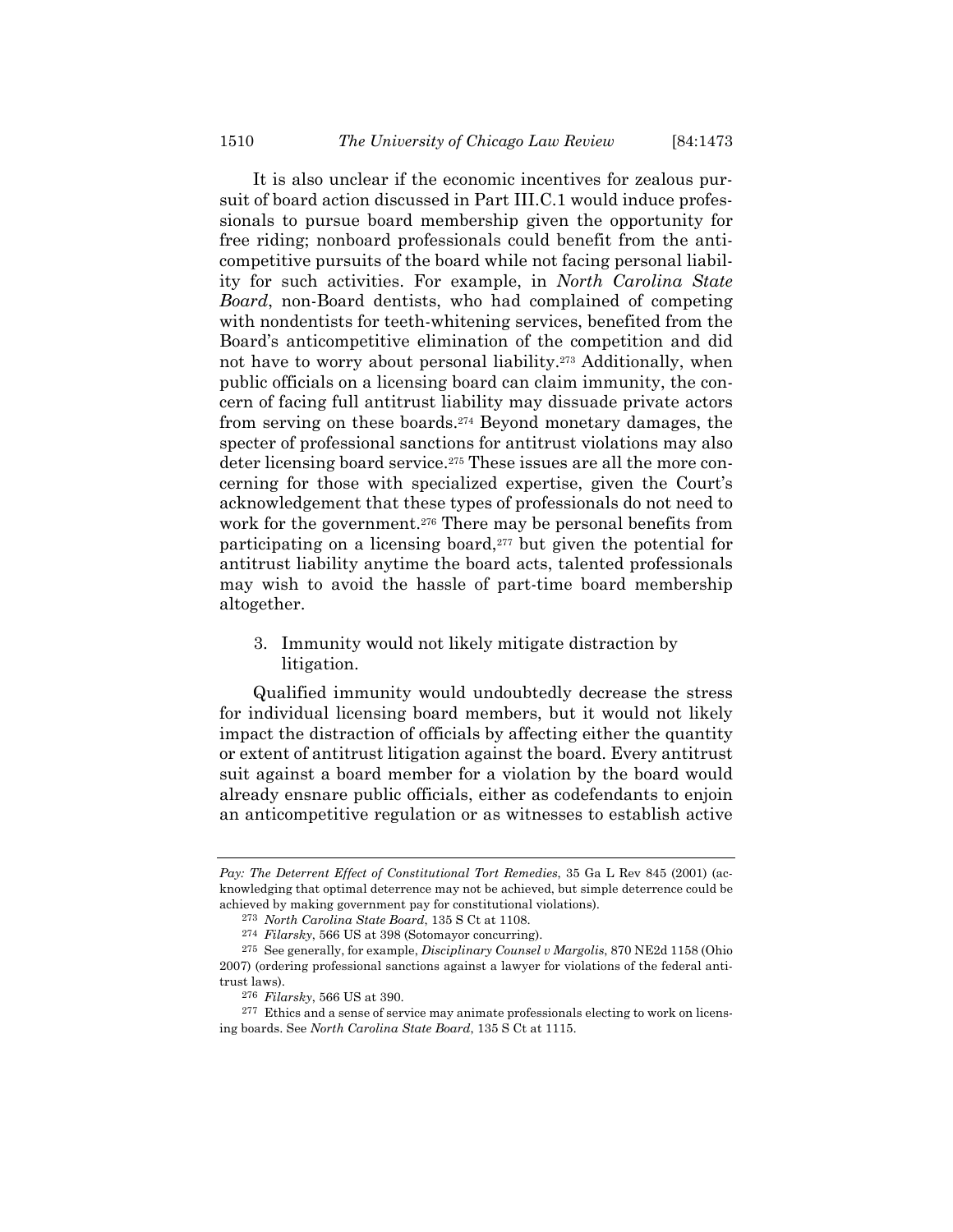state supervision for *Parker* immunity.278 By requiring a showing of state supervision for *Parker* immunity, the holding in *North Carolina State Board* anticipates a certain level of involvement for officials in antitrust litigation.279 Although the Court noted in *Filarsky* that distraction of officials who qualify for immunity in § 1983 cases is a concern,<sup>280</sup> the Court's acceptance of such distraction in the context of antitrust litigation suggests that the concern is not as pressing in these situations. In fact, some circuit courts have refused to allow interlocutory appeal of a denial of *Parker* immunity, suggesting a diminished concern of prolonging litigation on such matters.281 Also, similar to the situation in *Richardson*, the concern of distraction is attenuated by the retention of significant duties by state officials, including reviewing, approving, and enforcing the board's regulations.282 Such state control not only ensures *Parker* immunity but also limits exposure of part-time workers to liability if there is a defect in the immunity.

The availability of qualified immunity would not significantly affect the level of distraction from government work, but the Court has not given this concern much weight. There is a residual level of litigation even when qualified immunity is available as a defense, so distraction by litigation cannot itself be determinative of whether qualified immunity should be available.283 Thus, given the aforementioned concerns of undue timidity and deterring qualified candidates from state licensing board service, the policy rationales support recognizing qualified immunity for individual state licensing board members.

### D. Applying Qualified Immunity to Licensing Board Members

The common-law and policy rationales support extending qualified immunity to individual licensing board members facing

<sup>278</sup> See generally, for example, *Bauer v Pennsylvania State Board of Auctioneer Examiners*, 188 F Supp 3d 510 (WD Pa 2016) (describing how the plaintiff sought both injunctive relief against the board's regulation and monetary relief against individual board members).

<sup>279</sup> See *North Carolina State Board*, 135 S Ct at 1114. 280 See *Filarsky*, 566 US at 391.

<sup>281</sup> See, for example, *South Carolina State Board of Dentistry v Federal Trade Commission*, 455 F3d 436, 441 (4th Cir 2006); *Huron Valley Hospital, Inc v City of Pontiac*, 792 F2d 563, 567 (6th Cir 1986).

<sup>282</sup> See, for example, *North Carolina State Board*, 135 S Ct at 1107–08 (describing limits on the Board's powers).

<sup>283</sup> See *Richardson*, 521 US at 411.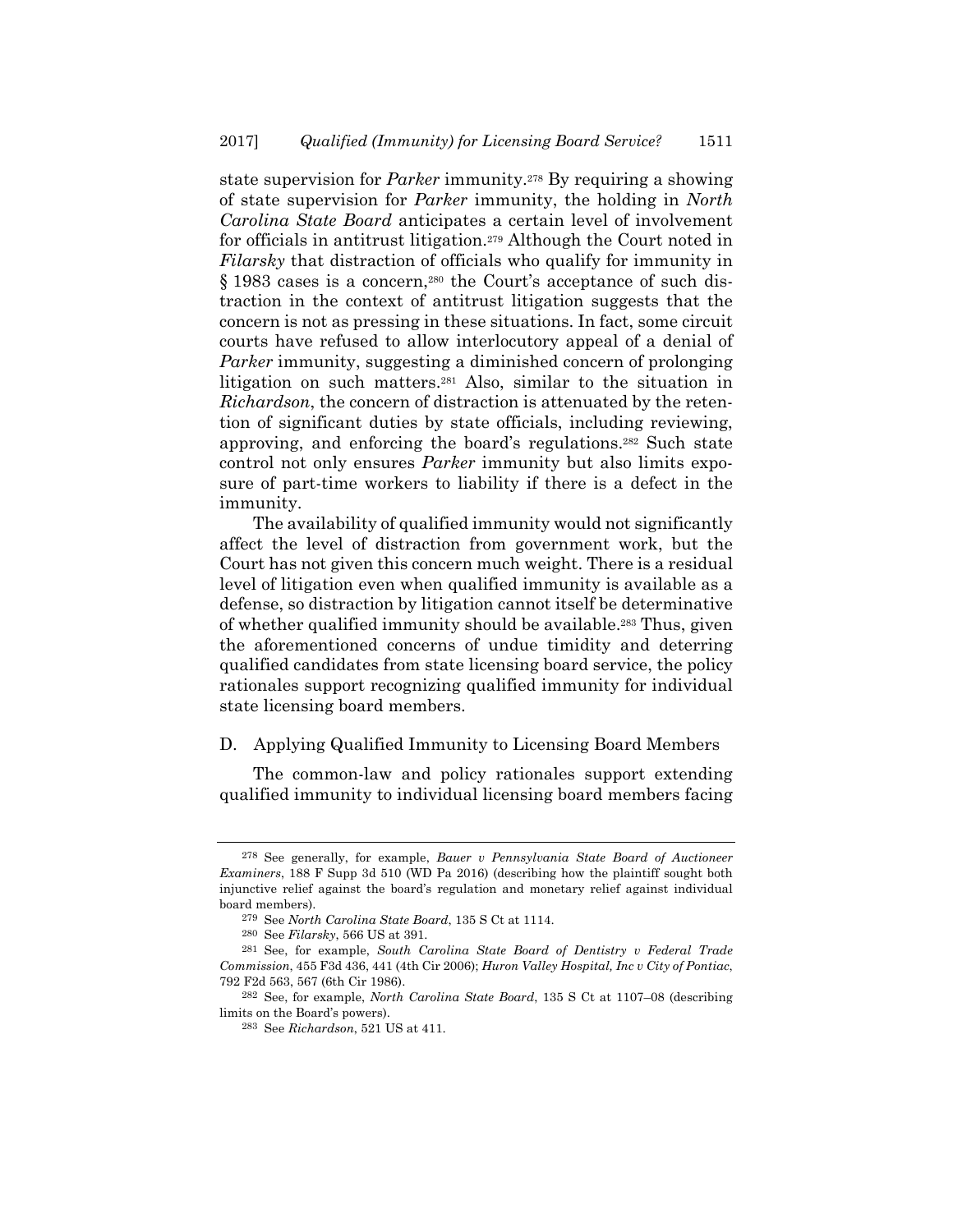liability for antitrust violations by the board, but that does not answer the question whether such immunity would succeed in any particular case. It may be helpful to identify how the doctrine could apply in particular examples to illuminate both the complementary functions of qualified and *Parker* immunity and the limits of immunity in general.

The Fifth Circuit has already provided one example. In Affiliated Capital Corp v City of Houston,<sup>284</sup> a mayor was sued for violating the federal antitrust laws in a cable franchising scheme.285 He could not claim *Parker* immunity because the city was not effectuating a clearly articulated state policy,<sup>286</sup> but qualified immunity was still available because it was not "clearly established" at the time of the anticompetitive arrangement that a home-rule city, like the mayor's, was not per se *Parker* immune.287 Thus, qualified immunity did not create an absolute bar for monetary damages based on the mayor's role but instead shielded the official only for reasonable mistakes as to the law at the time.

As another example, the Board in *North Carolina State Board* failed to satisfy *Parker* immunity, so the Court affirmed an injunction against the Board's actions as a violation of the federal antitrust laws.288 The result would be the same if the Board members could claim qualified immunity, but monetary damages would be barred if the members were not violating a "clearly established" right. It is arguable that the board members would not be liable in *North Carolina State Board*, given that at the time there was a three-way circuit split, and unclear precedent in the relevant circuit, for how licensing boards should be treated under

<sup>284 735</sup> F2d 1555 (5th Cir 1984). 285 Id at 1557–59.

<sup>286</sup> Id at 1569–70 (noting that only after the actions at issue in the case was it clearly established that home-rule cities were not per se *Parker* immune and thus could be liable under the Sherman Act), citing generally *Community Communications Co*, 455 US 40.

<sup>287</sup> *Affiliated Capital*, 735 F2d at 1569 (noting the lack of "clearly established" rights due to the plurality nature of the relevant Supreme Court decision), citing generally *City of Lafayette v Louisiana Power & Light Co*, 435 US 389 (1978) (plurality).

<sup>288</sup> *North Carolina State Board*, 135 S Ct at 1117. Suit was brought by the Federal Trade Commission under 15 USC § 45, but the case was treated as generally concerning federal antitrust laws. Id at 1108–09.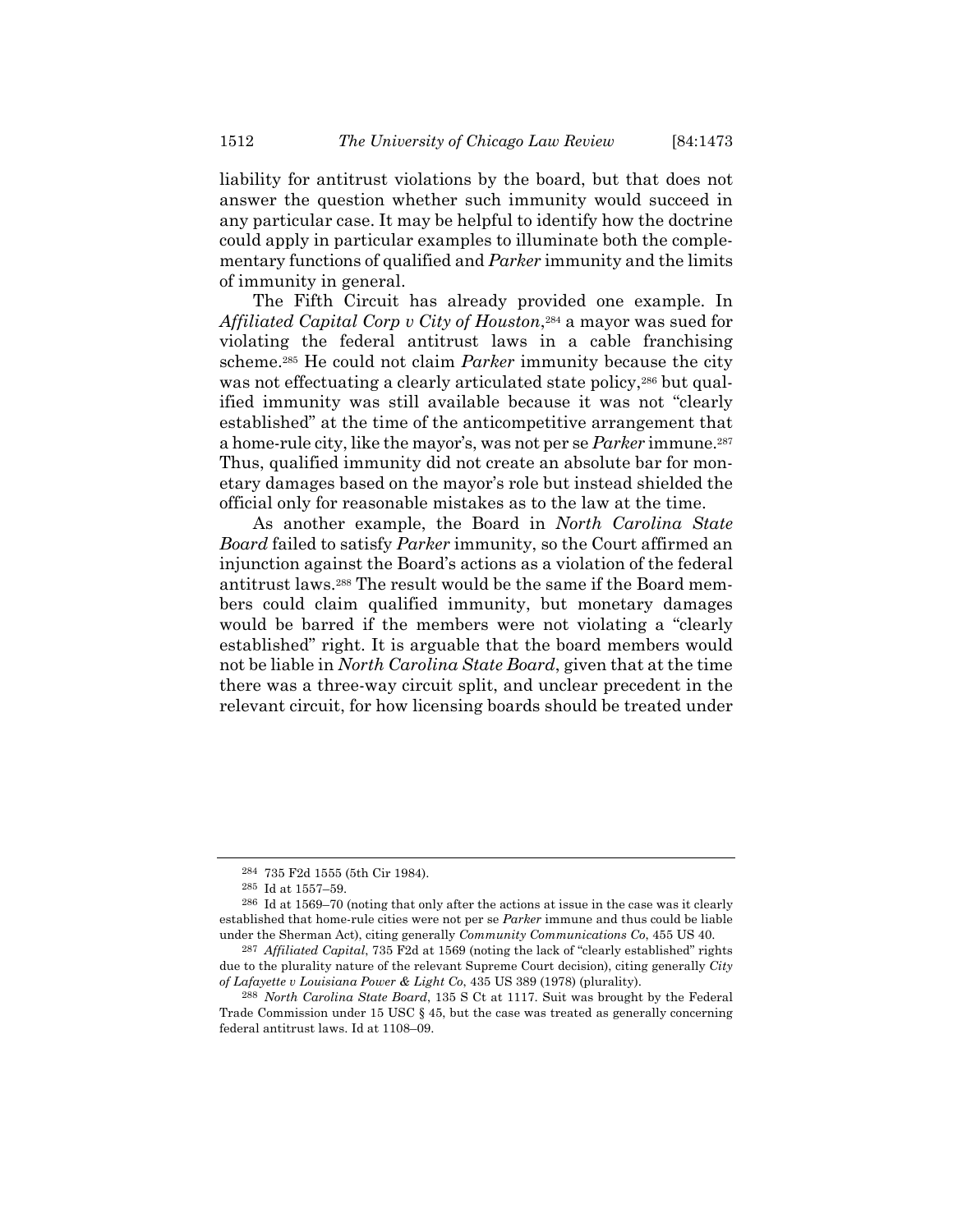*Midcal*.289 Because the Board satisfied the first *Midcal* prong,290 a reasonable licensing board member may not have been aware that he or she was not *Parker* immune, and thus could not violate a "clearly established" right by sending the cease-and-desist letters.291

A more challenging example would be the hypothetical response of North Carolina to the ruling in *North Carolina State Board*. If the state subsequently actively supervised the Board via enactment and enforcement of reviewing procedures for all Board activities, then the Board's actions would be *Parker* immune. However, if the state created reviewing procedures, but engaged in only perfunctory supervision,<sup>292</sup> then the Board's actions could fail *Parker* immunity as not being actively supervised by the state. In such a case, the Board's action could be enjoined if anticompetitive, but determining whether individual licensing Board members could be personally liable for the violation would require an analysis of qualified immunity. If it was reasonable for the Board members to believe that they were being supervised by the state, and thus that *Parker* could reasonably be assumed to apply, then they could successfully invoke qualified immunity.293 In this way, qualified immunity serves to protect reasonable mistakes made by officials exercising discretionary duties, not unreasonable ignorance of federal antitrust law's requirements.294

The above situation applies the "clearly established" inquiry to the licensing board member's prediction of whether *Parker* immunity would apply to the board's actions. If it was "clearly established" that *Parker* immunity would not apply, there is still the possibility that the board member did not violate "clearly established" rights arising under the federal antitrust laws. This

<sup>289</sup> For a discussion of the three-way circuit split, see Part I.B. See also *North Carolina State Board of Dental Examiners v Federal Trade Commission*, 717 F3d 359, 368–70 (4th Cir 2013) (noting that the Fourth Circuit had previously required active state supervision by a state agency operated by market participants, but the case predated the Supreme Court cases of *Midcal* and *Town of Hallie*), citing *Asheville Tobacco Board of Trade, Inc v Federal Trade Commission*, 263 F2d 502, 509 (4th Cir 1959).

<sup>290</sup> *North Carolina State Board*, 135 S Ct at 1110 (accepting the parties' assumption that the clear-articulation requirement was satisfied).

<sup>291</sup> See *Town of Hallie*, 471 US at 46 n 10 (suggesting state agencies, like the Board in *North Carolina State Board*, need satisfy only the first *Midcal* prong for *Parker* immunity).

<sup>292</sup> See *Federal Trade Commission v Ticor Title Insurance Company*, 504 US 621, 638 (1992) (holding that the state supervision prong of *Parker* immunity requires more than a state simply having the ability to veto an agency's actions).

 $293$  For a discussion of how the Fifth Circuit has applied a similar analysis in the context of *Parker* and qualified immunity, see notes 284–87 and accompanying text.

<sup>294</sup> See *Economou*, 438 US at 506–07 (noting that it is not unfair to require awareness of clearly established rights when performing one's official duties).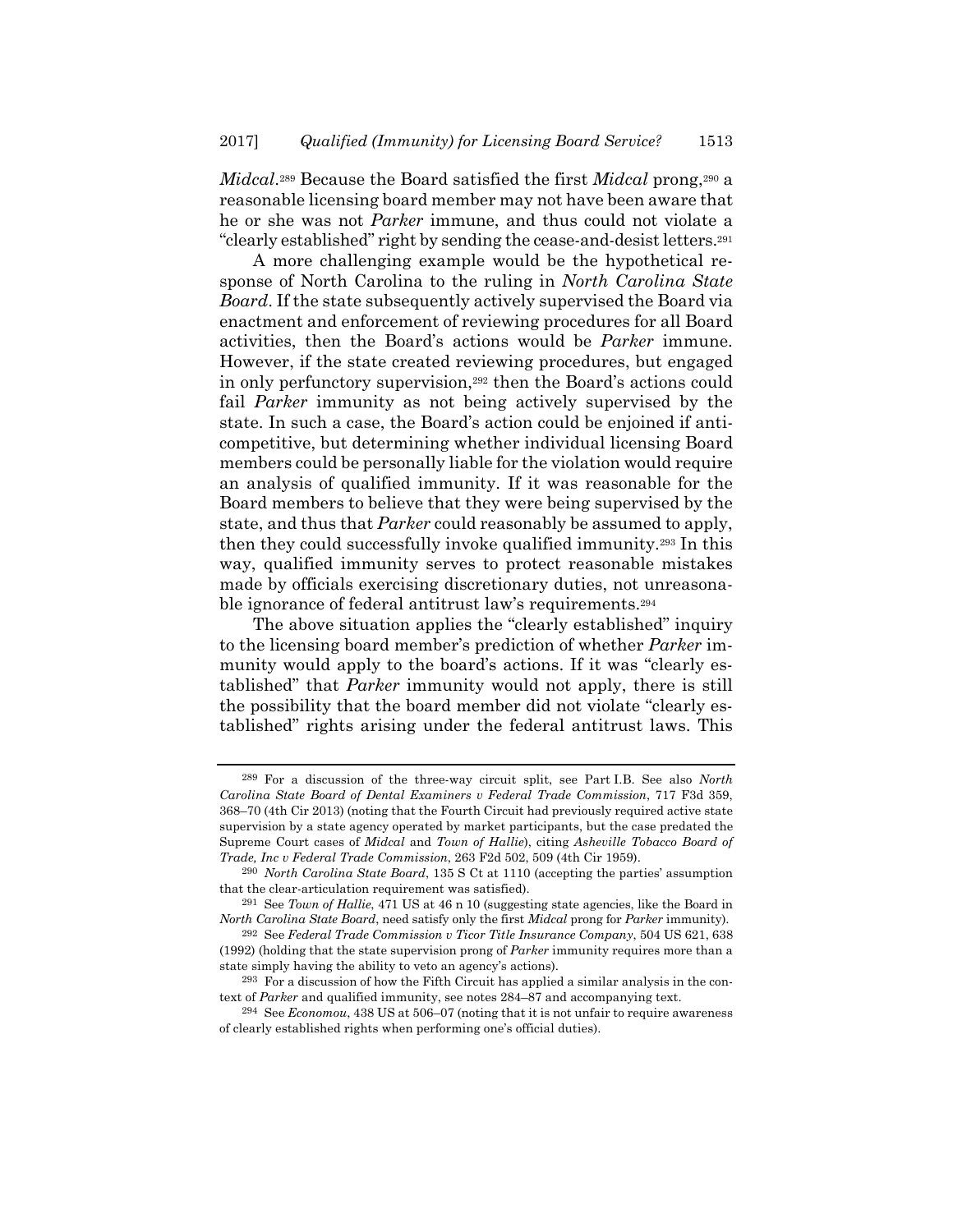analysis is more complicated because there are varying levels of antitrust scrutiny applied to different types of actions and different types of organizations.295 The variation in antitrust scrutiny is significant to the "clearly established" inquiry because some actions are considered to presumptively violate the antitrust laws while others undergo a more rigorous balancing inquiry. The former approach is the per se analysis, and the latter is the ruleof-reason analysis.296 It may be that the appropriate level of antitrust scrutiny and qualified immunity's "clearly established" inquiry collapse into a single question. A per se violation covers actions that clearly violate the antitrust laws, leading to a violation of a "clearly established" right and therefore no qualified immunity. On the other hand, a rule-of-reason violation covers a wide array of different activities that require a factually intensive balancing to know if they violate the antitrust laws; thus, these types of actions likely do not violate "clearly established" rights given the uncertainty, and qualified immunity could be available. This Comment does not attempt to address the intricacies of this issue but instead presents it as a possible avenue for future consideration.

\* \* \*

Courts should recognize qualified immunity for individual licensing board members against claims arising under the federal antitrust laws given the strong historical underpinnings and policy support for such a defense. The common law has recognized immunity for certain licensing board activities, and occupational licensing has a rich historical pedigree as a significant tool of government regulation. The policy rationales undergirding qualified immunity also support recognizing the defense for licensing board members; undue timidity is a substantial concern given the uncertainty in accurately predicting *Parker* immunity, and there is a real possibility that talented professionals will eschew service on licensing boards to free ride off the anticompetitive results rather than face personal liability.

<sup>295</sup> See Christopher L. Sagers, *Examples and Explanations: Antitrust* 85–90 (Wolters Kluwer 2d ed 2014) (discussing the general categories of antitrust scrutiny under 15 USC § 1); Johnson and Corgel, 20 Am Bus L J at 475–76 (cited in note 240) (discussing the lower antitrust scrutiny applied to collective actions taken by "learned professions").

<sup>296</sup> See Sagers, *Antitrust* at 87–90 (cited in note 295) (distinguishing between the types of analysis). But see id at 93–95 (highlighting the continuum of levels of antitrust scrutiny rather than rigid categories), quoting *California Dental Association v Federal Trade Commission*, 526 US 726, 779–81 (1999).